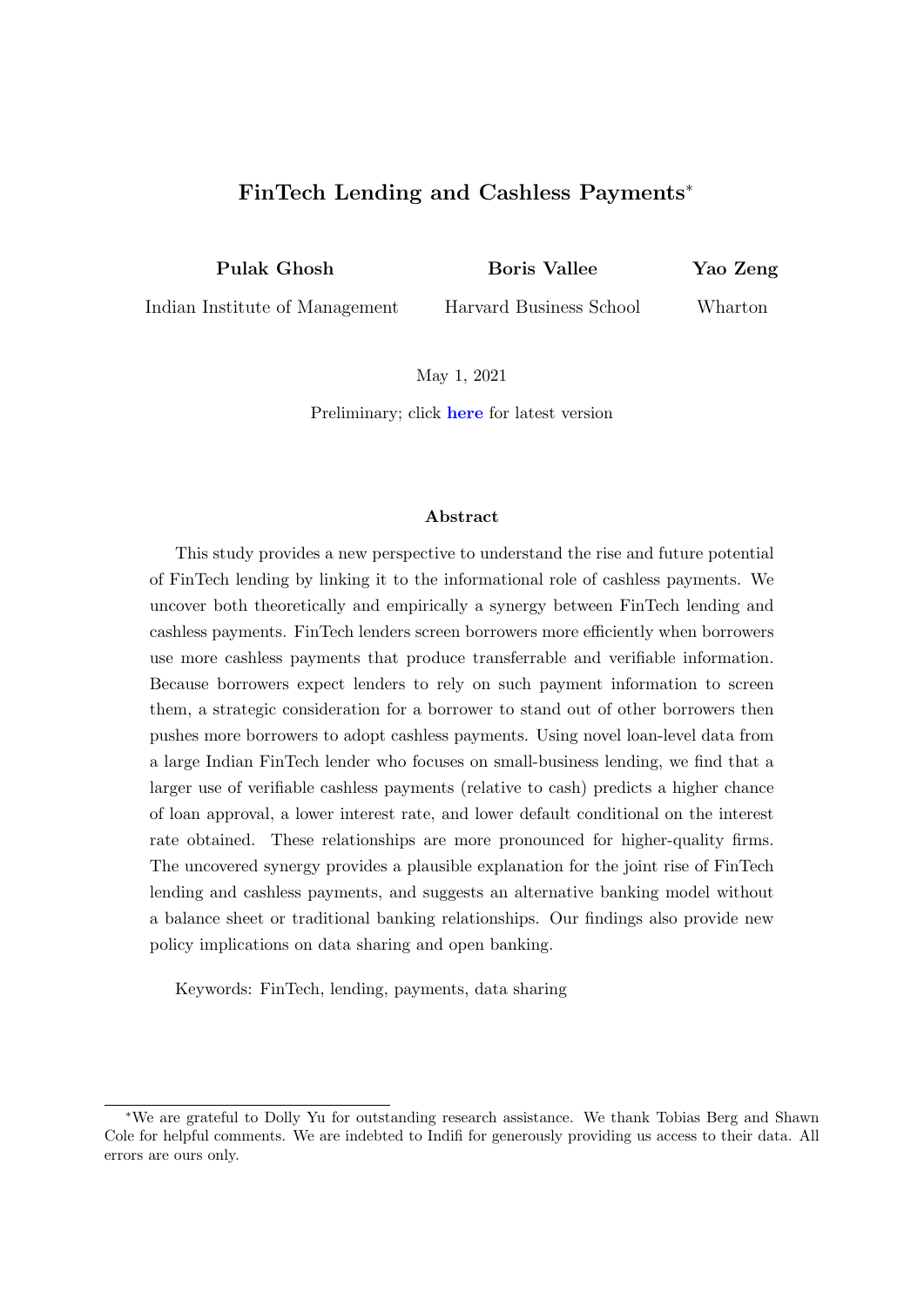## 1 Introduction

The past decade has witnessed a drastic rise of lending by FinTech companies, which was traditionally dominated by banks.<sup>[1](#page-1-0)</sup> It is well understood that banks' informational advantage in lending stems from their relationships with borrowers from repeated lending (e.g., [Diamond,](#page-30-0) [1991,](#page-30-0) [Rajan,](#page-31-0) [1992\)](#page-31-0) and from deposit-taking (e.g., [Berlin and Mester,](#page-29-0) [1999,](#page-29-0) [Puri,](#page-31-1) [Rocholl, and Steffen,](#page-31-1) [2017\)](#page-31-1), both helping produce borrower information inside the same bank. Without enjoying such relationships and the resulting inside information production, how can FinTech lenders compete with banks and even become dominating in some lending markets?

In this paper, we provide a new perspective to understand the rise and future potential of FinTech lending by linking it to the informational role of another important financial service: cashless payments.<sup>[2](#page-1-1)</sup> We uncover both theoretically and empirically a synergy between FinTech lending and cashless payments, the latter producing borrower information outside the lender. This synergy in producing outside information leads to a hand-inhand rise of both FinTech lending and cashless payments, and also suggests an alternative banking model without a balance sheet and without relationships in the traditional sense.

Our study builds on two simple observations and yields novel predictions. First, FinTech lenders typically use outside verifiable information to assess borrowers' creditworthiness beyond the usual credit bureau inquiry. Second, cashless payment service providers collect the abundant verifiable data generated through the use of their service.<sup>[3](#page-1-2)</sup> Building on these

<span id="page-1-0"></span><sup>&</sup>lt;sup>1</sup>As per the Financial Stability Board (FSB) and Basel Committee, FinTech is defined as "technologically enabled financial innovation that could result in new business models, applications, process, or products with an associated material effect on financial markets and institutions, and the provision of financial services." In the U.S., FinTech lending has been becoming dominating in some of the most important lending markets including the mortgage markets (e.g., [Buchak, Matvos, Piskorski, and Seru,](#page-29-1) [2018,](#page-29-1) [Fuster,](#page-30-1) [Plosser, Schnabl, and Vickery,](#page-30-1) [2019\)](#page-30-1) and has also developed dramatically in small-business lending markets (e.g., [Gopal and Schnabl,](#page-30-2) [2020\)](#page-30-2). The rise of FinTech lending has also been particularly pronounced in developing economics [\(Claessens, Frost, Turner, and Zhu,](#page-29-2) [2018\)](#page-29-2).

<span id="page-1-1"></span><sup>&</sup>lt;sup>2</sup>The rise of cashless payments has speeded up since the global financial crisis and has coincided with the rise of FinTech, with the global revenue reaching two trillion dollars [\(Vives,](#page-31-2) [2019\)](#page-31-2). A large share of cashless payments is operated by traditional banks. Several trends have also motivated non-bank institutions to participate, including the willingness to tackle fraud, lower operating costs, and the development of novel payment technologies.

<span id="page-1-2"></span><sup>&</sup>lt;sup>3</sup>Our study can be generalized to other easily accessible verifiable data beyond cashless payments. For instance, our results are externally valid to sales data on marketplaces, which are also collected and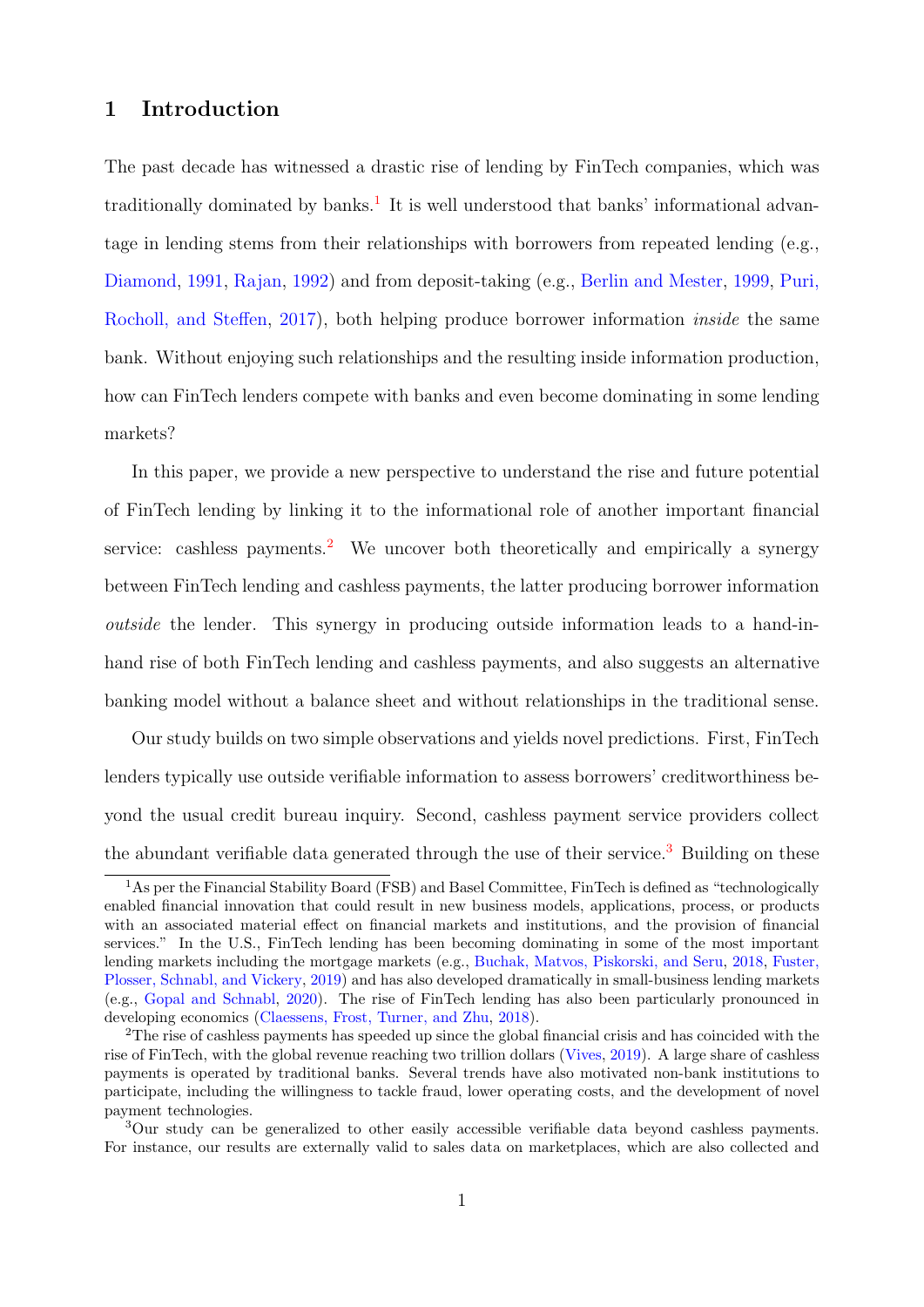two observations, we develop a theoretical framework showing that the interaction between FinTech lenders and cashless payments fosters the development of both technologies. In one direction, FinTech lenders become more efficient in screening high- versus lower-quality borrowers when borrowers adopt cashless payments that produce more verifiable information. In the other direction, because would-be borrowers expect lenders to rely on outside verifiable payment information to screen them, a strategic consideration for a borrower to stand out of worse borrowers emerges, which ultimately pushes all borrowers to adopt cashless payments. This synergy further implies that even without policies to promote data sharing or open banking such as the Second Payment Services Directive (PSD2) in Europe, borrowers may voluntarily commit to data sharing in order to improve their outcome on the lending markets.

More specifically, we build a simple model of FinTech lending and borrowers' choice of payment methods to illustrate how the synergy arises in equilibrium. In the model, there is a risk-neutral firm and a risk-averse financier, both are competitive. A firm of higher type has a better investment technology, and thus more likely to produce a product of higher quality. Only the firm is privately informed about its type. Thus, the financier relies on its prior belief and any information available to decide whether to finance the firm. Prior to this financing stage, each firm chooses their payment technology for the period preceding the loan application, which we call the production stage. Cash does not leave any verifiable information about the production outcomes. The cashless payment service, in contrast, can record and keep verifiable information about all the production outcomes and make them available for the financier's potential use in the financing stage. If the firm adopts cashless payments, it commits to provide whatever information being generated to the financier in the financing stage, consistent with the practice that FinTech lenders can easily access and use verifiable information generated by outside payment service providers. Thus, the firm optimally chooses whether to use cashless payments at the beginning under the expectation

potentially shared via a third party. These types of data are conceptually close as they both are directly generated by the economic activity of the firm.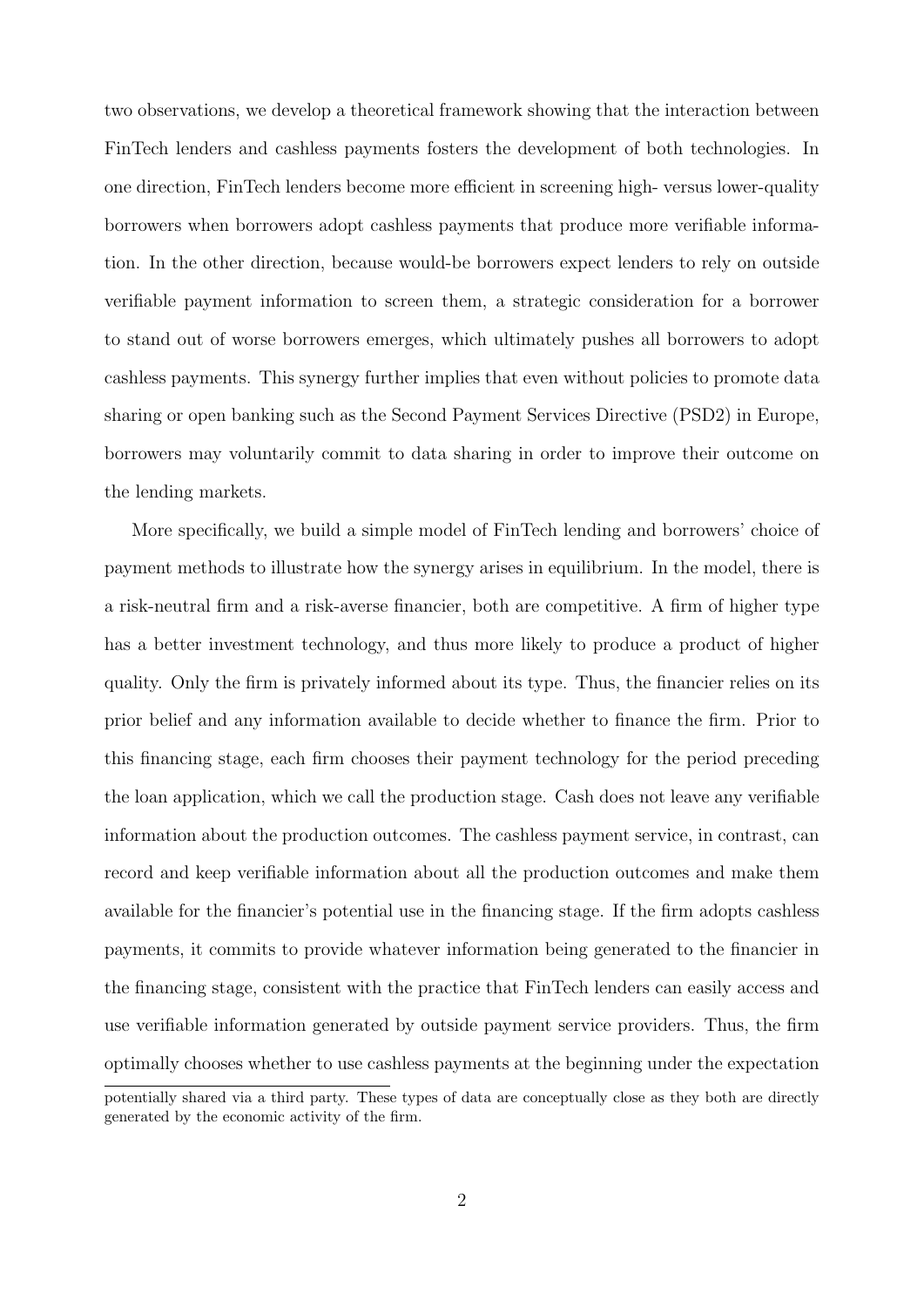that the financier will use the information generated to make financing decisions.[4](#page-3-0)

We illustrate the synergy between lending and cashless payments in two steps, each of which highlights one direction of the synergy. We start by showing how cashless payments improves lending outcomes by highlighting two complementary informational effects of verifiable payment records. First, when a firm adopts the verifiable cashless payment service, the payment records help reveal the quality of the firm's technology. This informationrevealing effect allows the financier to better screen the firm and achieve more efficient financing outcomes. Particularly, the information-revealing effect benefits firms of better types, and is stronger when the firm can establish more payment records or the payment records are more verifiable. Second, verifiable payment records also directly reduce the financing risk that the financier bear by reducing the variance when the financier makes inference about the firm type, and this risk-reducing effect benefits both the financier and all firm types. The overall impact of adopting cashless payments on lending outcomes thus depend on the combination of the two effects.

We then show how lending based on outside verifiable information fosters the adoption of cashless payments. The firm, expecting to be screened by the financier who can access the outside payment information, optimally adopts the the verifiable cashless payment service. This is true even if the information-revealing effect dominates and low-type firms may be hurt by revealing the quality of their technology. Although surprising at the first glance, this force stems from an intuitive strategic consideration among different firm types. When high firm types adopt cashless payments, the financier will rationally update its belief and expect any firm using cash to be of a low type. Thus, a relatively low-type firm would find it optimal to stand out from even lower-type firms by adopting cashless payments. Ultimately, all firm types adopt cashless payments.<sup>[5](#page-3-1)</sup> Therefore, the rise of FinTech lending and its reliance on outside verifiable payment information in turn fosters the rise of cashless

<span id="page-3-0"></span><sup>4</sup>To focus on the informational role of cashless payments, we abstract away from their other benefits and costs (i.e., safety or convenience yields).

<span id="page-3-1"></span><sup>&</sup>lt;sup>5</sup>This logic resembles the "unraveling argument" first analyzed in an information disclosure context by [Milgrom](#page-31-3) [\(1981\)](#page-31-3). Indeed, when the financier can efficiently use outside verifiable information to screen firms, committing to generate such information by adopting cashless payments can be interpreted as an information disclosure decision for the firms.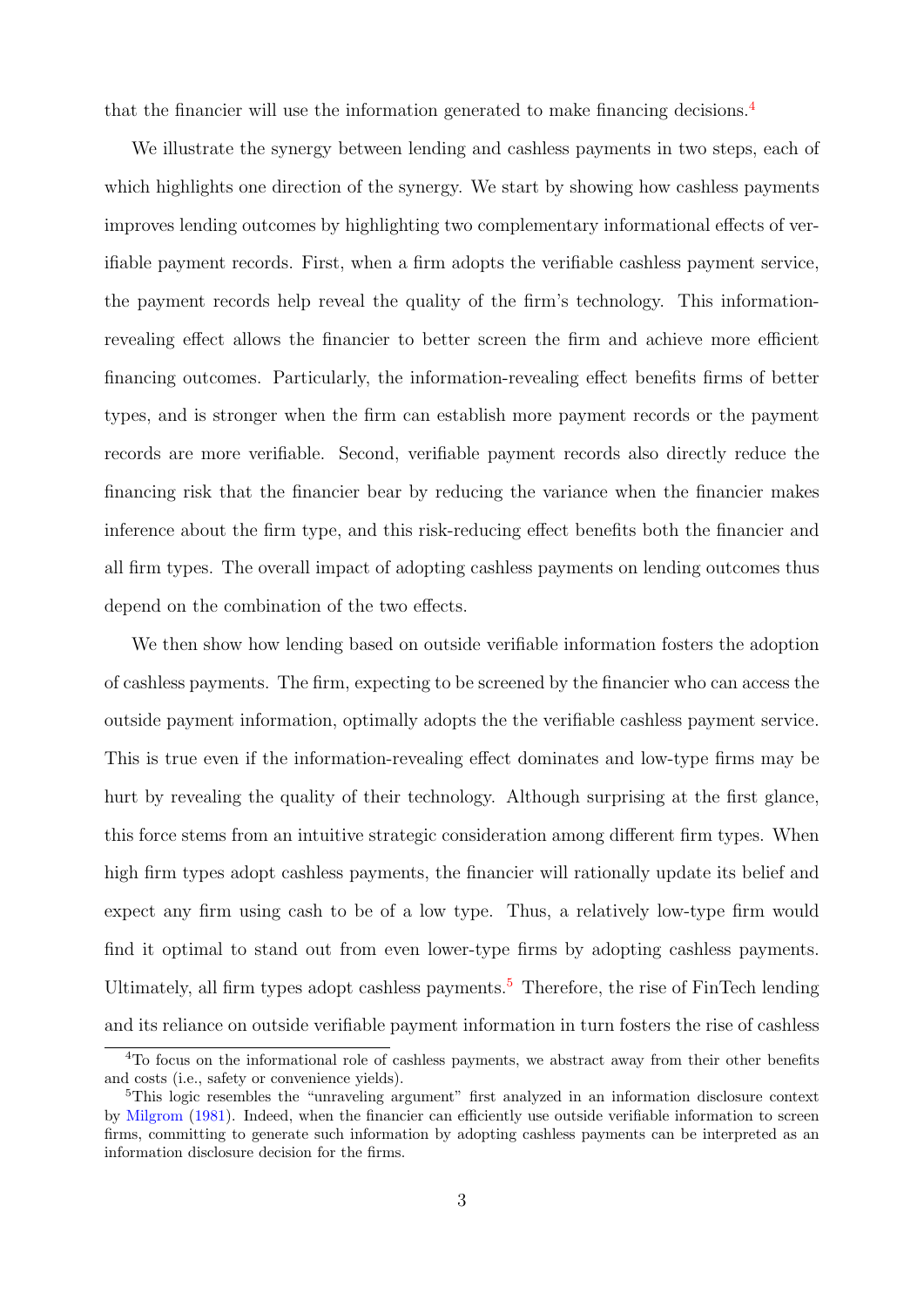payments.

To test our model predictions, we use novel loan application-level data from one of the largest Indian FinTech lenders, Indifi, which focuses on small business loans. The lending context in India and broader emerging economics is a relevant laboratory to test our model predictions, as the joint rise of FinTech lending and cashless payments has been particularly pronounced in these economies. The data we exploit in the study is also particularly suited to our analysis as it includes borrowers' detailed payment information disaggregated at the payment level. We first develop a methodology to classify each payment appearing on bank statements into cash and cashless payments. Within cashless payments, we can further break down between information-intensive and information-light methods of payments, depending on whether payments are partly aggregated, and whether the payment counter-party is known in the statements. Being able to access such payment-level information not only allows Indifi to potentially screen the borrowers more efficiently, but also uniquely allows us as econometricians to test how payment information with varying level of verifiability affects lending outcomes. The data also includes a wealth of granular information including applicants' business characteristics as well as their credit bureau data, which allows us to precisely pinpoint the role of outside payment information vs. traditionally openly accessible data.

Equipped with this data and measures of use of cashless payments, we study whether such use correlates with loan screening outcomes on both the extensive and intensive margins, controlling non-linearly for a wealth of applicant characteristics such as business size, age, 3-digit zip code, and owner credit score. First, we find that a higher use of cashless payments (and relatively, a lower use of cash) is associated with improved borrowing outcomes: applicants relying heavily on cashless payments are more likely to obtain a loan, and when doing so obtain a lower interest rate. At the same time, we find that such borrowers also get significantly lower rate from the FinTech lender than from previous loans with traditional banks. Second, this benefit is particularly pronounced for cashless payment users that present a low level of risk, as proxied by the volatility of their revenues.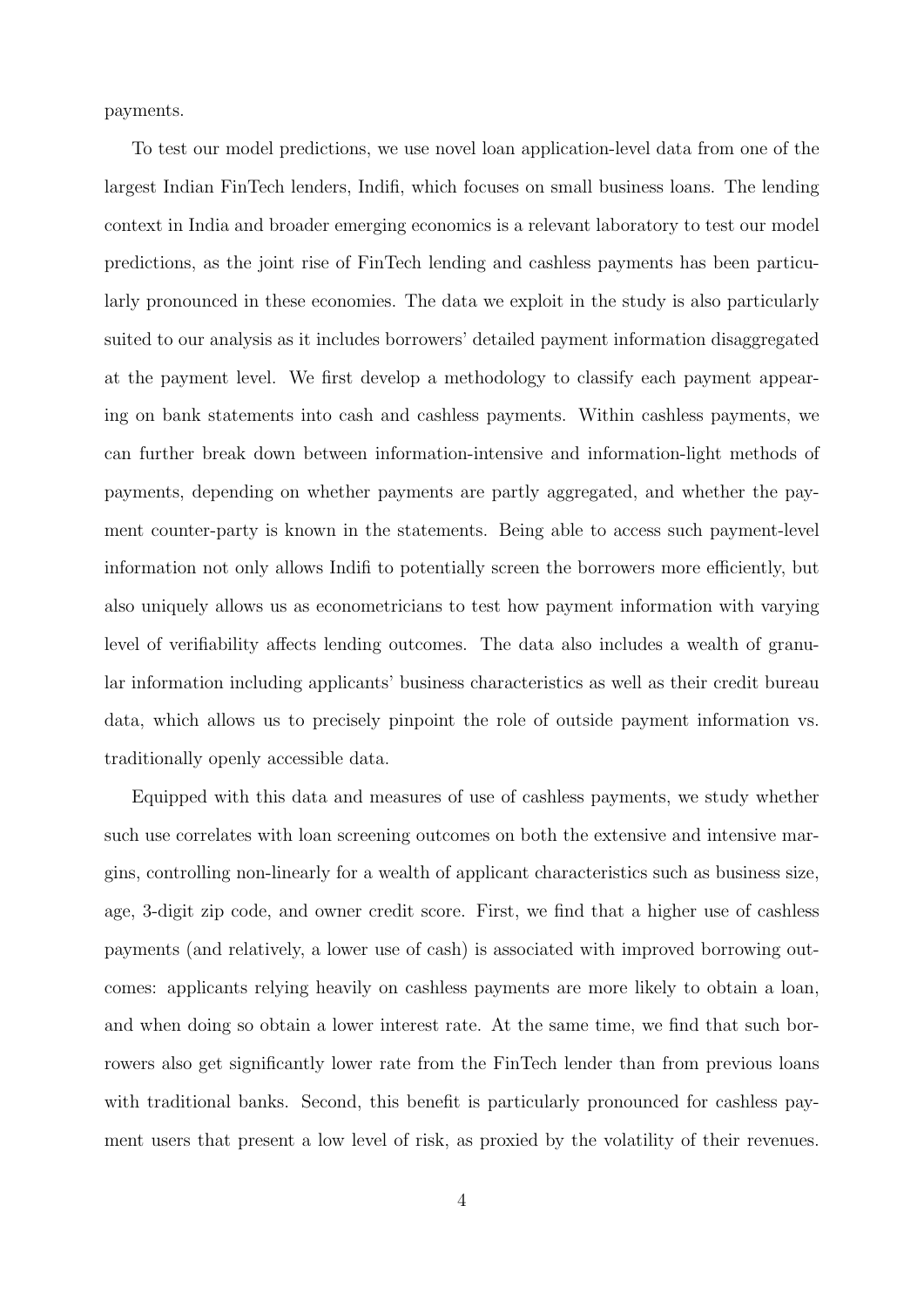These relationships appear to be more pronounced when focusing on more verifiable cashless payments, such as individual internet transfers, as opposed to less verifiable ones, such as mobile payments that aggregate payments and do not provide information about the transacting counter-party. Finally, turning to loan default, we find that within loans charging the same interest rate, borrowers that use more cash transactions are more likely to default. This suggests that the use of cashless payments indeed helps the FinTech lender to price loans more efficiently, leading to more efficient capital allocation among different borrowers.

To gain causal identification on the impact of cashless payments on loan application outcomes, we utilize a unique institutional setting in India. We instrument the reliance on cash payments with an indicator variable for the borrower banking at a reserve chest bank, that is, a bank branch that distributes new banknotes and collect damaged old ones. Banking at such an establishment after the demonetization is indeed predictive of a higher use of cash, as chest bank clients had better access to the new banknotes during the initial shortage of cash, and therefore switched less to other means of payment. When instrumenting the use of cash with this plausibly exogenous variation, our previous result is strengthened: we find that cash use negatively impacts the likelihood of obtaining a loan, with a magnitude that is economically significant.

Taken together, our theoretical framework and empirical results provide a new perspective to understand the interaction between the rise of FinTech lenders and the development of cashless payments. In one direction, our findings of cashless payments improving lending efficiency provide direct evidence in support of policies that promote data sharing and open banking. In the other direction, the prediction of a universal adoption of verifiable payment service is consistent with the trends of many economies increasingly switching to cashless payments hand-in-hand with the rise of FinTech lending, particularly in developing economies such as China, India, or Kenya. The synergy we document also provides an economic rationale for the recent trends of FinTech lenders directly offering payment ser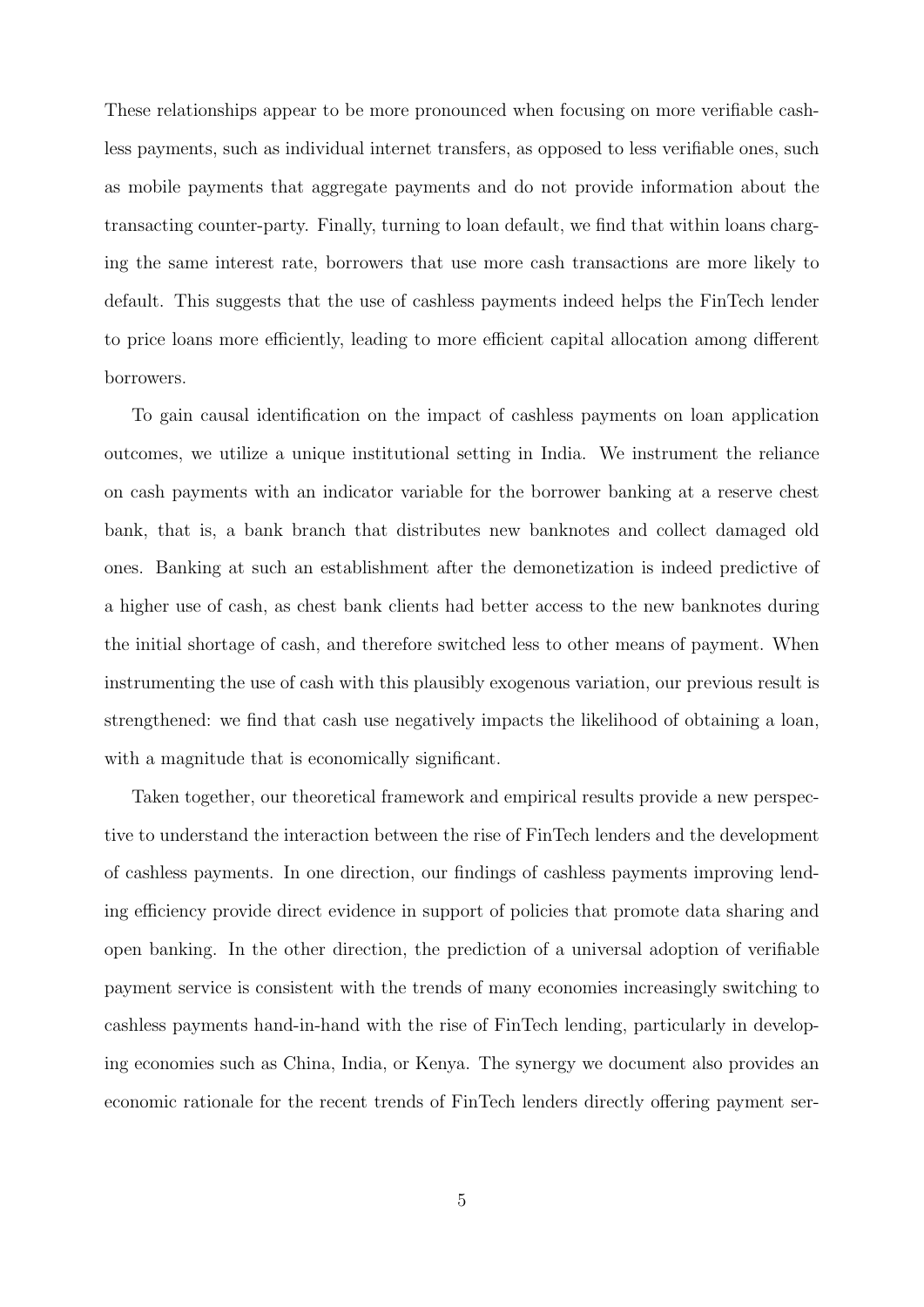vice, and payment service firms and marketplaces offering credit.<sup>[6](#page-6-0)</sup> Despite expanding their scope, these institutions remain fundamentally different from traditional banks as they do not accept deposits and are not regulated as banks. These developments suggests the emergence of an alternative banking model without a balance sheet and without relationships in the traditional sense.

### 1.1 Related Literature

At the conceptual level, our paper contributes to the large relationship banking literature (see [Diamond](#page-30-0) [\(1991\)](#page-30-0) and [Rajan](#page-31-0) [\(1992\)](#page-31-0) for pioneer work and [Liberti and Petersen](#page-30-3) [\(2019\)](#page-30-3) for a modern survey about the role of information in bank lending). Specifically, a branch of this literature suggests that relationship-specific payment processing by a bank for its borrowers helps to ease information asymmetry between the two parties and facilitate lending by the same bank to those borrowers (e.g., [Berlin and Mester,](#page-29-0) [1999,](#page-29-0) [Mester, Nakamura, and](#page-31-4) [Renault,](#page-31-4) [2007,](#page-31-4) [Norden and Weber,](#page-31-5) [2010,](#page-31-5) [Puri, Rocholl, and Steffen,](#page-31-1) [2017\)](#page-31-1), highlighting the informational spillover between the two sides of bank balance sheet. Our paper shows that the existence of a shared bank balance sheet or relationships inside the same bank is not a necessary condition for such informational spillover between lending and payments. As long as payment information is verifiable, a stand-alone lender may rely on it to better infer about borrower's creditworthiness, and this reliance in turn encourages borrowers to use verifiable payment service in the first place.

Our paper then contributes to the literature both on FinTech lending and cashless payments. On the lending side, several papers explore the driving forces behind the boom of FinTech lending in both consumer loans [\(Buchak, Matvos, Piskorski, and Seru,](#page-29-1) [2018,](#page-29-1) [Fuster, Plosser, Schnabl, and Vickery,](#page-30-1) [2019\)](#page-30-1) and small-business loans [\(Gopal and Schnabl,](#page-30-2)  $2020$ , focusing on the roles of regulatory arbitrage, convenience, and screening technology.<sup>[7](#page-6-1)</sup>

<span id="page-6-0"></span><sup>6</sup>OnDeck started to provide payment service to their borrowers, and PayPal, Square, and Stripe all started to offer loans. Amazon and Alibaba are prominent examples of marketplaces offering loans to their partners. Interestingly, this development echoes the traditional lending model which relies on an informational advantage. Our study however mostly speaks to the context where lenders that do not manage the bank account nor the payment service can access the data generated by such services.

<span id="page-6-1"></span><sup>7</sup>A related literature considers marketplace or peer-to-peer lending powered by FinTech platforms, which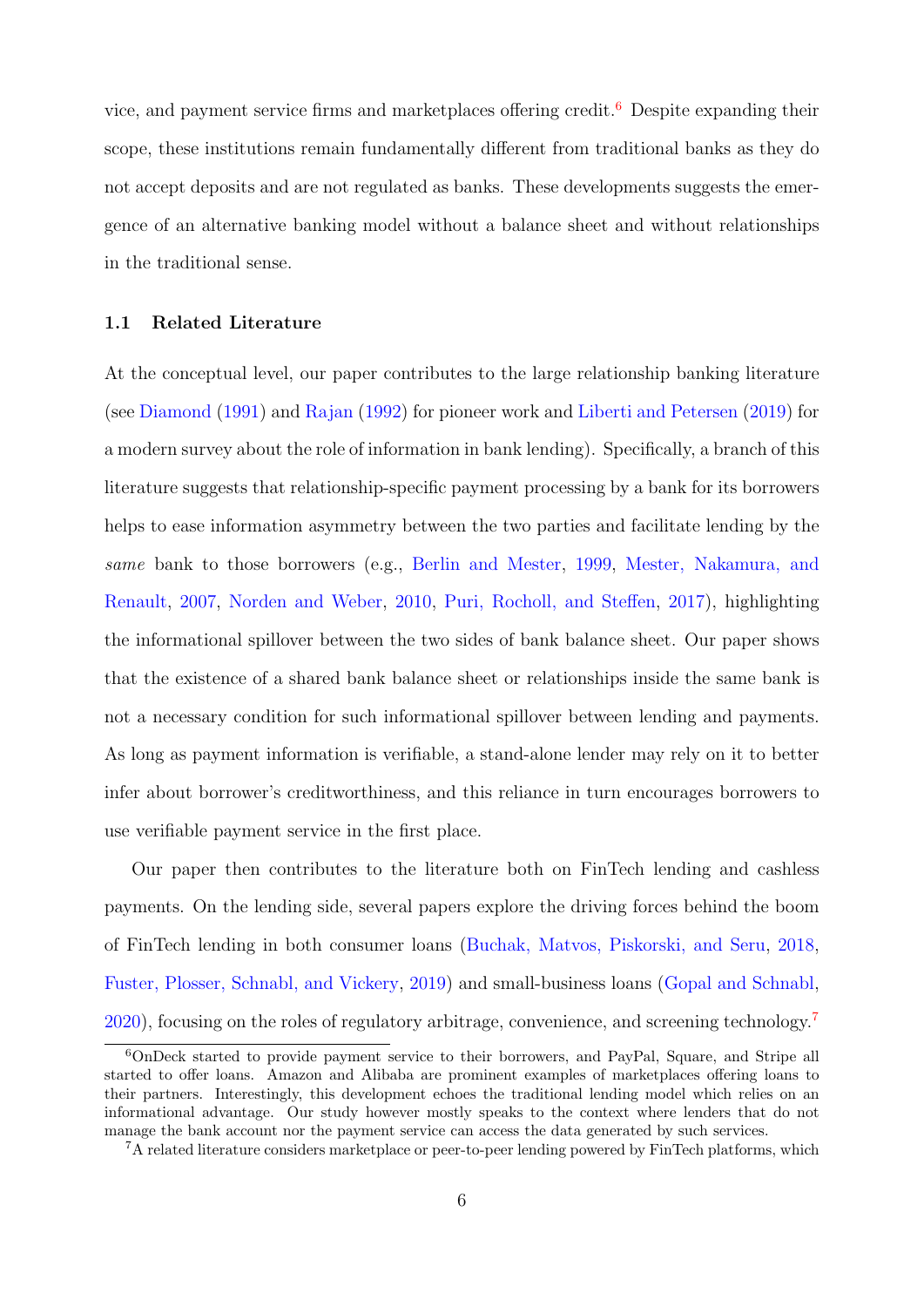Our paper highlights a novel driver for FinTech competitiveness against traditional banks: access to verifiable payment information. In this aspect, our paper is closely related to [Berg,](#page-29-3) [Burg, Gombovic, and Puri](#page-29-3) [\(2020\)](#page-29-3) who empirically show that "digital footprints" such as website registration can predict consumer defaults and thus improve lending outcomes. Complementing theirs, we focus on payment information, which may be at least partly generated by borrowers through their choice of technology to be provided for future loan application. This difference allows us to pinpoint why such information causally matters for lending outcomes both theoretically and empirically, and how such impact results in both increased adoption of cashless payments and voluntary provision of such information by borrowers.

On the payment side, the literature mainly focuses on direct benefits of cashless payments and the impacts on their adoption (e.g. [Agarwal, Basu, Ghosh, Pareek, and Zhang,](#page-29-4) [2018,](#page-29-4) [Higgins,](#page-30-4) [2019,](#page-30-4) [Chodorow-Reich, Gopinath, Mishra, and Narayanan,](#page-29-5) [2020,](#page-29-5) [Crouzet,](#page-30-5) [Gupta, and Mezzanotti,](#page-30-5) [2020\)](#page-30-5). Our work more closely complements [Parlour, Rajan, and](#page-31-6) [Zhu](#page-31-6) [\(2020\)](#page-31-6) who theoretically study the competition between FinTech payments and traditional banks providing both lending and payment service and who also focus on their informational role. We differ by focusing on the interaction between FinTech lending and cashless payments.<sup>[8](#page-7-0)</sup> The endogenous and joint rise of both technologies illustrated by our framework thus provides a different angle to understand why FinTech players may successfully compete with traditional banks.

Given the focus on the informational roles of payments, our paper also contributes to a burgeoning literature on the data market and the incentives of data sharing (see [Berge](#page-29-6)[mann and Bonatti,](#page-29-6) [2019,](#page-29-6) for a survey). Closely related is [He, Huang, and Zhou](#page-30-6) [\(2020\)](#page-30-6) who also focus on lending and theoretically examine the competition between traditional banks

rely on end-investor screening and we do not focus on this aspect in this paper given the sophistication needed to analyze payment data. Examples include [Duarte, Siegel, and Young](#page-30-7) [\(2012\)](#page-30-7), [Iyer, Khwaja,](#page-30-8) [Luttmer and Shue](#page-30-8) [\(2015\)](#page-30-8), [Balyuk](#page-29-7) [\(2017\)](#page-29-7), [Tang](#page-31-7) [\(2019\)](#page-31-7) and [Vallee and Zeng](#page-31-8) [\(2019\)](#page-31-8).

<span id="page-7-0"></span><sup>&</sup>lt;sup>8</sup>An important modeling difference is that the borrower in our model is privately informed about its technology (i.e., quality), while in their model both the lenders and the borrowers are uninformed about borrowers' credit quality ex-ante. The information asymmetry between the lender and borrowers allows us to study borrowers of what quality will optimally adopt verifiable payment service in equilibrium.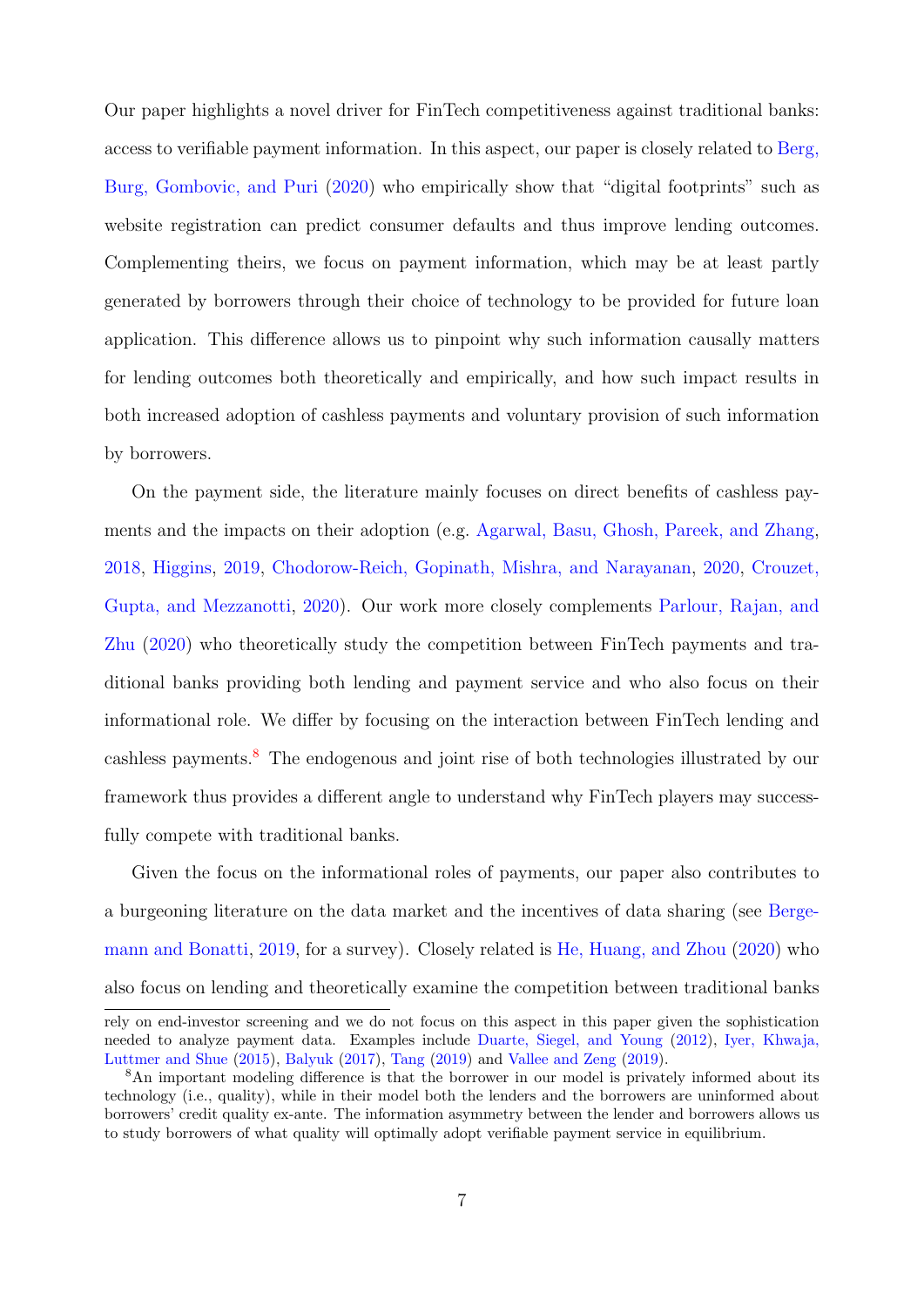and FinTech lenders when borrowers share their bank data with FinTech lenders. Our empirical evidence is consistent with their model's prediction that sharing bank statements that contain payment information improves lending outcomes from FinTech lenders. Our focus differs theoretically by considering the strategic interaction in data sharing. The need to stand out from other borrowers pushes every borrower to share data, which is critical in the synergy between FinTech lending and cashless payments. Our unraveling mechanism in the spirit of [Milgrom](#page-31-3) [\(1981\)](#page-31-3) also complements the idea of data externality in the recent literature that an agent's data sharing creates an externality on other agents because one's data is revelatory of others' (e.g., [Acemoglu, Makhdoumi, Malekian, and Ozdaglar,](#page-29-8) [2018,](#page-29-8) [Bergemann, Bonatti, and Gan,](#page-29-9) [2020,](#page-29-9) [Liu, Sockin, and Xiong,](#page-30-9) [2020\)](#page-30-9). More broadly, our micro-level theory and evidence about the nature and consequences of data accumulation also complements [Farboodi and Veldkamp](#page-30-10) [\(2020\)](#page-30-10) who examine the macroeconomic implications of information technologies and big data.

The remaining of the paper is as follows. Section [2](#page-8-0) presents our theoretical framework. Section [3](#page-18-0) describes the data and institutional details. Section [4](#page-21-0) presents the empirical analysis. Section [5](#page-27-0) concludes.

## <span id="page-8-0"></span>2 Theoretical Framework

#### 2.1 Setting

We build a simple model to capture the interaction of payments and lending outcomes while highlighting the informational channels between the two. The model has two representative agents: a competitive risk-neutral firm and a competitive risk-averse financier. Time is discrete:  $t = 0, 1, 2, ..., n, n + 1$  with  $n \ge 1$ . We call  $\{0, ..., n-1\}$  the production stage and  $n$  the lending stage. The firm has a risky technology, the quality of which is characterized by  $z \in \overline{\mathbb{R}}$ , the extended real set. Only the firm is privately informed about z, and thus we call z the firm's type, and the financier's prior follows a normal distribution  $z \sim N(\mu, \tau_z^{-1})$ . If the technology is operated at t, it can produce a product of quality  $y_t$  to be delivered at  $t + 1$ , and the product quality is also i.i.d. normally distributed given the quality of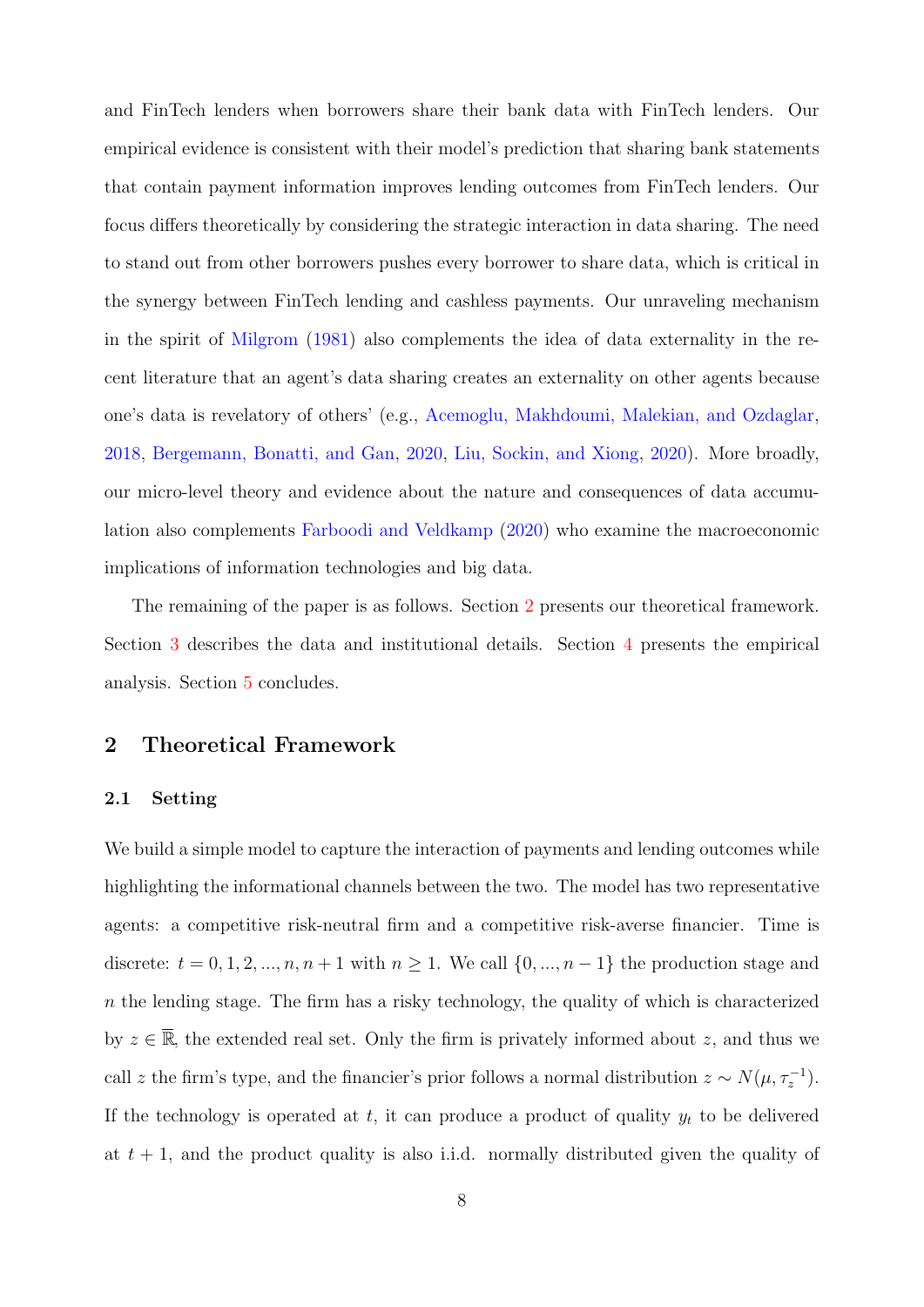technology:  $y_t \sim N(z, \tau_y^{-1})$ . Intuitively, a better technology is more likely to produce a better product. The firm has enough capital to operate the technology in the production stage, that is, during  $t \in \{0, ..., n-1\}$ , yielding a series of realized production outcomes  $Y = \{y_t | 0 \le t \le n - 1\}.$ 

At the beginning of the production stage  $t = 0$ , the firm chooses how to accept payments for the products produced. It can either accept payments in cash, which renders the production outcomes  $Y$  non-verifiable, or it can commit to using an outside cashless payment service that allows the realized production outcomes to be documented as a file of payment records, which is verifiable and can be accessed by the financier in the lending stage. For each production outcome  $y_t$ , the cashless payment service can generate a record  $x_t \sim N(y_t, \tau_x^{-1})$ , where the precision  $\tau_x$  can be naturally interpreted as the level of verifiability. The higher the precision  $\tau_x$  is, the more verifiable the payment record is. The file of all verifiable payment records can be then denoted by  $X = \{x_t | 0 \le t \le n - 1\}$ .

REMARKS. To focus on the informational role of cashless payments compared to cash, we do not consider either the convenience yields or the physical costs of using different types of payment methods. The binary choice between cash and one single verifiable cashless payment service over the entire production period is a parsimonious way to capture the essence of payment technology choice. In reality, a firm may mix a spectrum of payment methods with different degrees of verifiability.<sup>[9](#page-9-0)</sup> We also note that the length of the production period does not correspond to the firm's life cycle but rather to how many verifiable payment records the firm may potentially establish.<sup>[10](#page-9-1)</sup>

At the financing stage  $t = n$ , the firm does not have capital any more to operate the technology, and thus has to finance the technology through the financier. We assume that the financier has a CARA utility function with absolute risk aversion  $\rho$ . Modeling FinTech lenders as being risk-averse allows us to parsimoniously capture the various financial constraints that they face, which effectively make them risk-averse. Importantly, the financier

<span id="page-9-1"></span><span id="page-9-0"></span><sup>9</sup>For example, checks are more verifiable than cash but less than online banking transfers.

<sup>&</sup>lt;sup>10</sup>In testing our model, we will separately control for firms' age, credit history, and the number of payment records submitted to the lender.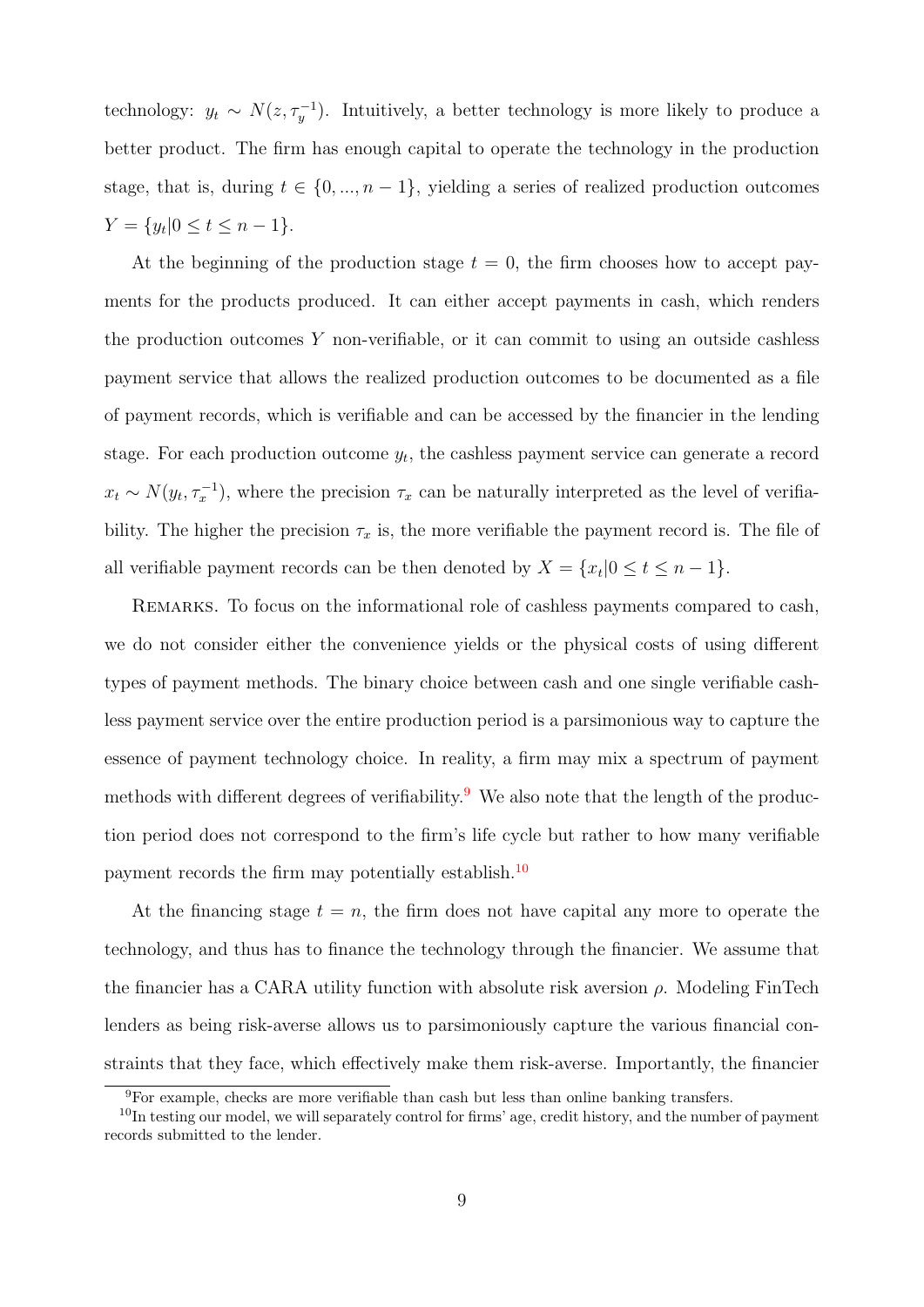does not know the quality of the firm's technology, and thus must infer it based on the prior and the payment records  $X$  that the firm submits, if any. Under the CARA-normal framework, the financier effectively has a mean-variance utility, and thus the effective financing price bid by the competitive financier is

$$
p = E[y_n | \mathcal{I}_n] - \frac{\rho}{2} Var[y_n | \mathcal{I}_n],
$$

which is equivalent to

<span id="page-10-0"></span>
$$
p = E[z|\mathcal{I}_n] - \frac{\rho}{2}Var[z|\mathcal{I}_n], \qquad (2.1)
$$

where  $\mathcal{I}_n$  is the financier's information set at  $t = n$ . Following the literature (e.g., [Fishman](#page-30-11) [and Parker,](#page-30-11) [2015,](#page-30-11) [Vallee and Zeng,](#page-31-8) [2019\)](#page-31-8), we can also interpret the reciprocal of the price p as an interest rate to map it to a lending context.

The equilibrium concept we consider is a standard sequential equilibrium. Specifically, the equilibrium profile consists of the firm's payment choice policy  $x(z) : \overline{\mathbb{R}} \to \{\emptyset, X\}$ , that is, whether an firm uses cash or verifiable cashless payments, and the financier's pricing policy  $p : \{\mathcal{I}_n\} \to \overline{\mathbb{R}}$ , and both agents maximize their expected utilities. According to sequential rationality, the financier makes inference from both 1) the actual information content of  $\mathcal{I}_n$ , and 2) the firm's decision of using cashless payments or not, that is, the strategy  $x(\cdot)$  itself. The proofs are given in Appendix [A.](#page-39-0)

## 2.2 Impact of Payment Records on Optimal Financing

In this subsection, we study how the information content of verifiable cashless payments affects financing outcomes – one direction of the synergy between cashless payments and lending. We thus first consider a sub-game equilibrium in which the firm commits to using cashless payments, that is,  $x(z) = X$  for all  $z \in \overline{\mathbb{R}}$ . In this sub-game equilibrium, observing the actual information context of  $X$ , the financier updates its belief about  $z$  directly from X only. The follow result characterizes the expected informed price by any firm type z from the perspective of  $t = 0$ :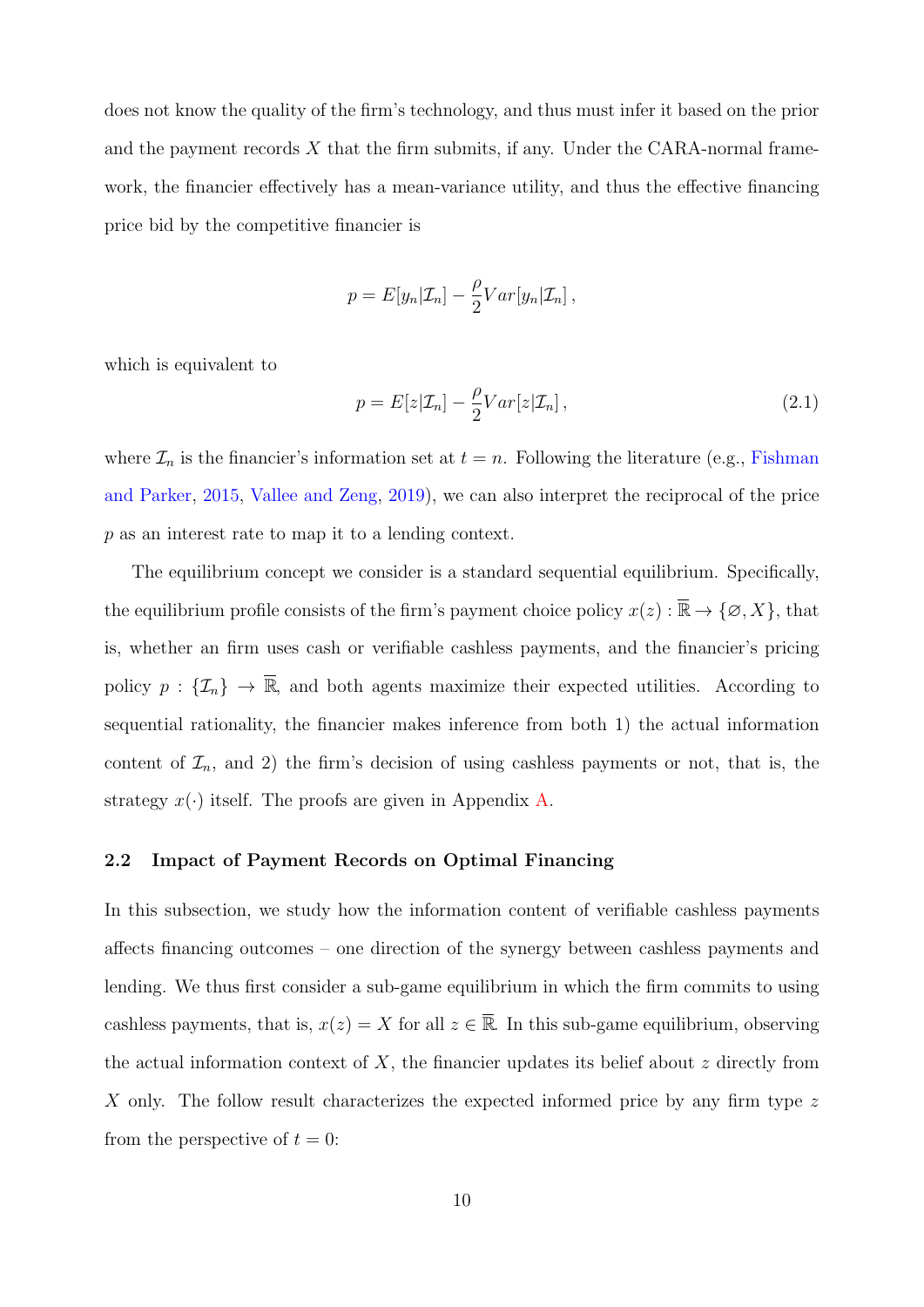<span id="page-11-0"></span>**PROPOSITION 1.** For a firm of type z, the expected informed financing price it gets by choosing cashless payments at  $t = 0$  is

<span id="page-11-1"></span>
$$
p(z) \doteq \frac{\tau_z}{\tau_z + n\tau_s} \mu + \frac{n\tau_s}{\frac{\tau_z + n\tau_s}{\text{Information-revealing}}} - \frac{\rho}{2} \frac{1}{\tau_z + n\tau_s},\tag{2.2}
$$

where  $\tau_s = (\tau_x^{-1} + \tau_y^{-1})^{-1}$  captures the overall informational verifiability of cashless payments, which increases in  $\tau_x$ .

The intuition behind Proposition [1](#page-11-0) can be easily seen when comparing the informed price [\(2.2\)](#page-11-1) to the uninformed price

<span id="page-11-2"></span>
$$
p_{\mu} \doteq \mu - \frac{\rho}{2} \frac{1}{\tau_z},\tag{2.3}
$$

which is the counterfactual price that the financier offers if no firm establishes verifiable payment records at all. In this uninformed case, the financier prices the firm's technology completely based on its prior. Compared to the uninformed price [\(2.3\)](#page-11-2), the last two terms of the informed price  $(2.2)$  show two effects by establishing verifiable payment records. We elaborate the two effects below by performing a number of straightforward comparative statics.

The first effect, which we call the *information-revealing effect*, comes from that the information context in the verifiable cashless payments, which is informative about the firm's true type, allows the financier's posterior belief to move closer to the firm's type  $x$ . Indeed, the first two terms in  $(2.2)$  represent a weighted average of the financier's prior  $\mu$  and the firm's true type z, compared to the simple prior  $\mu$  in [\(2.3\)](#page-11-2). When the firm uses cashless payments for longer in the sense that  $n$  is larger, or the cashless payment service is more verifiable in the sense that  $\tau_x$  is larger, the weight on the firm type z becomes larger, and consequently the informed price  $p(z)$  is more reflective of z. In this sense, cashless payments are information-revealing, and the information-revealing effect is stronger when a firm establishes more cashless payment records and when cashless payments are more verifiable.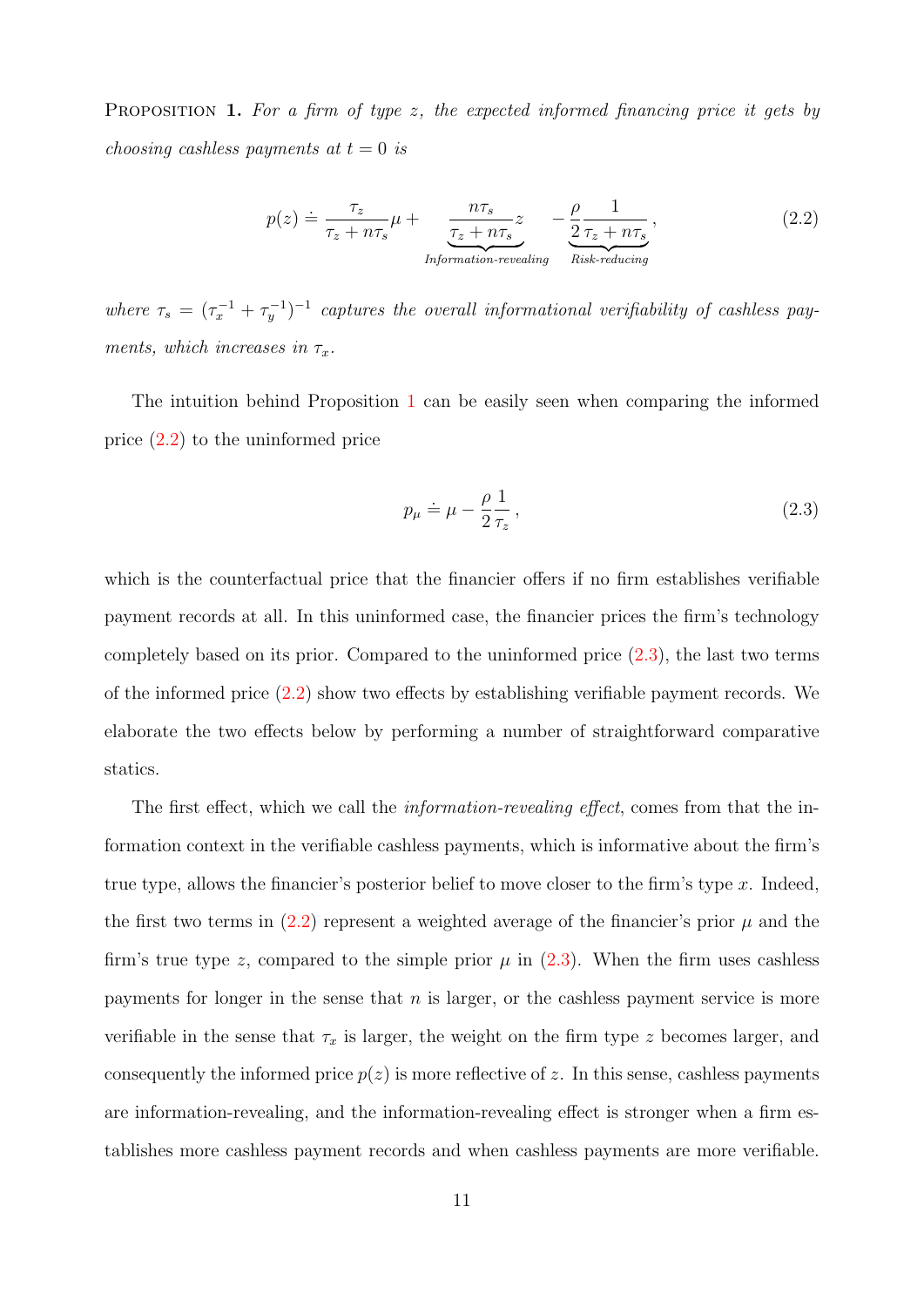We highlight that whether this information-revealing effect improves the informed price (compared to the uninformed price) depends on the firm type: only higher-than-average firm types enjoy a price improvement through this information-revealing effect.

The second effect, which we call the *risk-reducing effect*, stems from that verifiable cashless payments, regardless of the information context itself (i.e., independent of firm type), also directly reduce the financing risk that the financier has to bear. As shown in the third term in [\(2.2\)](#page-11-1), more payment records or payment records of higher verifiability, represented by a higher n or a higher  $\tau_x$ , can directly reduce the variance when the financier makes inference about the firm type, compared to that in [\(2.3\)](#page-11-2). The reduced risks thus encourage the financier to bid a higher financing price to the firm. As a result, the overall net effect on the firm's financing price depends on the sum of the information-revealing and the risk-reducing effects.

The results in Proposition [1](#page-11-0) lead to three empirical predictions, which we elaborate below in three corollaries.

First, we are interested in the average effect of using cashless payments on financing outcomes. To capture the average effect, we apply Proposition [1](#page-11-0) to compare the average expected informed and uninformed prices:

<span id="page-12-0"></span>COROLLARY 1. The average expected price improvement by all firm types is

$$
E[p(z)] - p_u = \frac{\rho}{2} \left( \frac{1}{\tau_z} - \frac{1}{\tau_z + n\tau_s} \right) > 0
$$

which is increasing in n and  $\tau_x$ .

The intuition behind Corollary [1](#page-12-0) is that although the information-revealing effect is on average zero across all firm types, the risk-reducing effect is always positive. Thus, when the firm has more cashless payment records or the records are of higher verifiability, the risk-reducing effect is higher, and so is the overall price improvement. Mapped into our lending context and assuming a lender only grants a loan when the expected price is higher enough to justify the loan origination cost, we have the following prediction: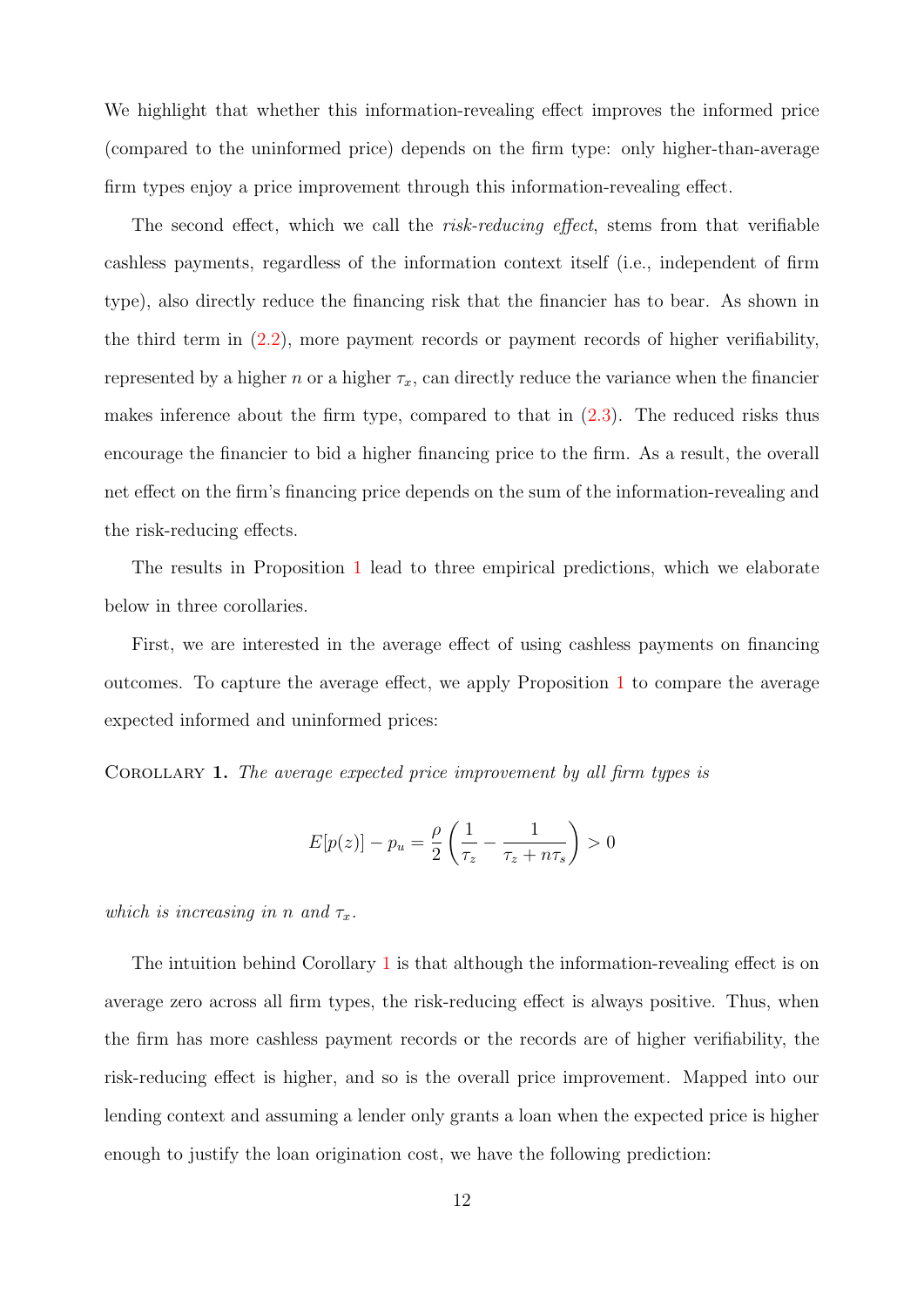<span id="page-13-2"></span>PREDICTION 1. With more verifiable cashless payment records (or relatively, less use of cash) or payment records of higher verifiability, a firm is more likely to be granted a loan and enjoy a lower interest rate in expectation.

Second, we are interested in the differential effect of cashless payments on financing outcomes when firm type varies:

<span id="page-13-0"></span>COROLLARY 2. A higher firm type enjoys a higher expected informed price from the financier, and the increase is higher when n or  $\tau_x$  increases in the sense that

$$
\frac{\partial^2 p(z)}{\partial z \partial n} > 0 \text{ and } \frac{\partial^2 p(z)}{\partial z \partial \tau_x} > 0.
$$

The intuition behind Corollary [2](#page-13-0) is that although the risk-reducing effect is typeindependent, the information-revealing effect is stronger for more extreme firm types because it allows those firms to reveal their types more clearly from the average. Particularly, when the firm has more cashless payment records or the records are of higher verifiability, this type-dependent information-revealing effect becomes even stronger. Mapped into our lending context, we have the following prediction:

<span id="page-13-3"></span>PREDICTION 2. The effects of more verifiable cashless payment records (or relatively, less use of cash) or payment records of higher verifiability in improving loan approvals and reducing interest rates are stronger for better firms, all else equal.

Finally, we explore the effect of cashless payments on efficient capital allocation, which can be proxied by the efficiency of the financier's inference problem. As standard in the statistical literature (e.g., [DeGroot,](#page-30-12) [2005\)](#page-30-12), we capture it by the mean squared error  $E[(z E[z|X|]^2$ . We have the following straightforward result:

<span id="page-13-1"></span>COROLLARY 3. The mean squared error  $E[(z-E[z|X])^2]$  of the financier's inference is decreasing in n and  $\tau_x$ .

In our lending context, a lower mean squared error as suggested by Corollary [3](#page-13-1) intuitively means that any residual risks not being priced becomes smaller. It then leads to a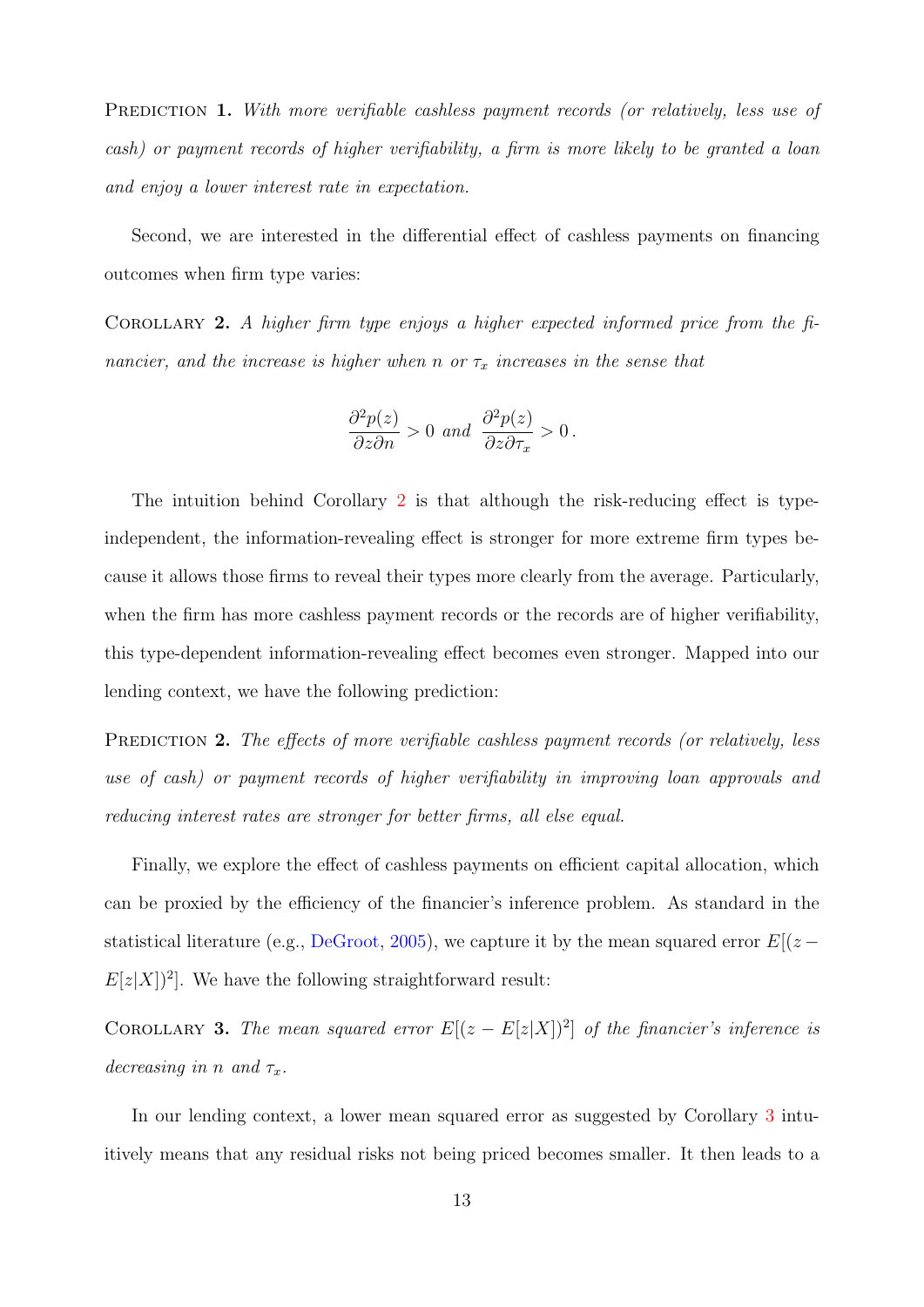lower probability of default conditional on a given interest rate and a more efficient capital allocation. We note that, however, a lower probability of loan default does not imply a higher lender profitability in our framework, because lender competition always competes any positive profits away. Rather, because the lender is risk-averse, a lower default probability means that the lender bears less risk in equilibrium, consistent with the idea of cashless payments reducing risks.

<span id="page-14-0"></span>PREDICTION 3. More cashless payment records (or relatively, less use of cash) or payment records of higher verifiability lead to less default conditional on a given interest rate, all else equal.

#### 2.3 Optimal Payment Method Choice

When the financier is risk averse, the risk-reducing effect of cashless payment creates a direct incentive for borrowers to rely on cashless payments. However, as FinTech lending develops, it is natural to think that the risk-aversion of such lenders will decrease. One implication from Proposition [1](#page-11-0) is that as the financier become less risk-averse (potentially because the financier grows larger and more diversified as the development of FinTech lenders in reality), the information-revealing effect will dominate the risk-reducing effect, and hence only high firm types can enjoy expected price improvement by committing to cashless payments. Does it imply that low firm types would deviate to use cash instead? The answer is no. When firms make the payment method choice decision  $x(\cdot)$  endogenously, the financier will rationally update its belief about the firm type based on both the decision and the information content of the realized payment records  $X$ , if any. If some low type firms were to use cash in equilibrium and no payment records were established, the financier would update its belief to reflect that, which would then lead some of those firms to consider establishing payment records instead. This force will unravel and may eventually lead all firm types to adopt cashless payments when the payment records become more verifiable. We formalize this idea in this subsection by fully solving the equilibrium. This equilibrium outcome illustrates the other direction of the synergy between lending and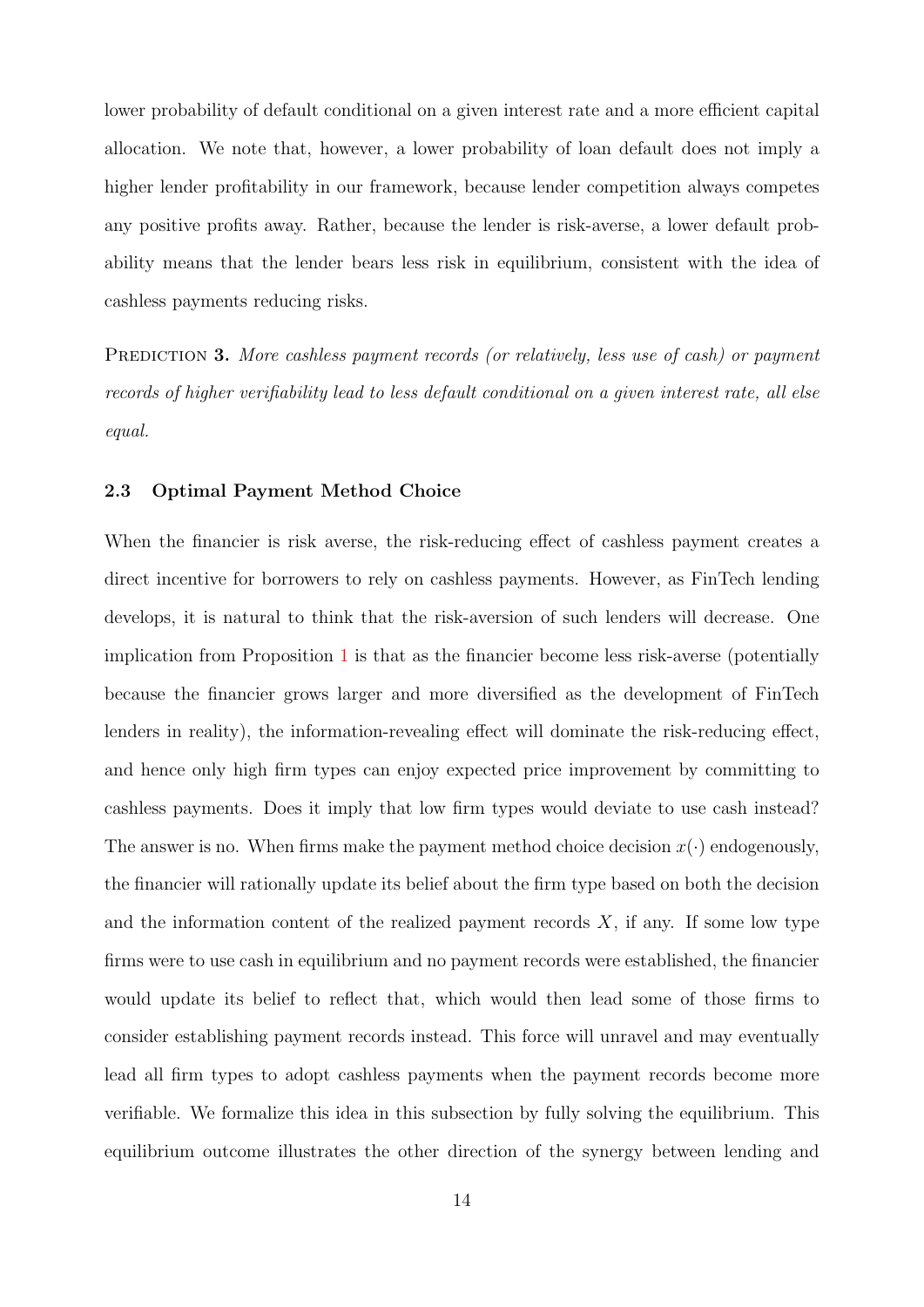cashless payments.

Formally, we focus on an economic scenario in which the financier's risk-aversion  $\rho$  is arbitrarily small, and consider a monotone equilibrium in which there exists a cutoff firm type  $z^*$  such that higher firm types  $z \geq z^*$  commit to using verifiable cashless payments whereas lower types  $z \leq z^*$  use cash, where  $z^* = -\infty$  means that all firm types adopt cashless payments.<sup>[11](#page-15-0)</sup> By sequential rationality, when firm  $z^*$  chooses cashless payments at  $t = 0$ , the financier knows that the firm must be of type  $z \geq z^*$  at  $t = n - 1$  by obtaining its submitted payment records, and by  $(2.1)$  the firm's expected financing price from the perspective of  $t = 0$  is now given by

<span id="page-15-2"></span>
$$
p(z^*; z \ge z^*) = E[E[z|X, z \ge z^*|z^*], \qquad (2.4)
$$

where  $p(z; z \geq z^*)$  is a function of z for any non-lower firm type  $z \geq z^*$  defined as

<span id="page-15-4"></span>
$$
p(z; z \ge z^*) \doteq E[E[z|X, z \ge z^*|z], \qquad (2.5)
$$

Rather, if it chooses cash at  $t = 0$  and submits no payment records at  $t = n$ , the financier then knows that the firm must be of type  $z \leq z^*$  at  $t = n - 1$ . In this case, again by  $(2.1)$ , the firm's expected financing price at  $t = 0$  is given by

<span id="page-15-3"></span>
$$
p(z \le z^*) \doteq E[z|z \le z^*],\tag{2.6}
$$

and any lower firm type will get the same expected financing price. Analyzing the firm's expected payoff gain at  $t = 0$  by choosing cashless payments over cash, we have the following formal result:

<span id="page-15-1"></span>**PROPOSITION 2.** In a monotone equilibrium such that firm types  $z \geq z^*$  adopt cashless

<span id="page-15-0"></span><sup>&</sup>lt;sup>11</sup>Note that the cutoff type  $z^*$  is indifferent from the two payment method choices, and we assume it chooses cashless payments in any equilibrium path (although it may deviate in an off-equilibrium path). Also recall that the firm type is defined over the extended real set  $\overline{\mathbb{R}}$ . Mathmatically, this ensures that the type set is compact and thus the lowest type exists.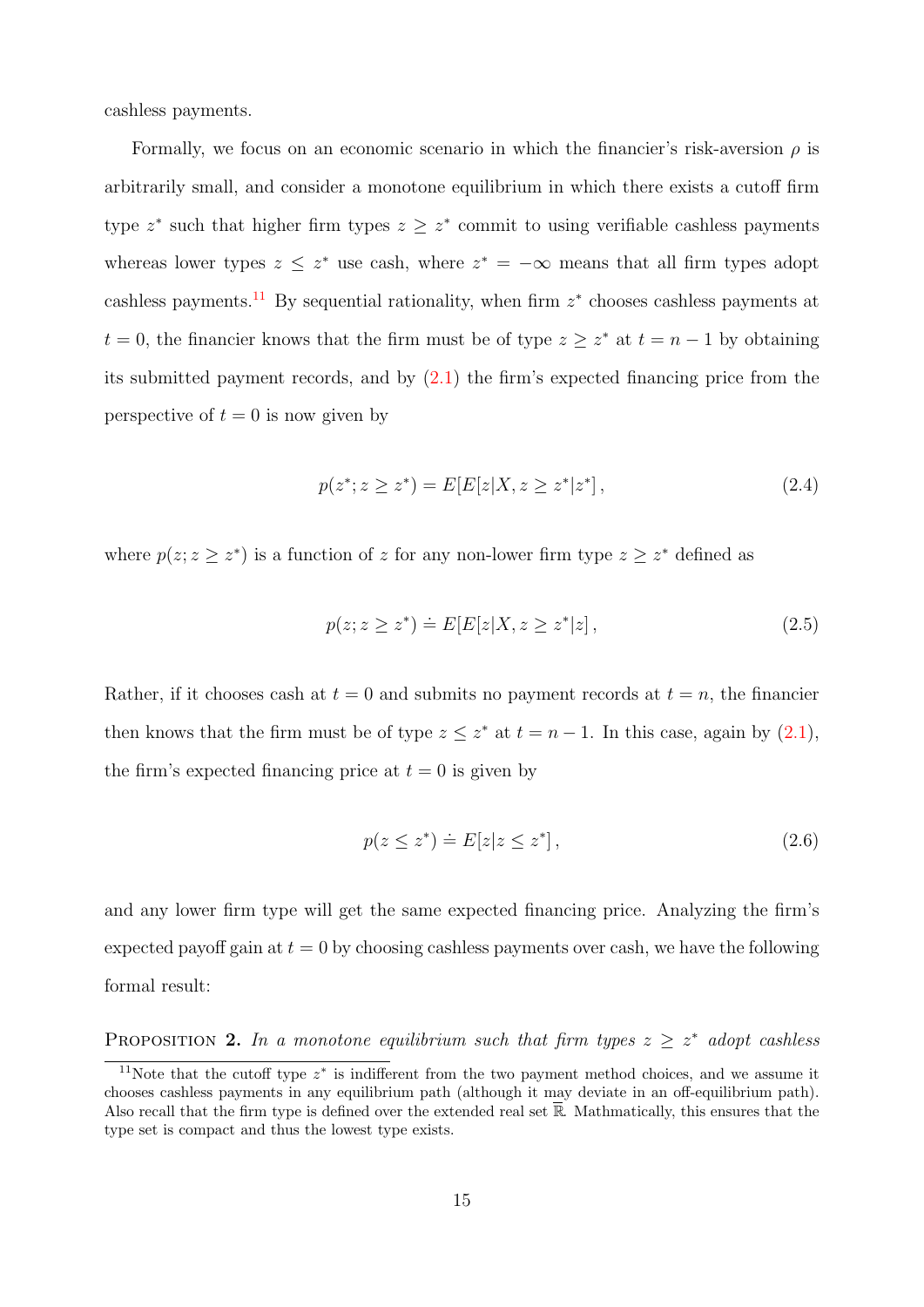payments while firm types  $z \leq z^*$  uses cash, it must be that  $z^* = -\infty$ , meaning that all firm types will optimally adopt cashless payments.

The intuition of Proposition [2](#page-15-1) can be seen from a strategic consideration among firms in the financing market that pushes all firms to adopt cashless payments. Suppose no firm uses cashless payments, in which case the financier's prior belief about the firm type is  $\mu$ . Then all the better-than-average firms, that is, types  $z > \mu$  will deviate to verifiable cashless payments, because the resulting payment information will allow them to be differentiated from the lower-than-average firms and consequently to enjoy a higher financing price. However, as they do so, the financier will rationally update its belief. The financier will now perceive the average of firm types without verifiable payment records to be lower than  $\mu$ , say,  $\nu < \mu$ . Thus, better-than- $\nu$  firm types will deviate to cashless payments to stand themselves out from even lower firm types. This process unravels until all firm types have adopted cashless payments. Taken together, the idea behind Proposition [2](#page-15-1) is reminiscent of the seminal "unraveling argument" of [Milgrom](#page-31-3) [\(1981\)](#page-31-3) in an information disclosure context.[12,](#page-16-0)[13](#page-16-1)

Although Proposition [2](#page-15-1) may seem stark as other unmodeled frictions might prevent all firms from adopting cashless payments in reality, it provides a new theoretical perspective for us to understand the increasing popularity of cashless payments and their informational efficiency in the era of big data. Cashless payment service providers offer a convenience service to their users. However, as low-creditworthiness agents understand that the pay-

<span id="page-16-0"></span><sup>&</sup>lt;sup>12</sup>In more detail, in a context of firms truthfully and voluntarily disclosing their product quality and disclosing being costless, the firm of the best quality will voluntarily disclose, and thus consumers will interpret no disclosure as indicating that the firm does not have the best quality. But given this, the second-best firm will disclose, followed by the third-best, and so on. This process unravels and all the firms thus disclose in the end. In our context, committing to using cashless payments can be indeed interpreted as committing to disclosing a series of unbiased but noisy signals about the creditworthiness of the firm to a potential financier, and the unraveling mechanism applies. Technically, our contribution here is to extend the [Milgrom](#page-31-3) [\(1981\)](#page-31-3) mechanism to a context in which the firm cannot truthfully disclose its true type directly but only through a series of unbiased but noisy signals.

<span id="page-16-1"></span><sup>&</sup>lt;sup>13</sup>We note that the literature of information closure is large and there are many other circumstances in which the unraveling mechanism may fail (see [Okuno-Fujiwara, Postlewaite, and Suzumura](#page-31-9) [\(1990\)](#page-31-9) for a systematic treatment and [Ali, Lewis, and Vasserman](#page-29-10) [\(2020\)](#page-29-10), [Bond and Zeng](#page-29-11) [\(2020\)](#page-29-11) for recent applications). We draw the analogy between adopting cashless payments and information disclosure to highlight the informational role of the adoption of cashless payments, rather than suggesting that information must be fully revealed in any lending context. To study the general effect of information disclosure in lending is beyond the scope of this paper.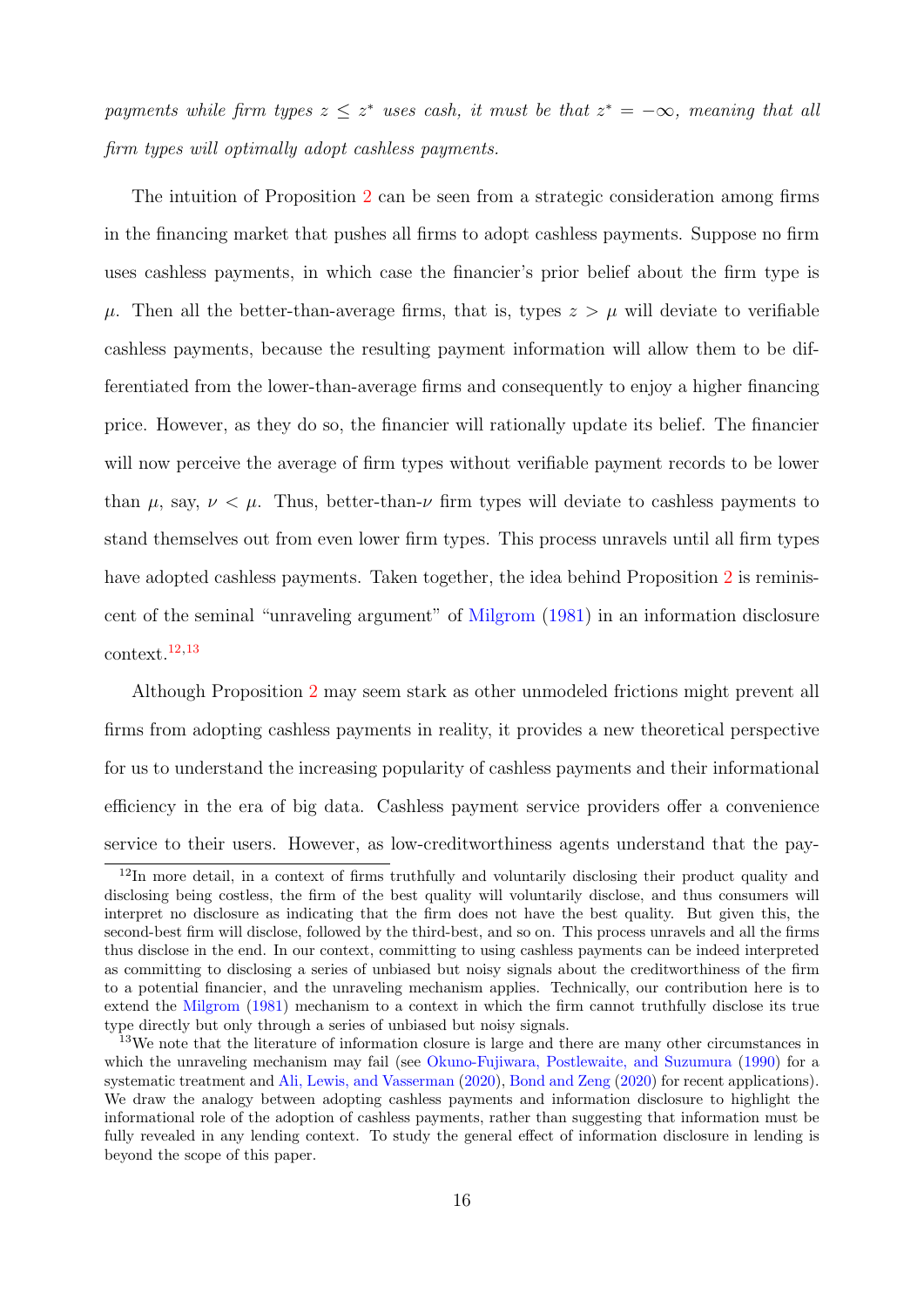ment records they create are verifiable and potentially assessed by future lenders when screening loan application, these agents might refuse to use cashless payments despite their convenience and low pecuniary cost. The potential lack of usage by low-creditworthiness agents would limit the market size and informational efficiency associated with these payment services. For this reason, regulators are also introducing policies to directly promote those services and improve their efficiency, such as the PSD2 in Europe. However, Proposition [2](#page-15-1) suggests that those policies miss an important general equilibrium force that may ultimately pushes more prospective borrowers to voluntarily use cashless payments.

Broadly speaking, Propositions [1](#page-11-0) and [2](#page-15-1) also jointly shed light on the debates of data sharing and open banking. In our framework, firms effectively own the data of their creditworthiness before choosing their payment methods. Sharing their data by committing to using cashless payments that generate transferrable and verifiable information improves lending efficiency, consistent with the benefits of data sharing and open banking. Importantly, the synergy between FinTech lending and cashless payments we uncover suggests that the achievement of wide data sharing and open banking can be self-enforcing. More data sharing improves lending efficiency and leads to better capital allocation, which in turn encourages more data sharing due to the strategic consideration of data owners.

Although Proposition [2](#page-15-1) and the underlying unraveling mechanism are plausible and consistent with the long-term development of cashless payments, they are hard to be directly tested empirically in the absence of long-term data combining borrower-level technology adoption and loan application. However, an indirect time-series implication of the unraveling mechanism is that better firms and firms who have a higher need to raise capital are likely to adopt cashless payments earlier than worse firms. This implication is unique in our framework because if the unraveling mechanism is not at play, we should expect the adoption decision to be independent from firm types, because such types, which are about firm creditworthiness or the need to borrow, are not correlated with the physical costs or convenience yields of cashless payments. Thus, along the time-series, all else equal (particularly, given the same information context from verifiable payment records), we expect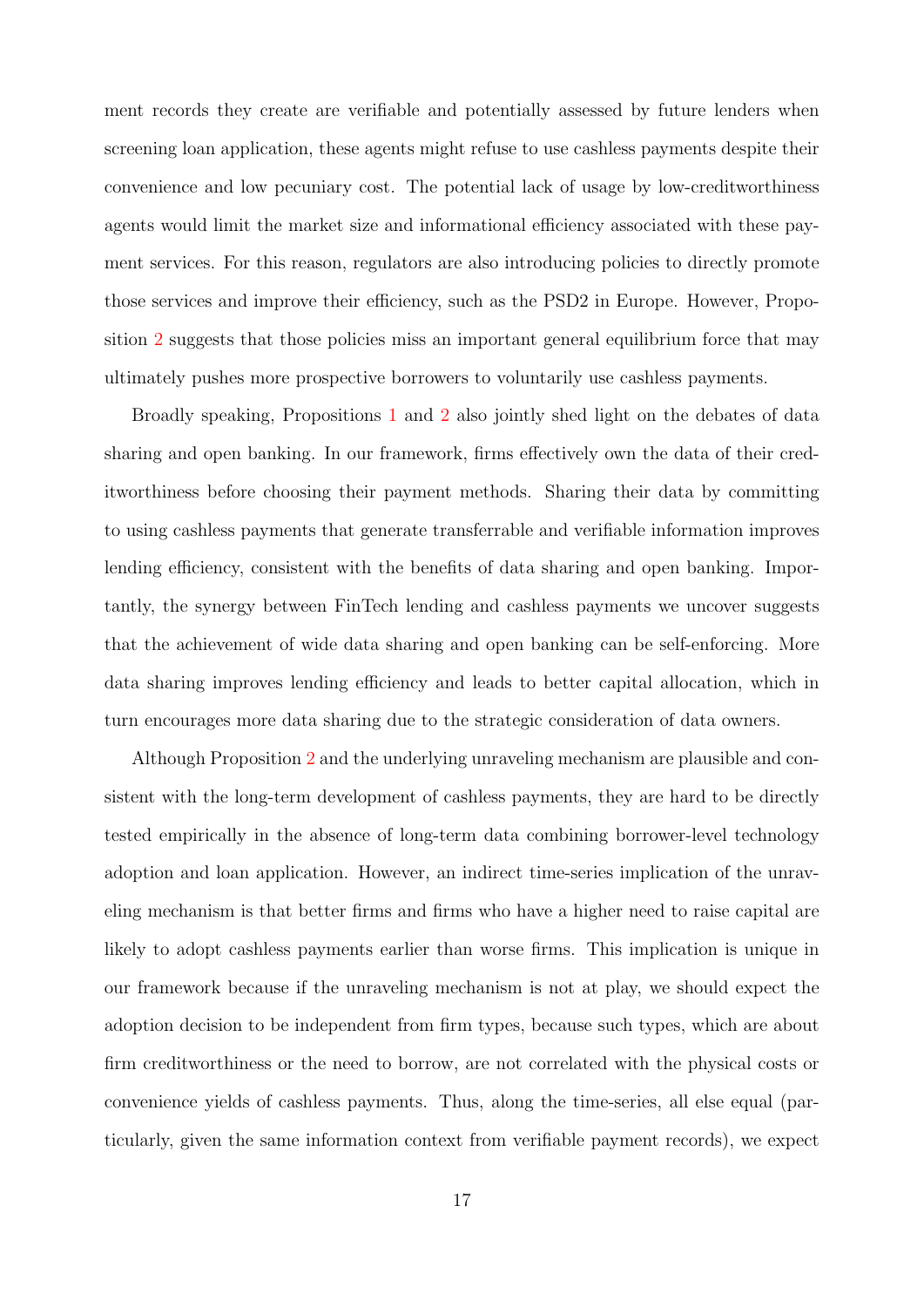the adoption of cashless payments to be faster and more pronounced in market segments where firms rely more on outside capital and thus have a higher incentive to become informationally appealing to future lenders.

<span id="page-18-1"></span>PREDICTION 4. The adoption of cashless payments is earlier and faster in industries or geographical areas where firms have a higher demand for outside capital, all else equal.

## <span id="page-18-0"></span>3 Data and Institutional Details

#### 3.1 Data

The empirical analysis of this study relies on novel data provided by one of the largest Indian FinTech lenders, Indifi. Indifi is an online lending platform that grants unsecured loans to micro businesses in India. To screen applications, Indifi collects information on loan applicants from several sources: from the application form on their website, from the Indian credit bureau, and from industry partners (e.g. online marketplace) for a subset of applications. A unique feature that particularly suits our analysis is that Indifi requires applicants to submit the last six monthly statements for the bank account that will be used for receiving and repaying the loan. These bank statements contain transaction level data. Our data combines all of those types of information for all loan applications received by Indifi from September 2015 to September 2019.

The aggregated dataset contains characteristics of the business applying for a loan, as well as Indifi loan characteristics when the application is successful. For all applications, we thus have information on the type of business, its industry, its location, the number of years of operations of the business, and the age of the business owner. We also observe the decision to offer a loan and for which amount and interest rate, and whether it was disbursed. We also observe whether the loan is delinquent as of September 2019.

For the majority of applications, our dataset includes the credit bureau data associated with each application. The data contains the credit score of the business owner, as well as the start date of their credit history, the number of previous loans and their associated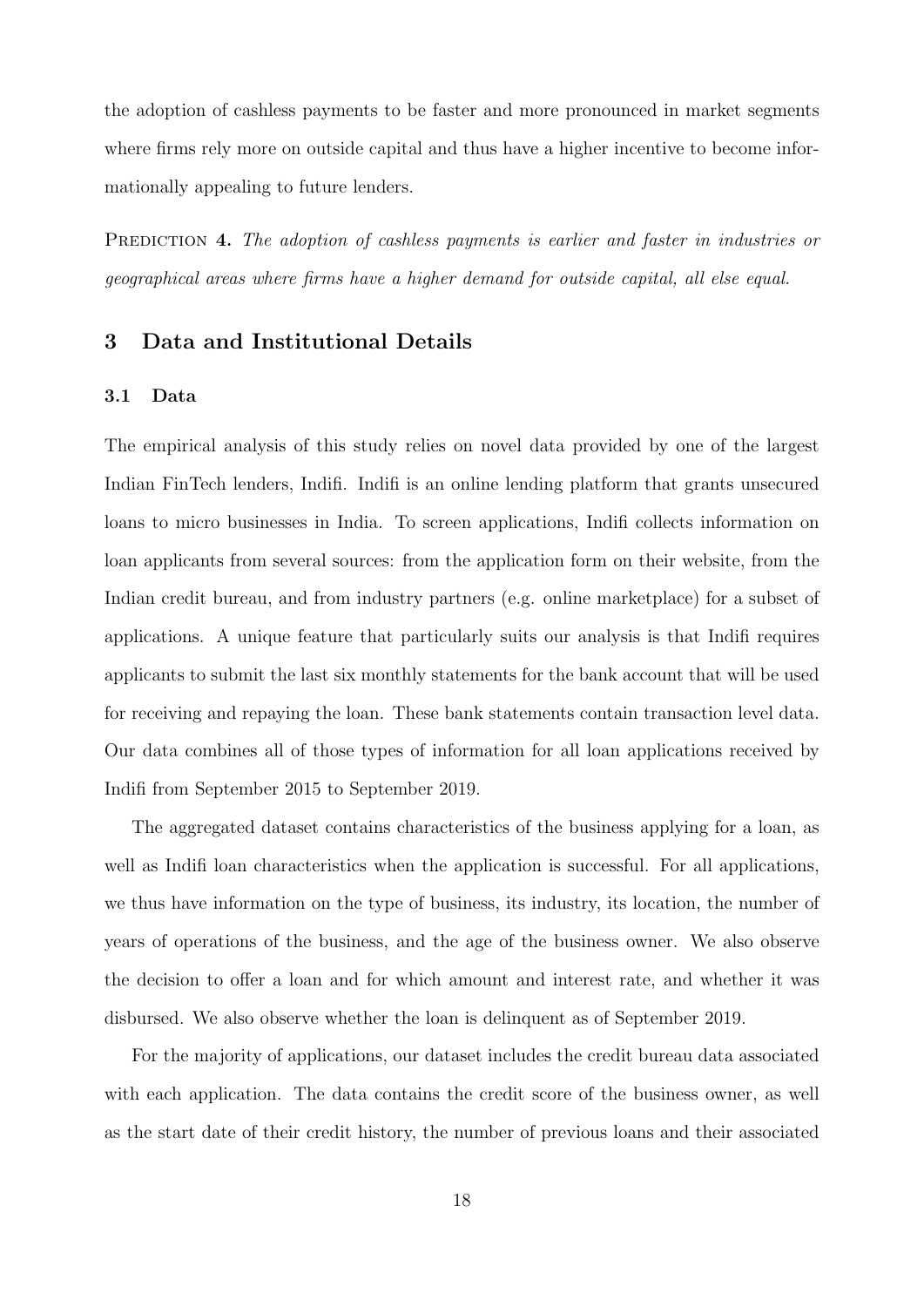amount and interest rate. This data also includes overdue amount on existing loans at the time at which Indifi pulled out the credit report of each of the applicant.

Providing six months of bank statements is a necessary condition for obtaining a loan from Indifi, and we therefore only keep applications that include such data. Indifi typically obtains this data by asking loan applicants to linking their bank deposit accounts to the Indifi loan application protocol.<sup>[14](#page-19-0)</sup> The bank statement data is harmonized by a specialized third party, and is structured at the payment level, and therefore provides the comprehensive payment record for the applicant for the six months prior to their application.

### 3.2 Exploiting Bank Statement Data to Classify Payment Types

By conducting text analysis on payment descriptions, we are able to identify the technology used for the majority of payments appearing on bank statements. We group them into two broad categories: cash payments, i.e. cash deposit or withdrawal, either at a branch or an ATM, and cashless payments, which contains any payment for which we can identify the payment technology and that does not belong to the previous category.

Within cashless payments, we further distinguish between information-intensive payments and information-light payments as follows. We classify internet banking transfers and certified check payments as information-intensive and highly verifiable, as there is no aggregation and it is relatively easy to identify the name and type of the payment counterparty. We classify payments through third-party mobile applications, mobile banking and POS machine as information-light payments. Indeed, most popular mobile payment methods in India aggregate payments over a day, which prevents them from being able to identify the counter-party or the motive of a given payment. Moreover, recipient identities are often disguised by specific mobile payment IDs even in singular mobile payments. This means that most mobile payments often have lower verifiability than expected with other verifiable cashless payments.

For a small share of payments, we cannot identify the payment technology, and these

<span id="page-19-0"></span><sup>14</sup>Applicants can also submit pdf documents instead.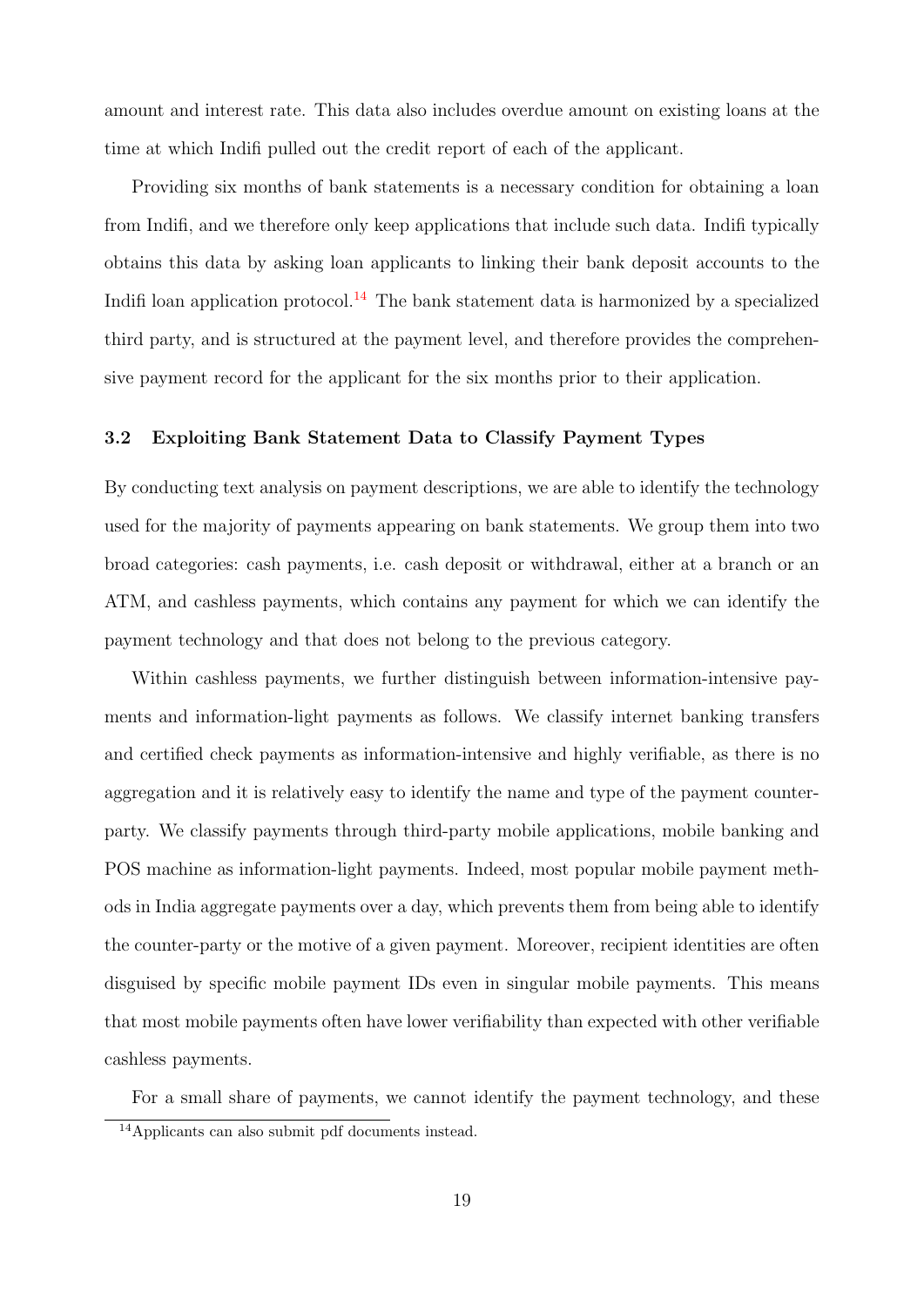payments are implicitly used as the reference point in our empirical analysis. For each borrower, we aggregate this payment level data by calculating separately for revenues and spending the share of payments conducted in cash, in verifiable cashless technology, over the six month period for which we have bank statements, and averaging these two shares.

Table [1](#page-32-0) provides summary statistics on the application, loan and borrower characteristics that we use in our empirical analysis. This table documents that applicants are micro to small firms, which rely primarily on cashless payments.<sup>[15](#page-20-0)</sup>

## [Insert Table [1](#page-32-0) here]

#### 3.3 Chest Banks and the 2016 Indian Demonetisation

On 8 November 2016, the Government of India announced the demonetisation of large banknotes, which needed to be immediately exchanged with banknotes of a new denomination.The action was intended to curtail the shadow economy and reduce the use of illicit and counterfeit cash to fund illegal activity and terrorism. The demonetisation created a large and prolonged cash shortage in the weeks that followed, with potential lasting impact on cash use.

The cash shortages triggered by demonetisation were however less pronounced at bank branches that had the status of currency chest bank. Currency chests are branches of selected banks where bank notes and rupee coins are stored on behalf of the Reserve Bank of India for further distribution of these notes and coins in their area of operations. Firms with deposit accounts at a chest bank are therefore more likely to have been able to access the new banknotes, and in turn to conduct cash payments in the wake of the unexpected demonetisation shock, all else being equal (see also [Chodorow-Reich, Gopinath, Mishra,](#page-29-5) [and Narayanan](#page-29-5) [\(2020\)](#page-29-5) and [Crouzet, Gupta, and Mezzanotti](#page-30-5) [\(2020\)](#page-30-5) for detailed discussions and analysis on the broad implications). The 2016 Indian demonetisation was largely

<span id="page-20-0"></span><sup>&</sup>lt;sup>15</sup>The share of transactions done in cash is most likely underestimated, and in turn the share of cashless payment over-estimated, because applicants might receive cash from their clients, which they spend without depositing it on their bank account. This risk of a measurement error motivates instrumenting the use of cash in our empirical analysis.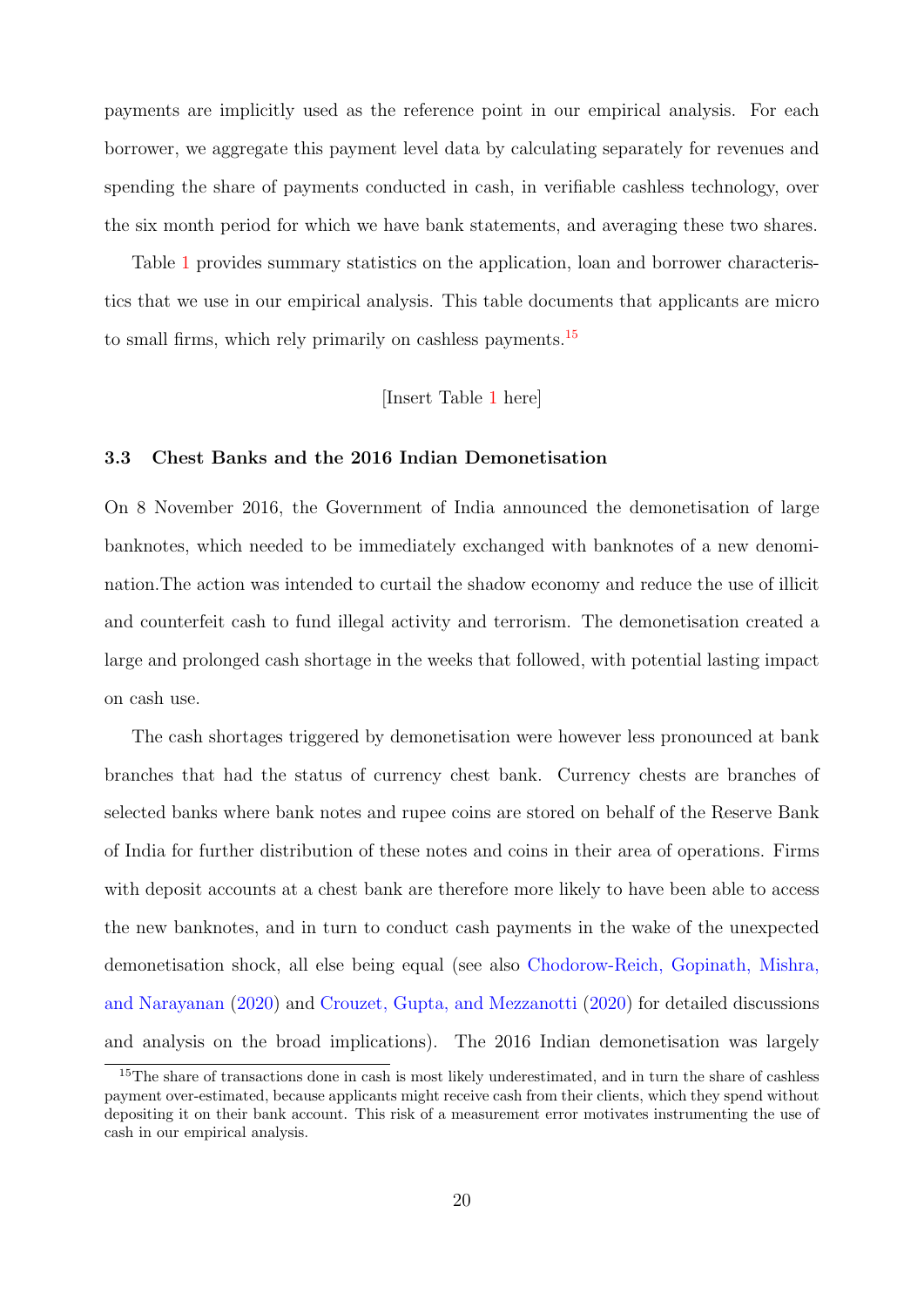unexpected and thus could be considered as an exogenous shock to the availability of cash versus cashless payments in India. In addition, having a deposit account at a chest bank is unlikely to be directly correlated with a firm's (unobserved) creditworthiness given the wide distribution of chest banks in India and the absence of a particular benefit to bank at such a branch absent the unexpected cash shortage. We provide a list of chest banks in India in Online Appendix [A.](#page-39-0)

## <span id="page-21-0"></span>4 Empirical Results

Equipped with the loan-level data and the proxies for payment information in borrowers' bank statements, we can empirically test the predictions derived in Section [2.](#page-8-0) We find supportive evidence of the economic mechanism described by our theoretical framework.<sup>[16](#page-21-1)</sup>

#### 4.1 Cashless Payments and Lending Outcomes

We empirically test Prediction [1,](#page-13-2) which results from the risk-reducing effect of using cashless payments, and estimate the relationship between the use of cashless payments and loan application outcomes.

We consider three outcome variables: an indicator variable for obtaining a loan, the interest rate paid on the loan conditional on acceptance, and the difference between this interest rate and the one obtained on the most recent loan of the applicant as per credit bureau data. The first two dependent variables capture the extensive and intensive margin of the risk-reducing effect of lender access to cashless payment records. The latter specification implicitly absorbs time-invariant characteristic observable to both lenders, and directly speak to the improvement in lending outcomes brought by processing bank statements. We regress these outcome variables on the share of cashless and cash payments, using non-classified transactions as the reference point.

Table [2](#page-33-0) provides the regression results. We include a comprehensive set of granular controls allowing for non-linear relationships: fixed effects for industry and application

<span id="page-21-1"></span><sup>16</sup>We do not explicity test for Prediction [4](#page-18-1) at this stage.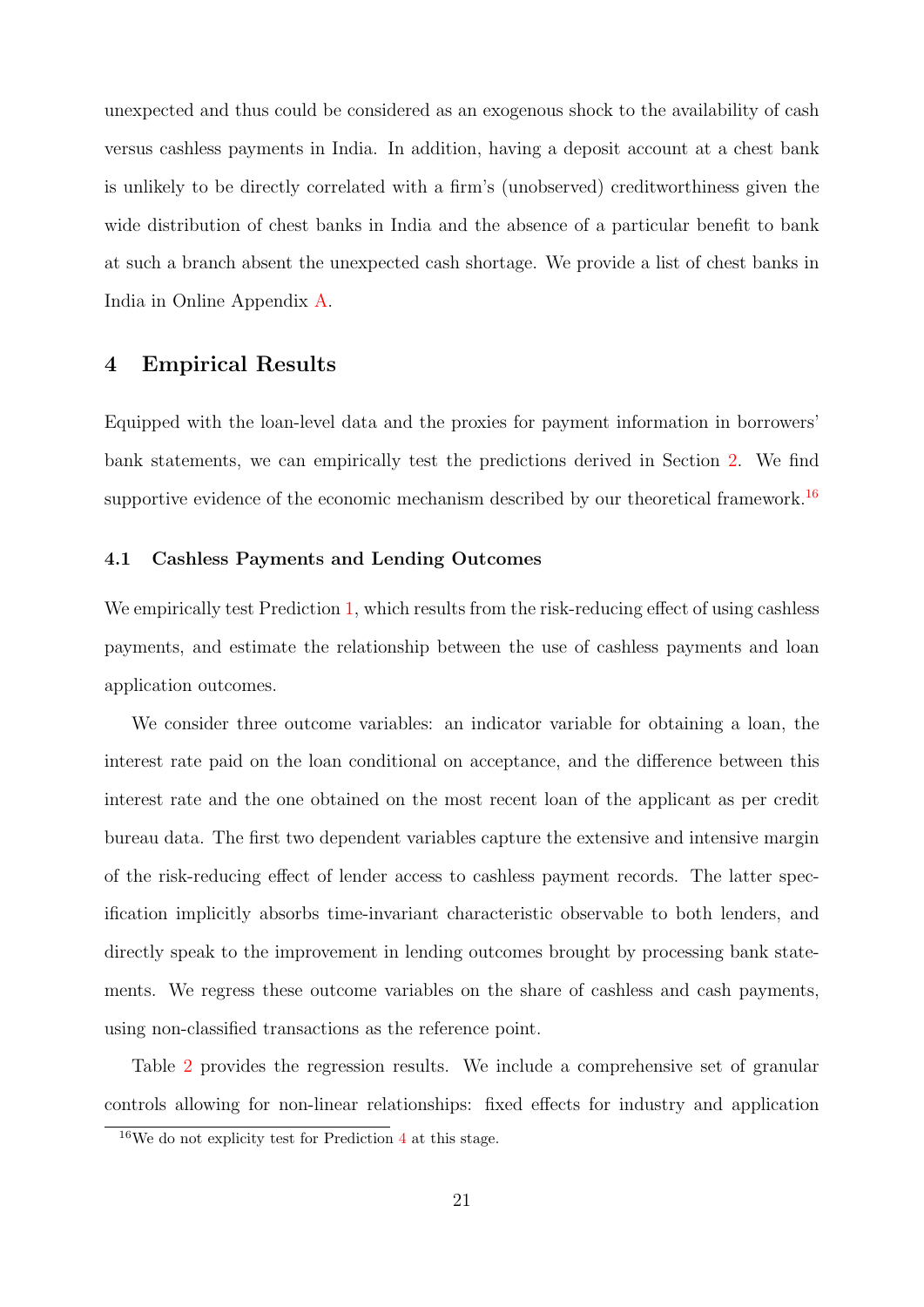month in all specifications, and fixed effects for deciles of revenues to precisely control for business size, 3-digit zip-code fixed effects, and credit score range fixed effects in column 2, 4 and 6 to further mitigate concerns that borrower characteristics potentially correlated with their use of cashless payments are driving the relationship we document.

A higher share of identified cashless payments corresponds to a significantly higher likelihood of obtaining a loan, and a significantly reduced interest rate compared to the cost of the previous loan. Conversely, a higher share of cash payments corresponds to a significantly lower probability of obtaining a loan and a higher interest rate.

The magnitude of this relationship is large: everything else equal, an interquartile increase in the share of cash transaction corresponds to a likelihood that is  $0.12^*22=2.6$ percentage points lower to get approved, which represents more than 10 percent the baseline likelihood of getting approved. In terms of interest rates, an interquartile increase in cash payments corresponds to an interest rate that is higher by 60 basis points.

#### [Insert Table [2](#page-33-0) here]

In addition, we test whether Prediction [1](#page-12-0) fully holds in the data, namely that the likelihood of getting a loan is also increasing the number of transactions  $n$  appearing in the payment record. While in the model cash transactions do not appear at all on record, in real life statements illustrate both cash and cashless transactions. However, due to the higher verifiability of cashless transactions, lending outcomes should be more sensitive to the number of these types of transactions than to the total number. We therefore regress the previous lending outcomes on the log of the total number of transactions appearing on bank statements, and on the log of the number of verifiable transactions. Results are displayed in table [3.](#page-34-0) We find that the number of verifiable transactions, which we interpret as the empirical counterpart to  $n$  in the model, relates to lending outcomes beyond the total number of transactions appearing on the statements. Controlling for the total number of transactions, a larger number of verifiable ones is associated with a significantly higher likelihood of getting a loan, and a significantly lower interest rate. We interpret this result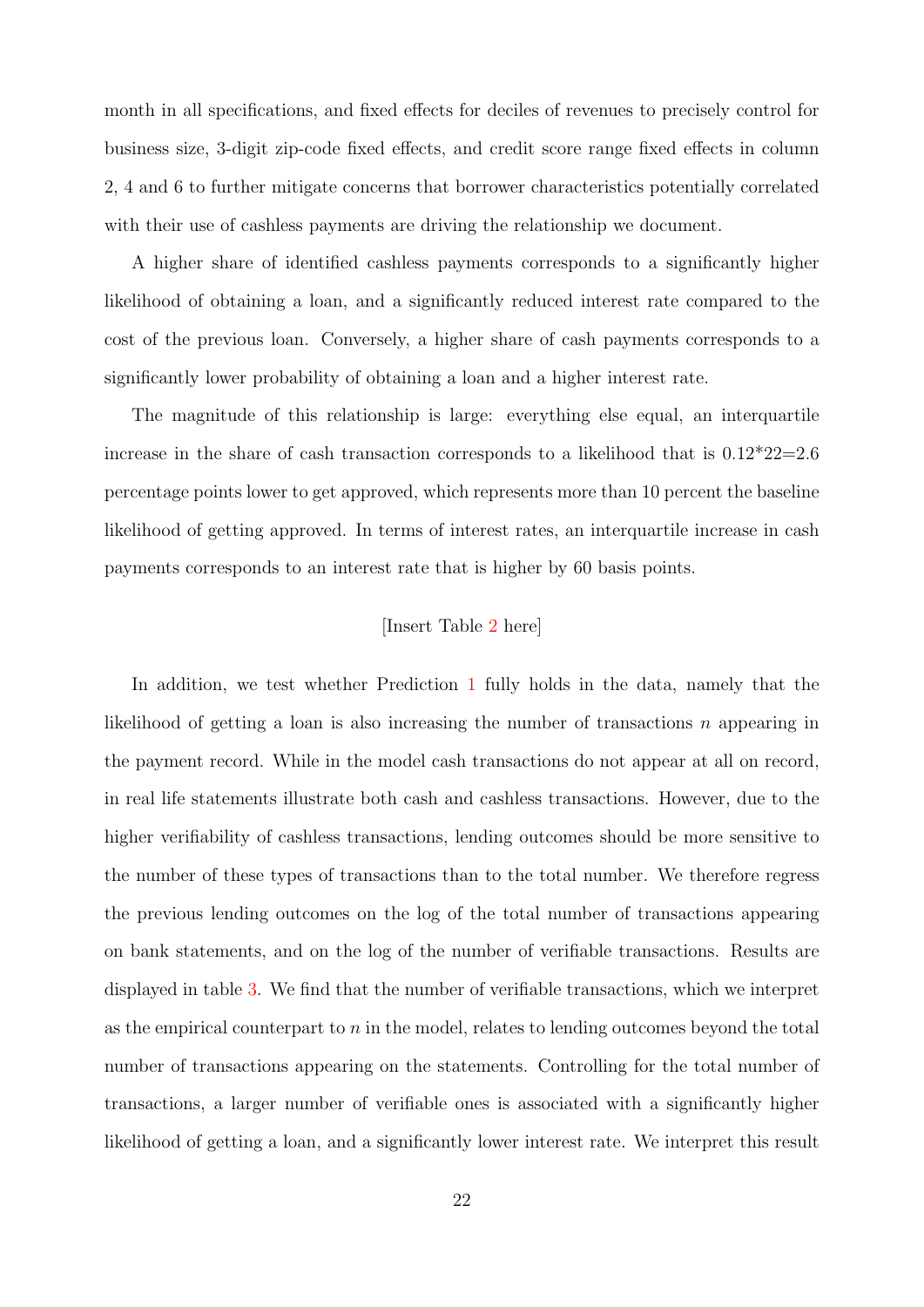as further empirical support for the economic mechanism we model in Section [2.](#page-8-0)

#### [Insert Table [3](#page-34-0) here]

### 4.2 Cashless Payments, Borrower Type, and Lending Outcomes

Prediction [2](#page-13-3) provides an interaction test: using cashless payment should have more of a positive impact on high quality borrower, as they benefit from both the risk-reducing channel, as all borrowers do, and the information-revealing channel, which benefits good borrowers and hurt bad borrowers. To test this prediction, we use the volatility in revenues, observed on bank statements, as a proxy for borrower type that is not captured by the credit score.<sup>[17](#page-23-0)</sup> Specifically, everything else equal, including the amount of monthly revenue, which proxies for size, a higher revenue volatility is suggestive of a higher risk / lower type borrower.

We therefore interact our measure of use of cashless payments with this risk proxy in the previous specification. Results are displayed in Table [4.](#page-35-0) The findings are consistent with Prediction [2:](#page-13-3) using cashless payments is particularly beneficial to low risk firms. Specifically, for applicants with a low revenue volatility, a higher use of verifiable cashless payments leads to an even higher likelihood of the loan application being approved than for borrowers with a high revenue volatility. This relationship is unlikely to be driven by other firm-level characteristics given the comprehensive set of fixed effects that we include. Column 2 and 3 suggest that this effect is also present at the intensive margin, i.e. on loan pricing, although the interaction coefficients are not statistically significant, possibly due to the smaller sample.

#### [Insert Table [4](#page-35-0) here]

The results in Table [2](#page-33-0) and [4](#page-35-0) provide direct evidence that outside bank statement data, by documenting transferrable and verifiable payment information, can affect the lending outcome at another lender that has access to this data. Such impact appears to follow two

<span id="page-23-0"></span><sup>&</sup>lt;sup>17</sup>The credit bureau does not observe revenues, nor its volatility.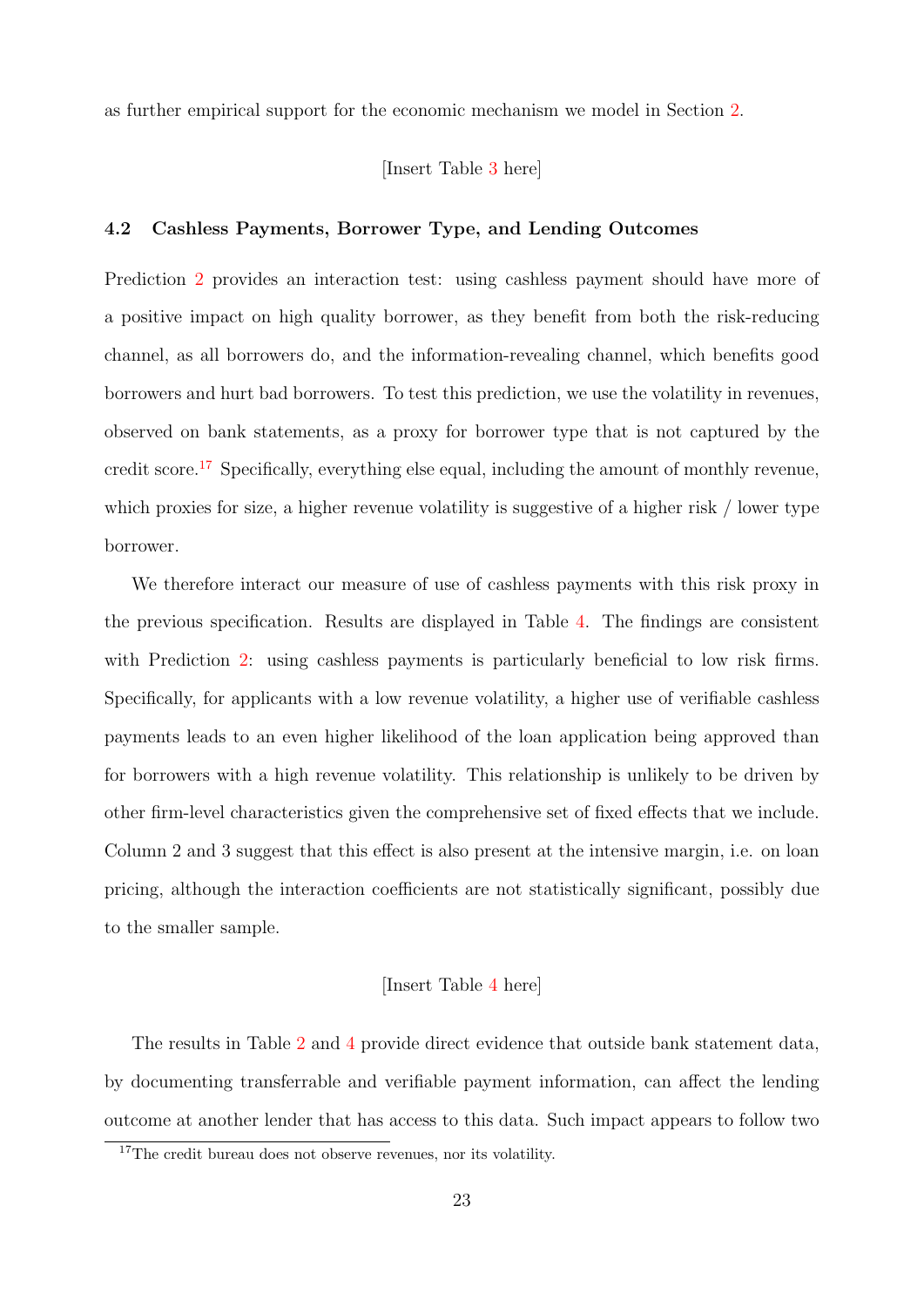channels: the risk-reducing and information revealing effects of accessing and exploiting such data. These findings thus directly speak to the motives behind the recent policy initiatives that aim to promote data sharing and open banking, such as the PSD2. Notably, our findings show that what matters for lending outcomes is not only bank statement aggregates. Rather, the detailed components of these statements matter in terms of how much verifiable information such statements contain, as we capture by the relative share of cash versus cashless payment records.

#### 4.3 Verifiability of Cashless Payments and Lending Outcomes

Having analyzed the effects of cashless payments on lending outcomes, we zoom in to examine how different types of cashless payments, varying in their level of verifiability, may further impact lending outcomes at a more granular level. Consistent with Prediction [1,](#page-13-2) we expect cashless payments with a higher level of verifiability to facilitate loan screening, and we expect the resulting lending outcomes in terms of loan approval and interest rate offering to be better for borrowers.

Following our classification of different type of cashless payments, we further breakdown our measure of use of cashless payments into the use of information-intensive technologies and information-light technologies. Information-intensive technologies include for instance online banking or certified checks: each payment record corresponds to a single payment, and the counter-party can be identified. These information-intensive payment technologies thus generate payment records of higher verifiability, or high  $\rho_x$  in the model. On the other hand, information-light technologies, such as mobile payment apps, typically aggregate or net several payments within a day, and prevent the counter-party from being identified. Accordingly, we interpret these information-light payment technologies to generate payment records of lower verifiability, or low  $\rho_x$  in the model.

We run the specifications of Tables [2](#page-33-0) and [4](#page-35-0) based on this breakdown of cashless payments. The results are displayed in Table [5.](#page-36-0) They show that more use of informationintensive payments leads to a higher likelihood of loan approval and a lower offered interest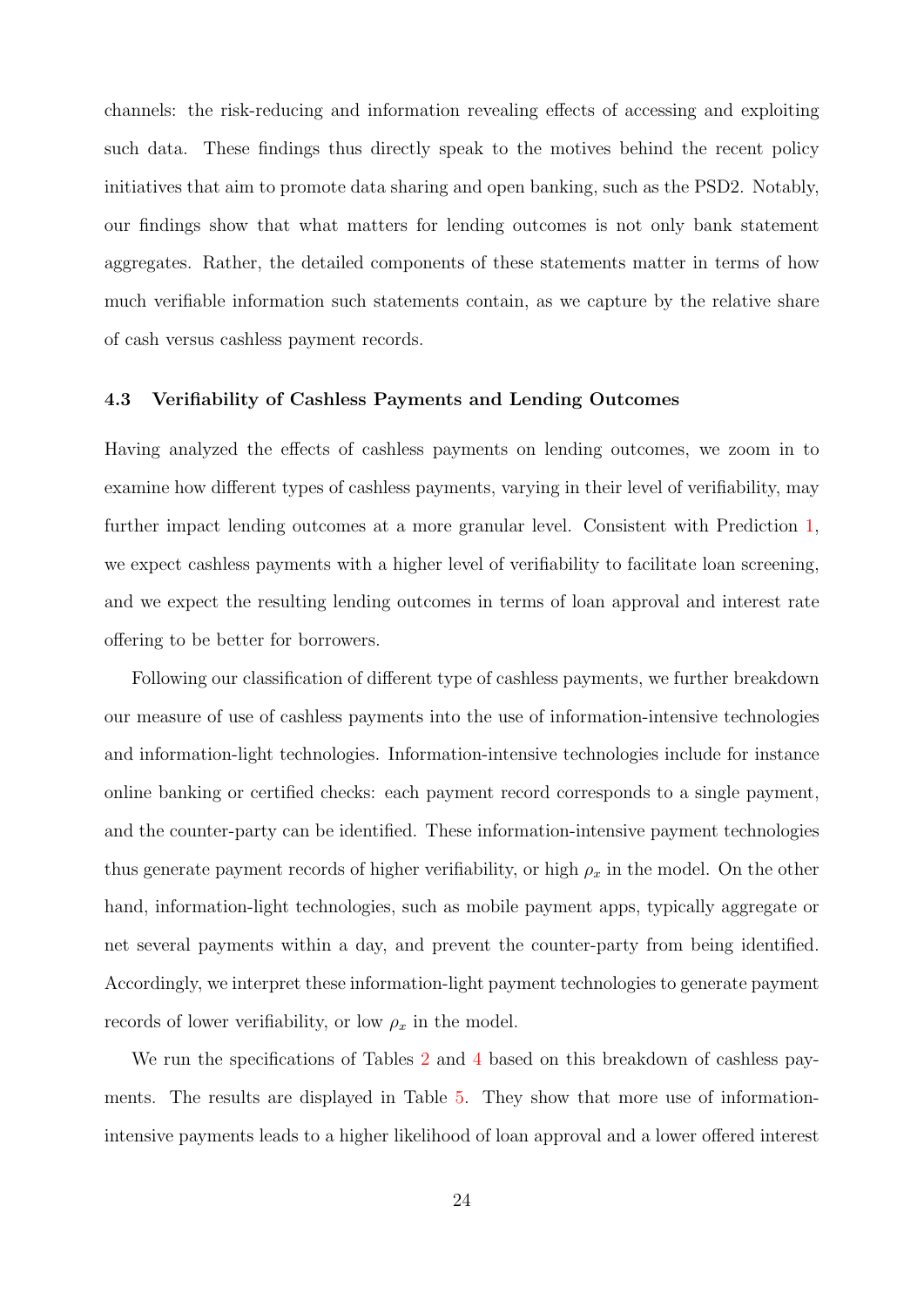rate, while in contrast, more use of information-light payments leads to a lower likelihood of loan approval and a higher offered interest rate. The results are both statistically and economically significant. Also consistent with the result in Table [4,](#page-35-0) for higher-type borrowers with a lower revenue volatility, more use of information-intensive cashless payments increases the likelihood of loan approval and decreases the offered interest rate even more. Overall, our findings are consistent with Prediction [1](#page-13-2) and suggest that the impact of cashless payments on lending outcomes is not only present at the extensive margin between cash and cashless payments, but also present at the intensive margin among different cashless payments.

### [Insert Table [5](#page-36-0) here]

### 4.4 Causal Evidence

Although Proposition [2](#page-15-1) suggests that firms' payment method choices should be independent to their creditworthiness, one might worry that other unobservable firm characteristics may at the same time drive firms' payment choices and borrowing outcomes. To mitigate this concern, we implement an instrumental variable analysis using the unique feature of our bank statement data.

Specifically, we restrict our sample to loan applications submitted after the 2016 Indian demonetisation, and instrument the share of payments in cash on bank statements with an indicator variable for the borrower banking at a currency chest bank.<sup>[18](#page-25-0)</sup> The rationale of the instrument is that because shortages of cash following the demonetisation were less pronounced at chest banks, their clients should rely relatively more on cash, everything else equal, as they had a lower incentives to switch to cashless payments. The exclusion restriction is likely to be satisfied due to the unexpected and exogenous nature of the demonetisation shock. We mitigate concerns over composition effects between chest bank clients and other bank clients by including a comprehensive list of precise controls, including firm revenues, industries, and geographical regions. The identifying assumption is therefore

<span id="page-25-0"></span><sup>&</sup>lt;sup>18</sup>We are able to identify the bank branch by combining the bank name with the borrower zipcode.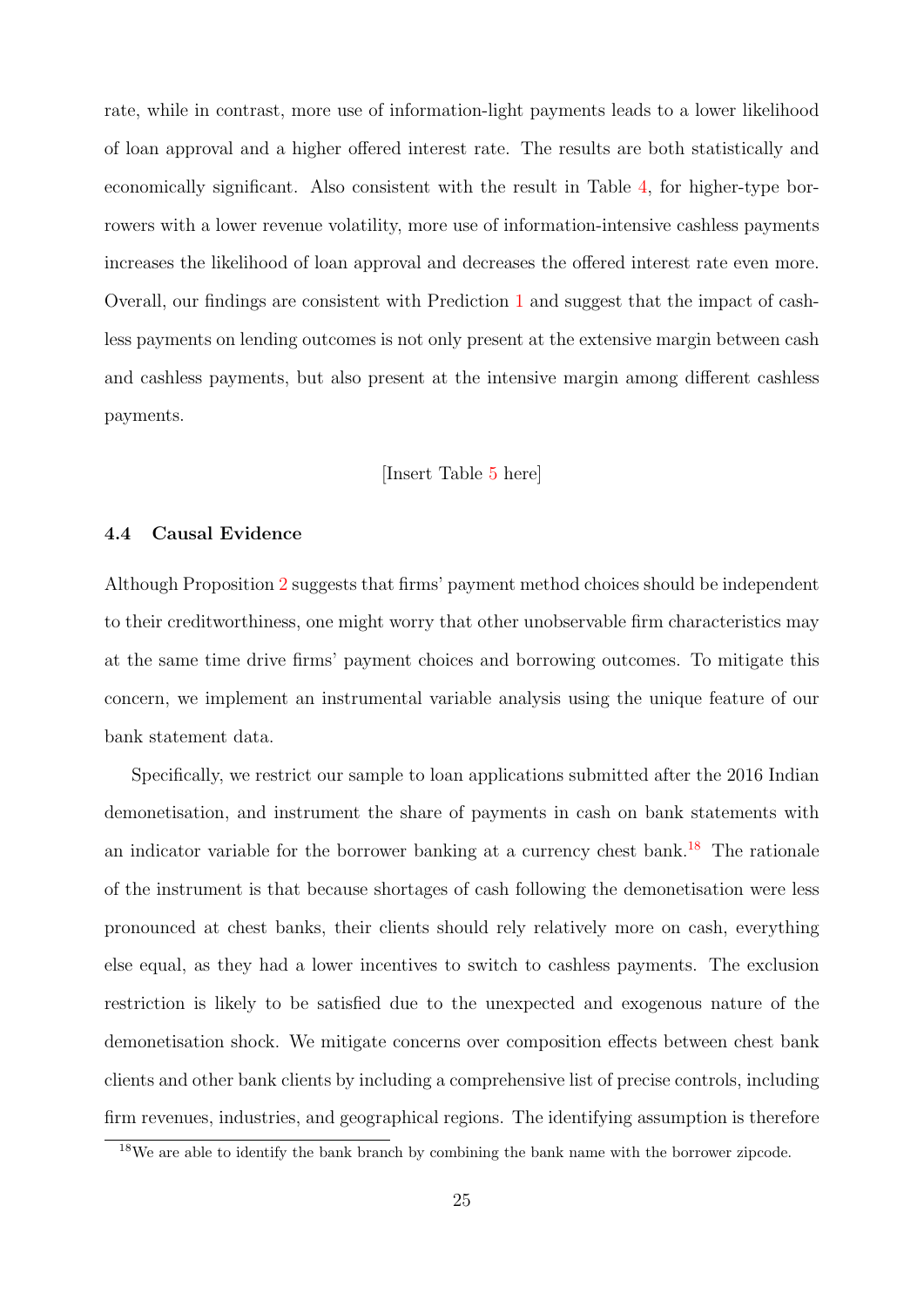that the matching between small firms is and chest bank is orthogonal to firm quality that is unobservable to the econometrician, but observable to Indifi.<sup>[19](#page-26-0)</sup>

We present the regression coefficients for both stages of the 2SLS in Table [6.](#page-37-0) This firststage regression coefficient is large and statistically significant: it indicates that having a deposit account at a chest bank increases the use of cash payments by 3 percentage points on average. The F-stat for the first stage is larger than 40. The second-stage result is consistent with the OLS analysis: based on this plausibly exogenous variation in the use of cash payments at the borrower level, we find that more use of cash payments leads to a significantly lower likelihood of loan approval. The economic magnitude is particularly large. A interquartile increase of cash payments, which represent 22 percentage points in our sample, is associated with a  $0.6 * 22 = 13p.p.$  decrease in the chance of getting a loan approved.

Such analysis supports a causal interpretation of the test we previously run for prediction [1.](#page-13-2)

#### [Insert Table [6](#page-37-0) here]

### 4.5 Cashless Payments and Defaults

We move on to empirically test Prediction [3](#page-14-0) by relating the use of cashless payments to loan defaults. If cashless payments lead to more efficient loan screening and pricing, we should expect that a borrower' credit risk is better priced in at loan issuance. In other words, controlling for interest rates, we expect the loan default rate to be lower.

To test this prediction, we regress an indicator variable of a loan being defaulted in our sample on the shares of cash and cashless payments. Consistent with Prediction [3,](#page-14-0) we find that more use of cash, which is not verifiable, leads to a higher likelihood of loan

<span id="page-26-0"></span><sup>&</sup>lt;sup>19</sup>A potential concern over this analysis is that the local average treatment effect differs from the true causal effect, for instance because only a specific type of firms keep using cash due to their access to chest banks during the demonetization. This concern is mitigated by the relative homogeneity of the firms we are studying: micro to small firms which have a bank account. Our sample therefore does not cover informal activity, nor sophisticated start-ups, where the relation between payment technology and creditworthiness might be particularly strong for reasons outside of the economic mechanism we study.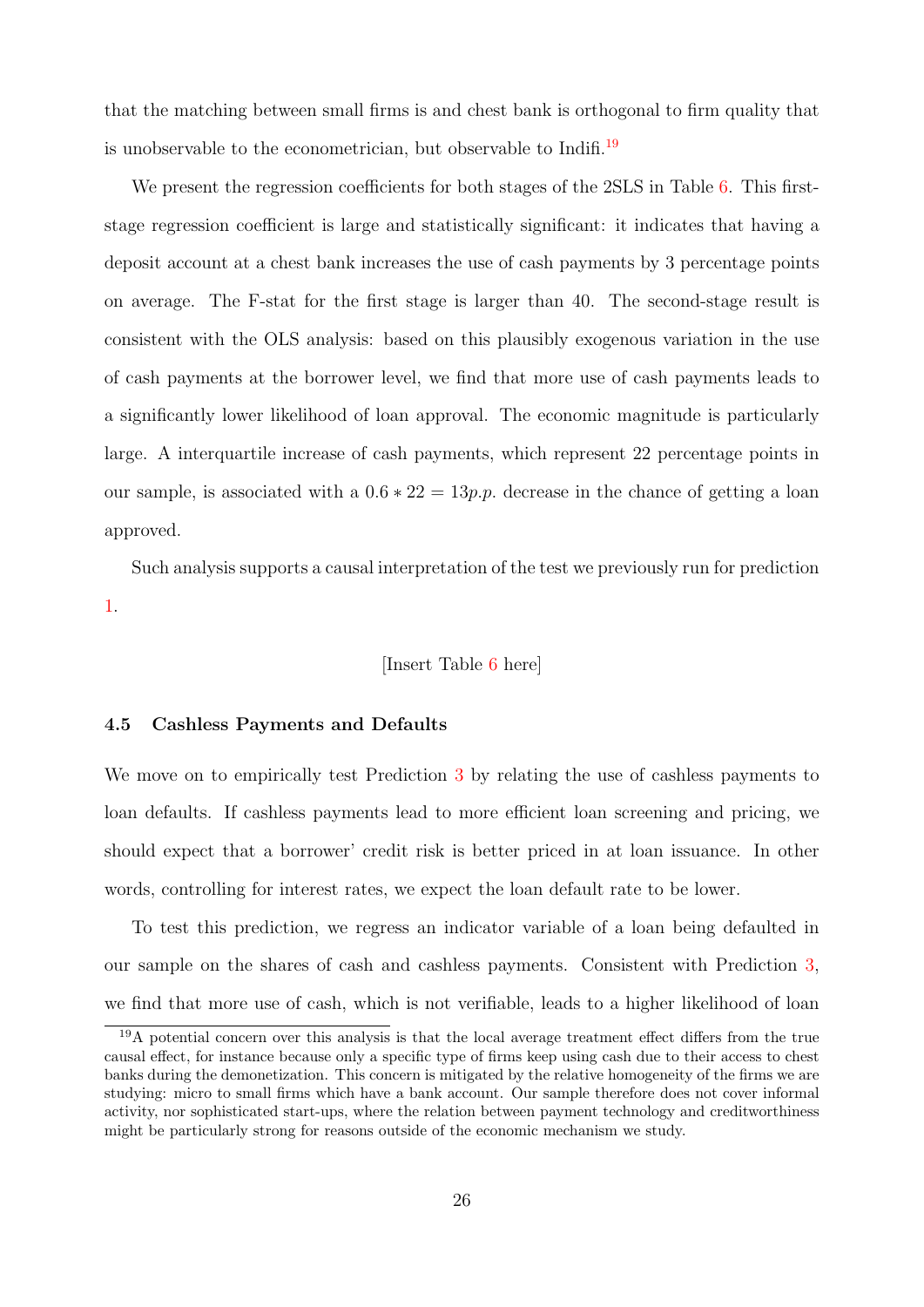default conditional on an interest rate. This finding suggests that the use of cash leads to less efficient screening and lending decisions. Despite more cash payments leading to both higher likelihood of loan rejections and higher interest rates, the credit risks have still not been fully priced yet.

At the same time, we do not find significant predictive power of the share of verifiable cashless payments on loan defaults. Combined with the results in Tables [2](#page-33-0) and [4,](#page-35-0) this finding suggests that, compared to cash, cashless payments lead to more efficient lending decision, and any additional information context from a marginal verifiable payment record has been relatively priced in by the offered interest rate.

### [Insert Table [7](#page-38-0) here]

## <span id="page-27-0"></span>5 Conclusion

We provide a new perspective to understand the joint rise of FinTech lending and cashless payments. We uncover both theoretically and empirically a synergy between FinTech lenders and cashless payment providers, the latter producing borrower information outside the lender. In one direction, FinTech lenders become more efficient in screening highversus lower-quality borrowers when borrowers adopt cashless payments that produce more verifiable information. In the other direction, because would-be borrowers expect lenders to rely on outside verifiable payment information to screen them, a strategic consideration for a borrower to stand out of worse borrowers emerges, which ultimately pushes all borrowers to adopt cashless payments.

We use novel data from a large FinTech lender in India to test our predictions. We find that a higher use of cashless payments is associated with improved borrowing outcomes: applicants relying heavily on cashless payments are more likely to obtain a loan, and when doing so obtain a lower interest rate. Consequently, such borrowers get significantly lower rate from the FinTech lender than from previous loans with traditional institutions. This benefit is particularly pronounced for cashless payment users that present a low level of risk,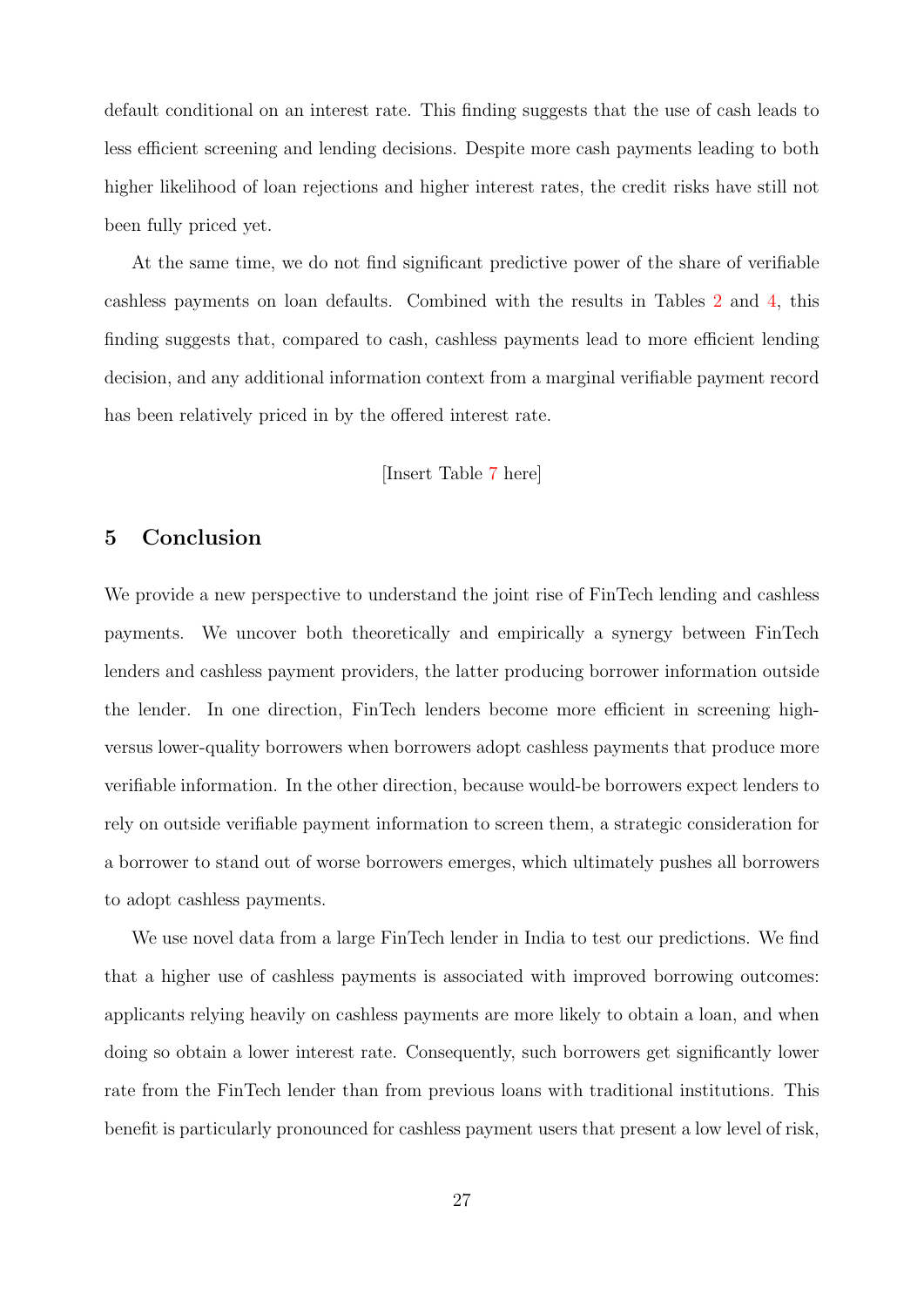due to the combination of both risk-reducing and information-revealing effects of verifiable payment records. These relationships appear to be more pronounced when focusing on more verifiable cashless payments. We also find that within loans charging the same interest rate, borrowers that use cash more are more likely to default.

The mechanism we uncover provides a plausible explanation for the hand-in-hand rise of both FinTech lending and cashless payments, and also suggests an alternative banking model without a balance sheet and without relationships in the traditional sense. This mechanism further sheds light on the recent policy developments in data sharing and open banking. It first provides a direct support to data sharing and open banking in term of improving lending efficiency. Notably, our findings show that what matters for lending outcomes is not bank statement themselves. Rather, the detailed components matter in terms of how much information is verifiable, as we capture by the relative share of cash versus cashless payment records. It also implies that even without policies to promote data sharing or open banking such as the Second Payment Services Directive (PSD2) in Europe, borrowers may voluntarily commit to data sharing in order to improve their outcome on the lending markets.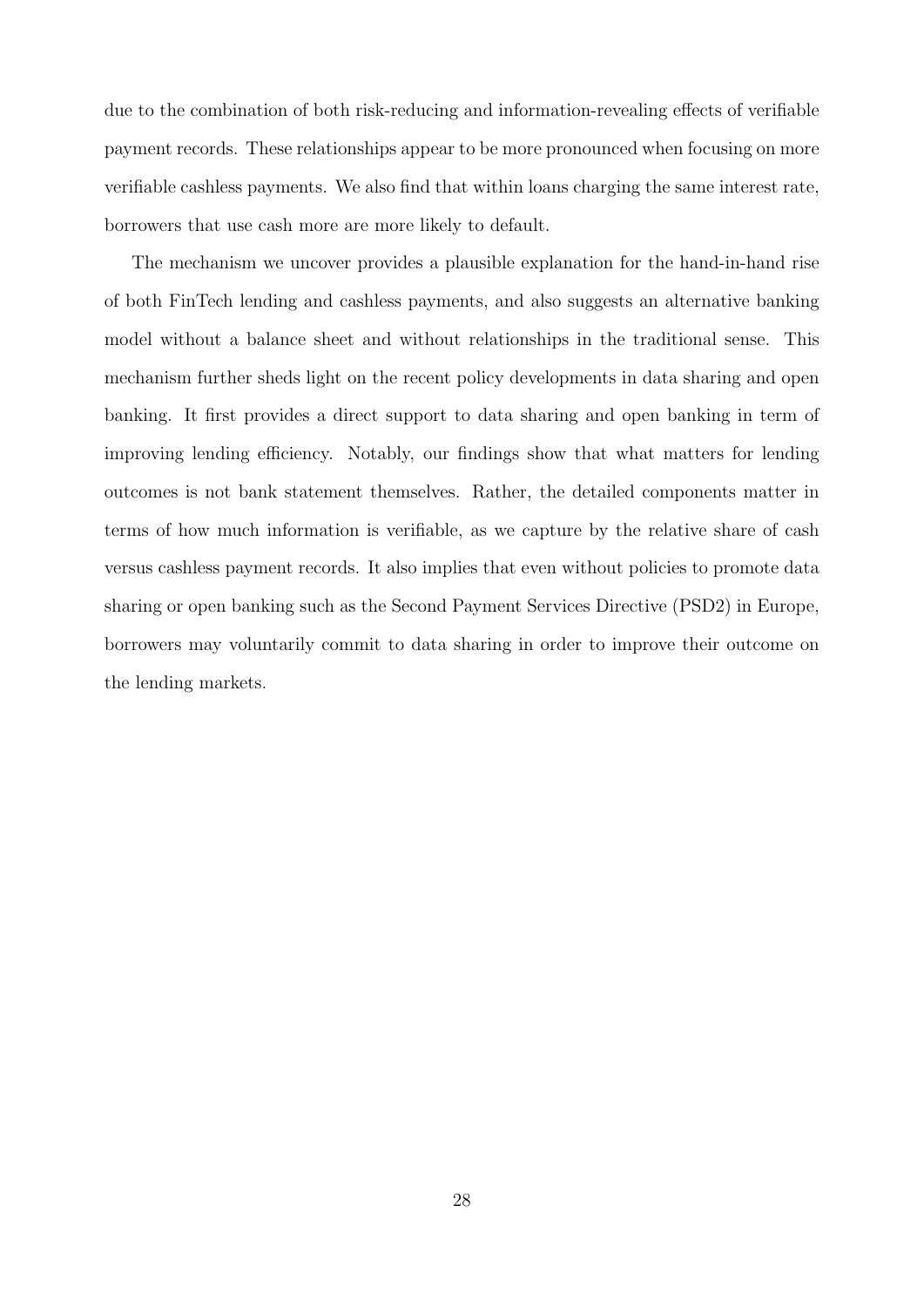# References

- <span id="page-29-8"></span>Acemoglu, D., A. Makhdoumi, A. Malekian and A. Ozdaglar. 2020. Too much data: prices and inefficiencies in data markets. Working paper.
- <span id="page-29-4"></span>Agarwal, S., D. Basu, P. Ghosh, B. Pareek and J. Zhang. 2018. Demonetization and digitization. Working paper.
- <span id="page-29-10"></span>Ali, N., G. Lewis, and S. Vasserman. 2020. Voluntary disclosure and personalized pricing. Working paper.
- <span id="page-29-7"></span>Balyuk, T. 2017. Financial innovation and borrowers: Evidence from peer-to-peer lending. Working paper.
- <span id="page-29-0"></span>Berlin, M. and L. J. Mester. 1999. Deposits and relationship lending. Review of Financial Studies 12:579-607.
- <span id="page-29-3"></span>Berg, T., Burg, V., Gombovic, A. and Puri, M. 2020. On the rise of FinTechs: credit scoring using digital footprints. Review of Financial Studies 33:2845-2897.
- <span id="page-29-6"></span>Bergemann, D and A. Bonatti. 2019. Markets for information: an introduction. Annual Review of Economics 11:85-107.
- <span id="page-29-9"></span>Bergemann, D., A. Bonatti, and T. Gan. 2020. The economics of social data. Working paper.
- <span id="page-29-11"></span>Bond, P. and Y. Zeng. 2019. Silence is safest: non-disclosure when the audience's preferences are uncertain. Working paper.
- <span id="page-29-1"></span>Buchak, G., G. Matvos, T. Piskorski, and A. Seru. 2018. FinTech, regulatory arbitrage, and the rise of shadow banks. Journal of Financial Economics 130:453-483.
- <span id="page-29-5"></span>Chodorow-Reich, G., Gopinath, G., Mishra, P. and Narayanan, A. 2020. Cash and the economy: Evidence from India's demonetization. Quarterly Journal of Economics 135:57-103.
- <span id="page-29-2"></span>Claessens, S., J. Frost, G. Turner and F. Zhu. 2018. Fintech credit markets around the world: size, drivers and policy issues. *BIS Quarterly Review* September 2018.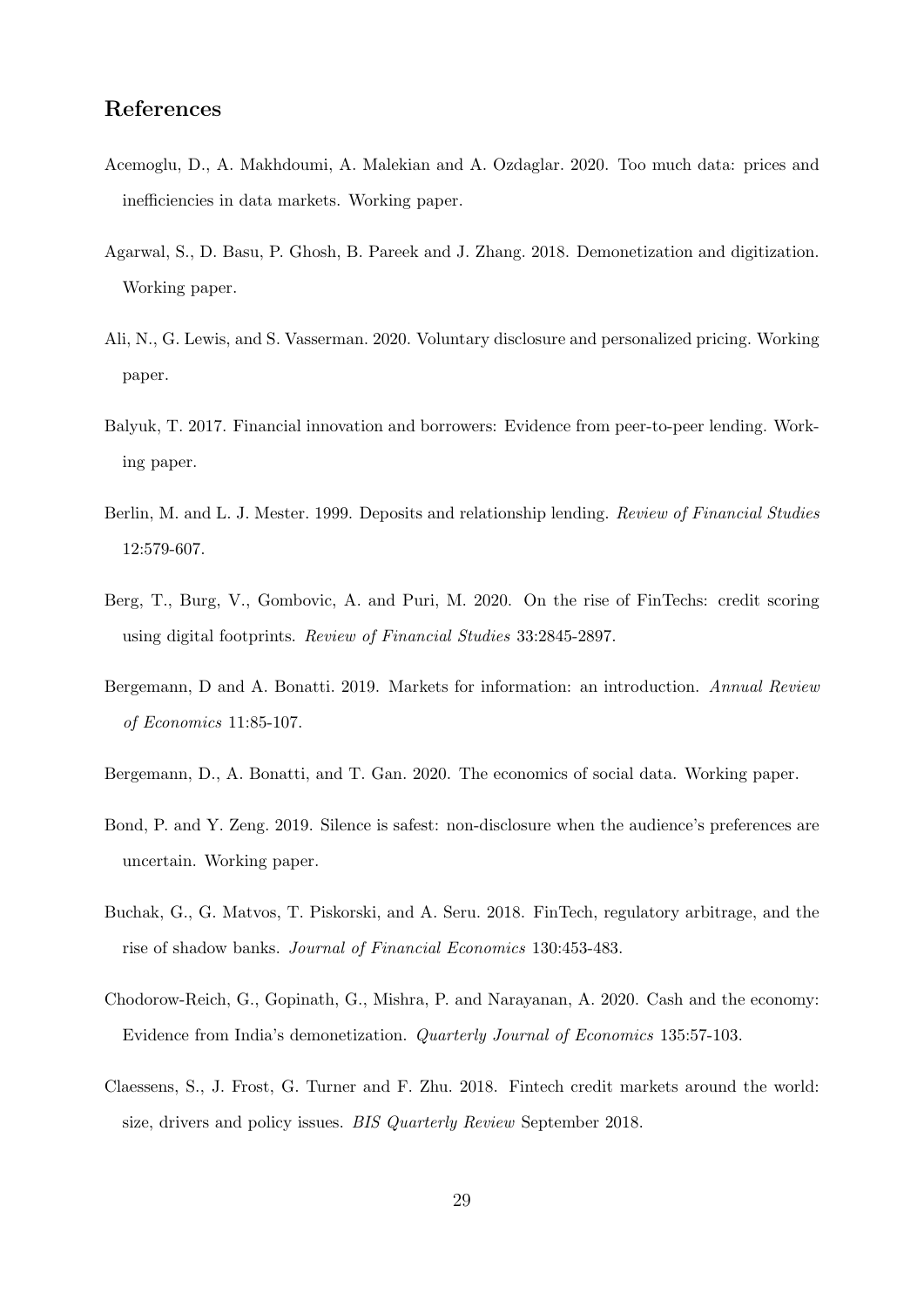- <span id="page-30-5"></span>Crouzet, N., A. Gupta, and F. Mezzanotti. 2020. Shocks and technology adoption: Evidence from electronic payment systems. Working paper.
- <span id="page-30-0"></span>Diamond, D. 1991. Monitoring and reputation: the choice between bank loans and directly placed debt. Journal of Political Economy 99:698-721.
- <span id="page-30-12"></span>DeGroot, D. 2005. Optimal statistical decisions. John Wiley & Sons.
- <span id="page-30-7"></span>Duarte, J., S. Siegel, and L. Young. 2012. Trust and credit: The role of appearance in peer-to-peer lending. Review of Financial Studies 25:2455–84.
- <span id="page-30-10"></span>Farboodi, M., and L. Veldkamp. 2020. A growth model of the data economy. Working paper.
- <span id="page-30-11"></span>Fishman, M., and J. Parker. 2015. Valuation, adverse selection, and market collapses. Review of Financial Studies 28:2575–607.
- <span id="page-30-1"></span>Fuster, A., M. Plosser, P. Schnabl, and J. Vickery. 2019. The role of technology in mortgage lending. Review of Financial Studies 32:1854-1899.
- <span id="page-30-2"></span>Gopal, M. and P. Schnabl. 2020. The rise of finance companies and FinTech lenders in small business lending. Working paper.
- <span id="page-30-13"></span>Gordon, R. 1941. Values of Mills' ratio of area to bounding ordinate and of the normal probability integral for large values of the argument. Annals of Mathematical Statistics 12:364-366.
- <span id="page-30-6"></span>He, Z., J. Huang, and J. Zhou. 2020. Open banking: credit market competition when borrowers own the data. Working paper.
- <span id="page-30-4"></span>Higgins, S. 2019. Financial technology adoption. Working paper.
- <span id="page-30-8"></span>Iyer, R., A. Khwaja, E. Luttmer, and K. Shue. 2015. Screening peers softly: Inferring the quality of small borrowers. Management Science 62:1554–77.
- <span id="page-30-3"></span>Liberti, J. and M. Petersen. 2019. Information: hard and soft. Review of Corporate Finance Studies 8:1-41.
- <span id="page-30-9"></span>Liu, X., M. Sockin, and W. Xiong. 2020. Data privacy and temptation. Working paper.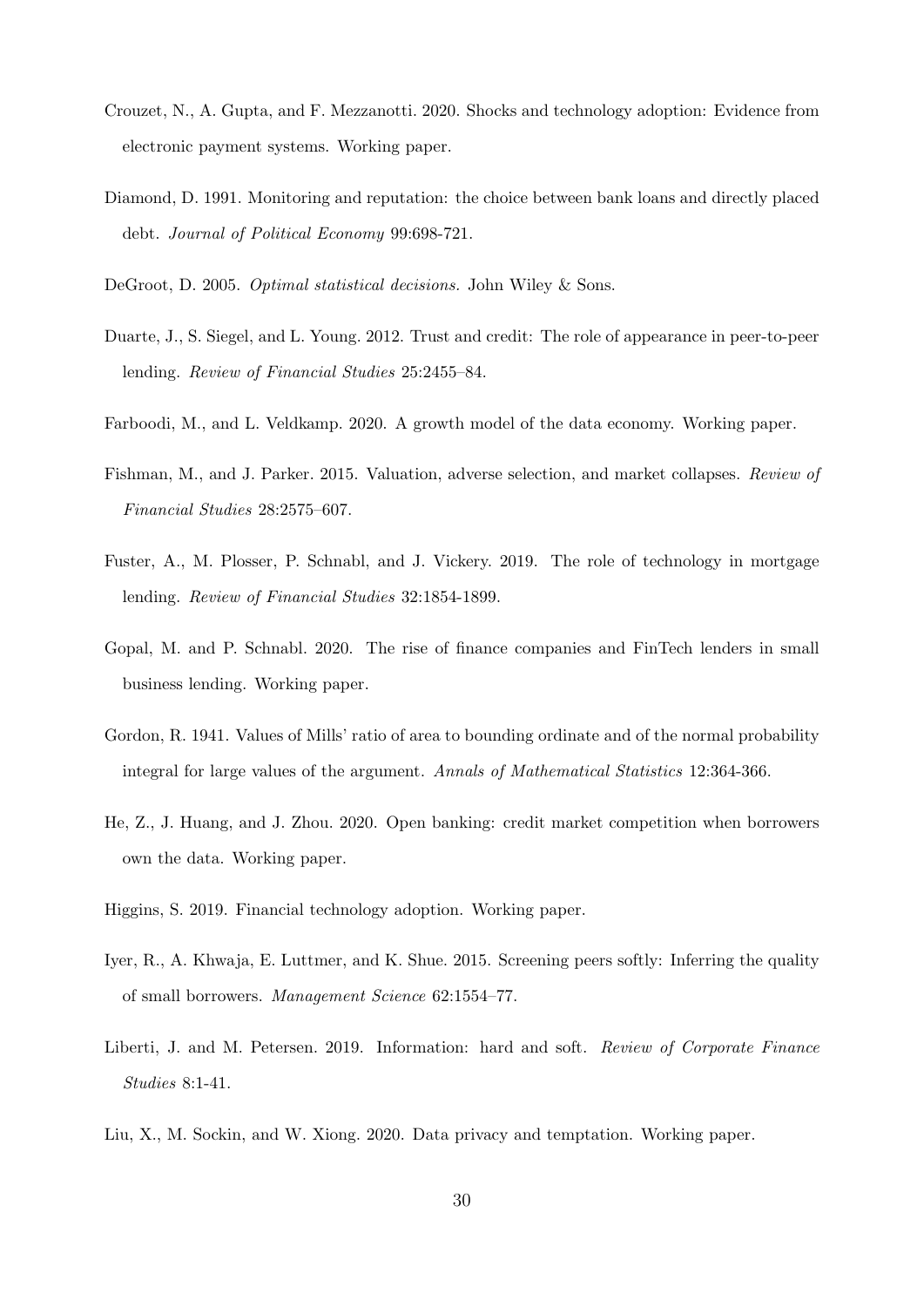- <span id="page-31-4"></span>Mester, L., L. Nakamura, and M. Renault. 2007. Payments accounts and loan monitoring. Review of Financial Studies 20: 529-556.
- <span id="page-31-3"></span>Milgrom, P. 1981. Good news and bad news: representation theorems and applications. Bell Journal of Economics 12:380-391.
- <span id="page-31-5"></span>Norden, L. and M. Weber. 2010. Credit line usage, checking account activity, and default risk of bank borrowers. Review of Financial Studies 23:3665-3699.
- <span id="page-31-9"></span>Okuno-Fujiwara, M., A. Postlewaite, and K. Suzumura. 1990. Strategic information revelation. Review of Economic Studies 57:25-47.
- <span id="page-31-6"></span>Parlour, C., U. Rajan, and H. Zhu. 2020. When FinTech competes for payment flows. Working paper.
- <span id="page-31-1"></span>Puri, M., J. Rocholl, and S. Steffen. 2017. What do a million observations have to say about loan defaults? Opening the black box of relationships. Journal of Financial Intermediation 31:1-15.
- <span id="page-31-0"></span>Rajan, R. 1992. Insiders and outsiders: the choice between informed and arm's-length debt. Journal of Finance 47:1367-1400.
- <span id="page-31-7"></span>Tang, H. 2019. Peer-to-peer lenders versus banks: Substitutes or complements? Review of Financial Studies 32:1900-1938.
- <span id="page-31-8"></span>Vallee, B., and Y. Zeng. 2019. Marketplace lending: a new banking paradigm? Review of Financial Studies 32:1939-1982.
- <span id="page-31-2"></span>Vives, X. 2019. Digital disruption in banking. Annual Review of Financial Economics 11:243-272.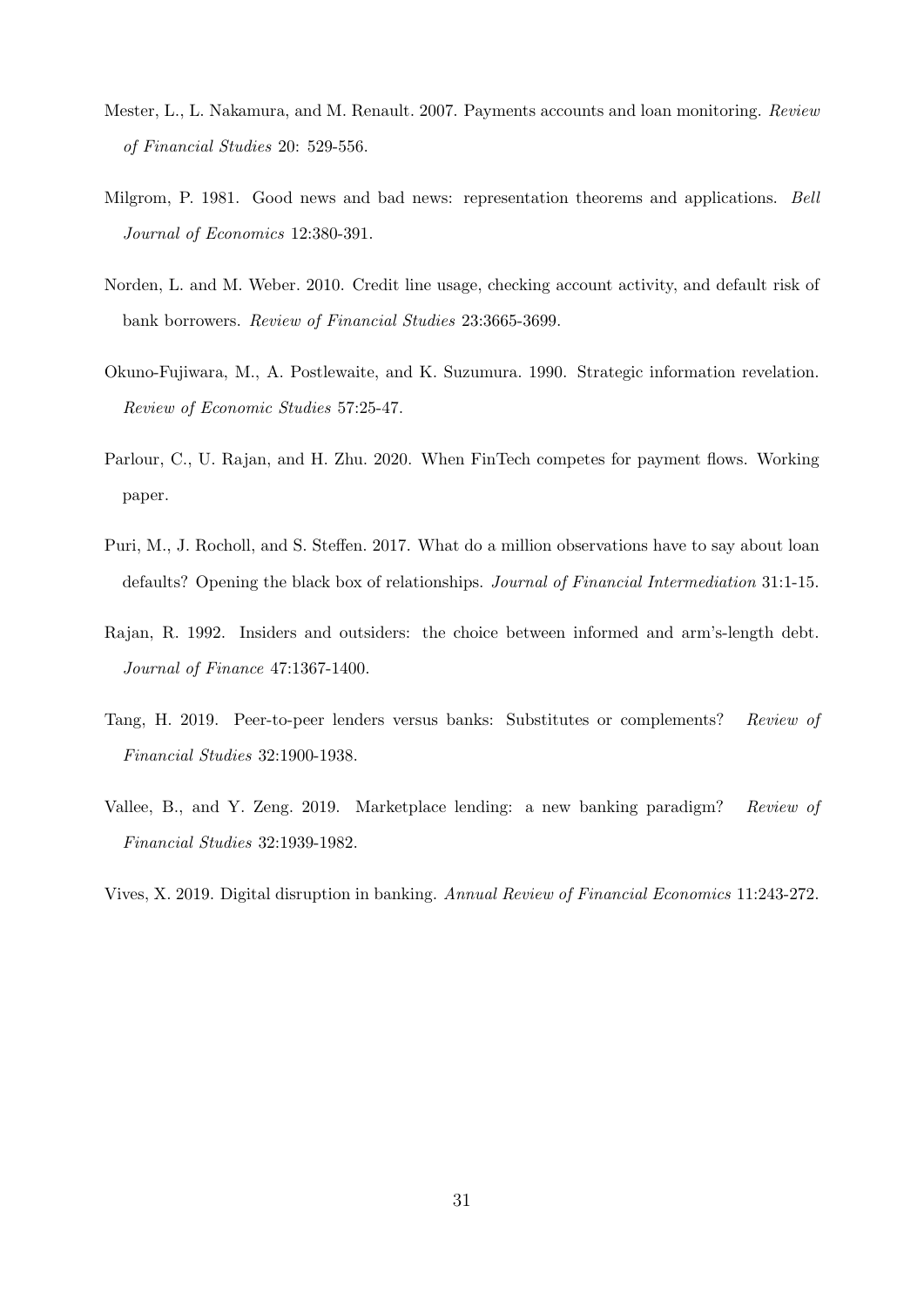<span id="page-32-0"></span>

|                                          | Panel A. Loan Applicant Characteristics |         |          |          |
|------------------------------------------|-----------------------------------------|---------|----------|----------|
|                                          | Obs                                     | Mean    | p25      | p75      |
| Year of Application                      | 86,447                                  | 2018    | 2018     | 2019     |
| Applicant Age                            | 86,443                                  | 35.3    | 29.1     | 40.4     |
| Business Age                             | 85,916                                  | 4.8     | 1.4      | 5.9      |
| Cibil Score                              | 86,447                                  | 534     | 562      | 715      |
| Credit History Length (in Years)         | 63,433                                  | 7.0     | 2.4      | 11.1     |
|                                          | Panel B. Banking Statement Data         |         |          |          |
| Share of Cashless Payments               | 86,397                                  | 0.515   | 0.376    | 0.668    |
| of which: Information-intensive Payments | 86,397                                  | 0.384   | 0.215    | 0.531    |
| Share of Cash Payments                   | 86,397                                  | 0.198   | 0.070    | 0.298    |
| Borrower Banks at Chest Banks $(0/1)$    | 86,447                                  | 0.041   | $\Omega$ | $\Omega$ |
| Avg. Monthly Revenue (INR)               | 86,418                                  | 615,696 | 114,154  | 823,622  |
|                                          | Panel C. Loan Application Outcomes      |         |          |          |
| Approved Loan $(0/1)$                    | 86,447                                  | 0.252   | $\Omega$ | 1        |
| Offered Interest Rate                    | 21,746                                  | 24.8    | 23.4     | 27       |
| $\Delta$ Interest Rate                   | 2,897                                   | 1.49    | $-11$    | 13       |
| Default $(0/1)$                          | 9,138                                   | 0.073   | $\theta$ | $\theta$ |

# Table 1: Summary Statistics

Notes: This table reports summary statistics for main variables used in the regressions. Panel A reports loan consequences of the applications with available banking records. Panel B displays summary statistics of banking payments of applicants by intensity of information of payment technologies, bank type, monthly average revenue and credit score.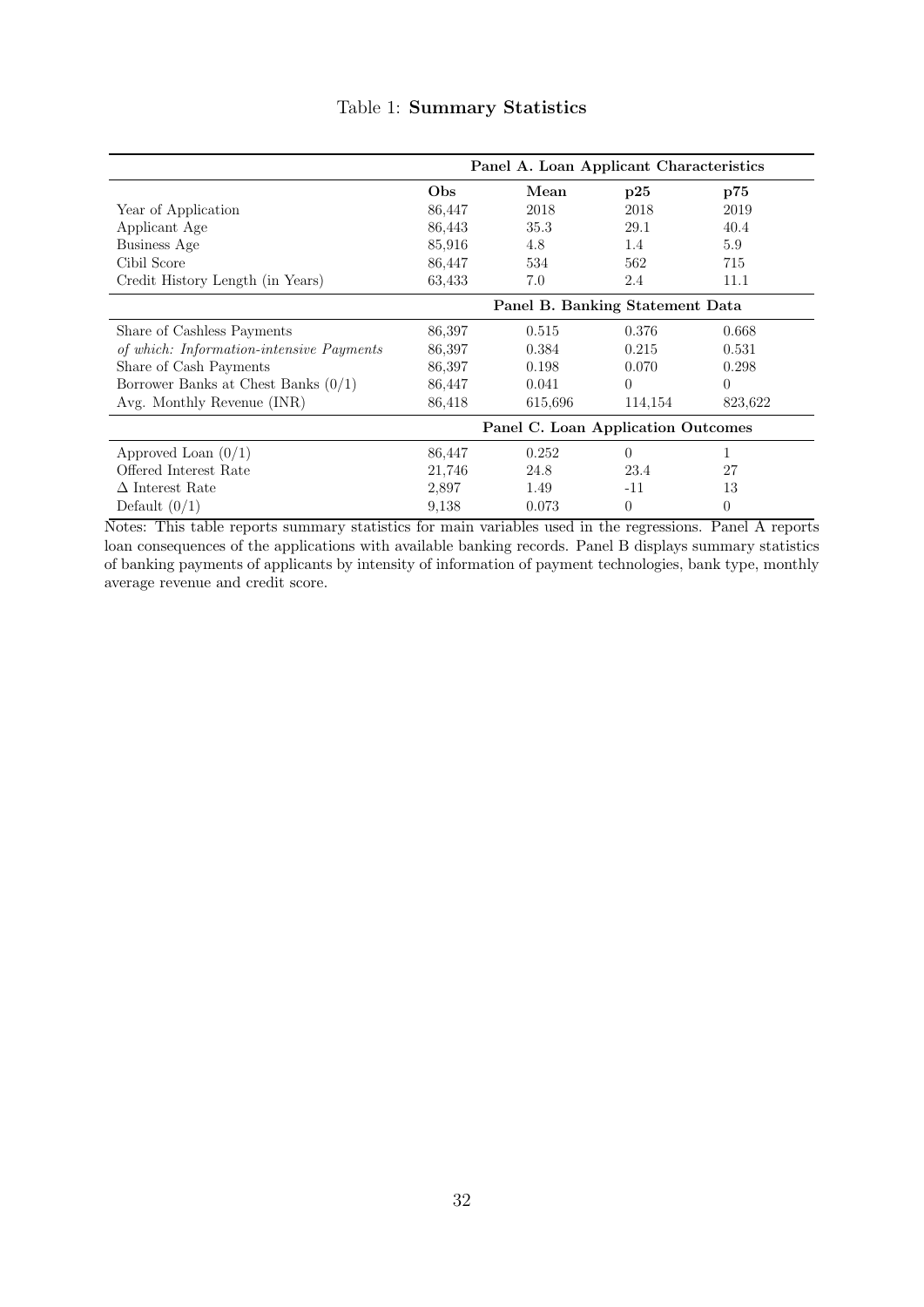<span id="page-33-0"></span>

|                                       | Approved Loan $(1/0)$  |                        | Offered Interest Rate |                       | $\Delta$ Interest rate |                      |
|---------------------------------------|------------------------|------------------------|-----------------------|-----------------------|------------------------|----------------------|
|                                       | $\left( 1\right)$      | $\left( 2\right)$      | (3)                   | $\left(4\right)$      | (5)                    | (6)                  |
| Share of verifiable cashless payments | $0.019*$<br>(0.010)    | $0.018*$<br>(0.010)    | 0.025<br>(0.106)      | 0.085<br>(0.112)      | $-2.445*$<br>(1.377)   | $-2.332*$<br>(1.256) |
| Share of cash payments                | $-0.153***$<br>(0.018) | $-0.122***$<br>(0.017) | $2.766***$<br>(0.217) | $2.596***$<br>(0.218) | $3.707*$<br>(1.930)    | 1.624<br>(1.869)     |
| Borrower Controls                     | Yes                    | Yes                    | Yes                   | Yes                   | Yes                    | Yes                  |
| Industry FE                           | Yes                    | Yes                    | Yes                   | Yes                   | Yes                    | Yes                  |
| Application Month FE                  | Yes                    | <b>Yes</b>             | Yes                   | Yes                   | Yes                    | Yes                  |
| Cibil score group FE                  | N <sub>o</sub>         | <b>Yes</b>             | No                    | Yes                   | N <sub>o</sub>         | Yes                  |
| 3-digit Zipcode FE                    | N <sub>o</sub>         | <b>Yes</b>             | N <sub>0</sub>        | <b>Yes</b>            | No                     | Yes                  |
| Revenue deciles FE                    | No                     | <b>Yes</b>             | N <sub>0</sub>        | Yes                   | No                     | Yes                  |
| Observations                          | 53,065                 | 52,719                 | 17,608                | 17,550                | 2,887                  | 2,821                |
| $\mathrm{R}^2$                        | 0.260                  | 0.311                  | 0.447                 | 0.491                 | 0.057                  | 0.185                |

Table 2: Payment verifiability and borrowing outcomes

Notes: This table presents OLS regressions that use share of payments of different level of traceability to predict loan consequences. The set of controls includes Log # of payments, credit history length, business vintage, Log of owner's age, missing credit score indicator and top-up loan indicator. Standard errors are clustered at application-month level.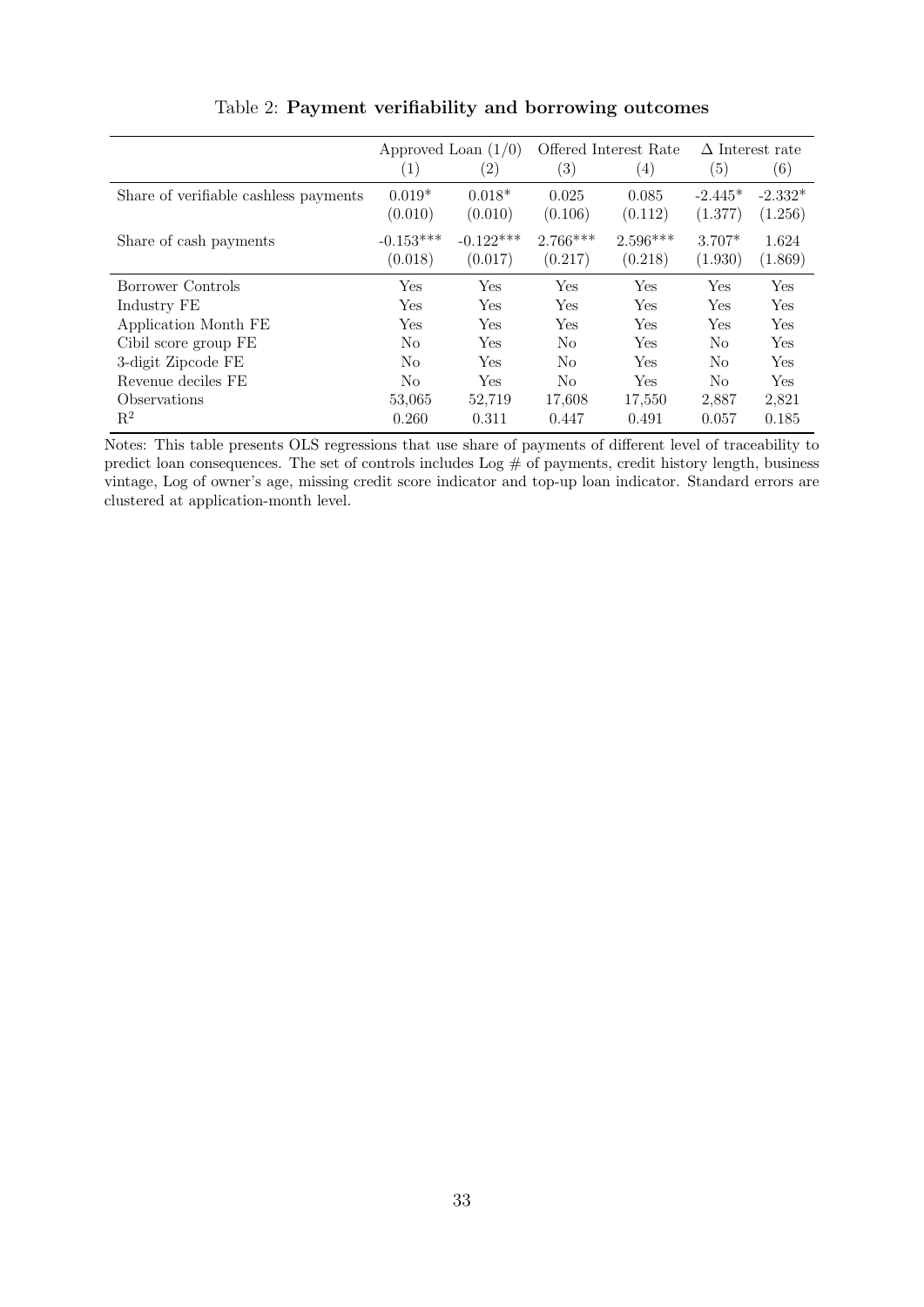<span id="page-34-0"></span>

|                                             | Approved Loan $(1/0)$<br>(1) | Offered Interest Rate<br>$\left( 2\right)$ | $\Delta$ Interest rate<br>$\left( 3\right)$ |
|---------------------------------------------|------------------------------|--------------------------------------------|---------------------------------------------|
| $log(\text{\# of transactions})$            | $0.101***$                   | $-0.175**$                                 | 0.273                                       |
|                                             | (0.007)                      | (0.079)                                    | (0.975)                                     |
| $log(\text{\# of verifiable transactions})$ | $0.015***$                   | $-0.159***$                                | $-1.167$                                    |
|                                             | (0.004)                      | (0.044)                                    | (0.838)                                     |
| Controls                                    | Yes                          | Yes                                        | Yes                                         |
| Revenue deciles FE                          | <b>Yes</b>                   | <b>Yes</b>                                 | Yes                                         |
| Anchor type FE                              | Yes                          | <b>Yes</b>                                 | Yes                                         |
| Industry FE                                 | Yes                          | <b>Yes</b>                                 | Yes                                         |
| Application Month FE                        | Yes                          | <b>Yes</b>                                 | Yes                                         |
| Cibil score group FE                        | Yes                          | Yes                                        | Yes                                         |
| Region FE                                   | <b>Yes</b>                   | Yes                                        | Yes                                         |
| Observations                                | 52,718                       | 17,550                                     | 2,821                                       |
| $\mathrm{R}^2$                              | 0.312                        | 0.491                                      | 0.186                                       |

Table 3: Number of transactions on payment records

Notes: This table presents OLS regressions that use the number of payments of different level of traceability interacted with two risk meausres to predict loan consequences. The set of controls includes credit history length, business vintage, Log of owner's age, missing credit score indicator and top-up loan indicator. Standard errors are clustered at application-month level.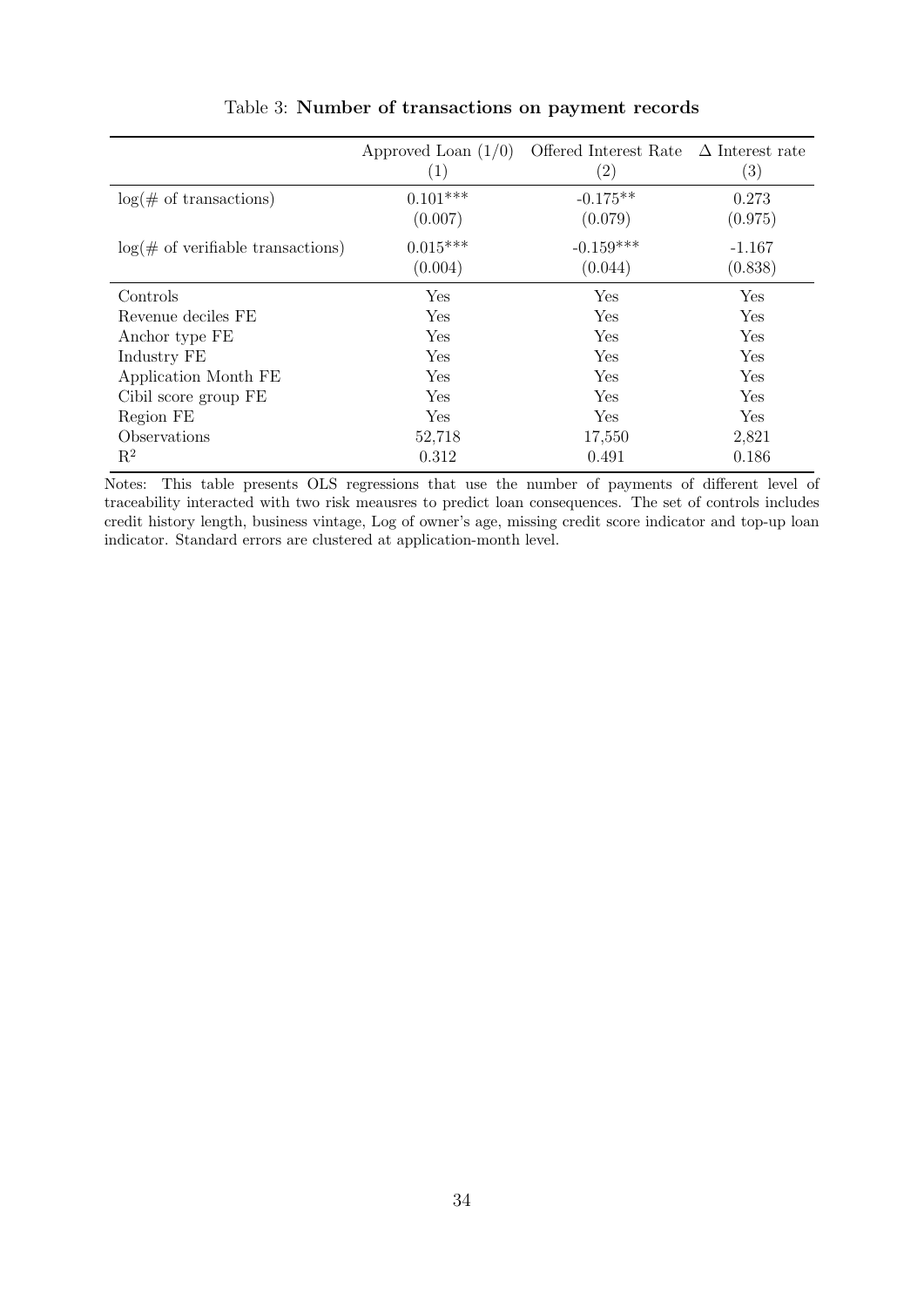|                                                                          | Approved Loan $(1/0)$<br>(1) | Offered Interest Rate<br>(2) | $\Delta$ Interest rate<br>(3) |
|--------------------------------------------------------------------------|------------------------------|------------------------------|-------------------------------|
| Share of verifiable cashless payments                                    | $0.025*$<br>(0.013)          | $-0.048$<br>(0.147)          | $-2.899$<br>(1.798)           |
| Share of cash payments                                                   | $-0.123***$<br>(0.017)       | $2.604***$<br>(0.222)        | 1.867<br>(1.885)              |
| Share of verifiable cashless payments $\times$ Weekly revenue volatility | $-0.191**$<br>(0.093)        | 3.399<br>(2.525)             | 18.176<br>(29.320)            |
| Weekly revenue volatility                                                | $-0.507***$<br>(0.061)       | $-3.333*$<br>(1.794)         | 11.060<br>(17.918)            |
| Controls                                                                 | Yes                          | Yes                          | Yes                           |
| Revenue deciles FE                                                       | Yes                          | Yes                          | Yes                           |
| Anchor type FE                                                           | Yes                          | Yes                          | Yes                           |
| Industry FE                                                              | Yes                          | Yes                          | Yes                           |
| Application Month FE                                                     | Yes                          | Yes                          | Yes                           |
| Cibil score group FE                                                     | Yes                          | Yes                          | Yes                           |
| Region FE                                                                | Yes                          | Yes                          | Yes                           |
| Observations                                                             | 52,718                       | 17,550                       | 2,821                         |
| $\mathbf{R}^2$                                                           | 0.312                        | 0.491                        | 0.186                         |

# <span id="page-35-0"></span>Table 4: Payment verifiability, borrower risk, and borrowing outcomes

Notes: This table presents OLS regressions that use share of payments of different level of traceability interacted with two risk meausres to predict loan consequences. The set of controls includes Log  $\#$  of payments, credit history length, business vintage, Log of owner's age, missing credit score indicator and top-up loan indicator. Standard errors are clustered at application-month level.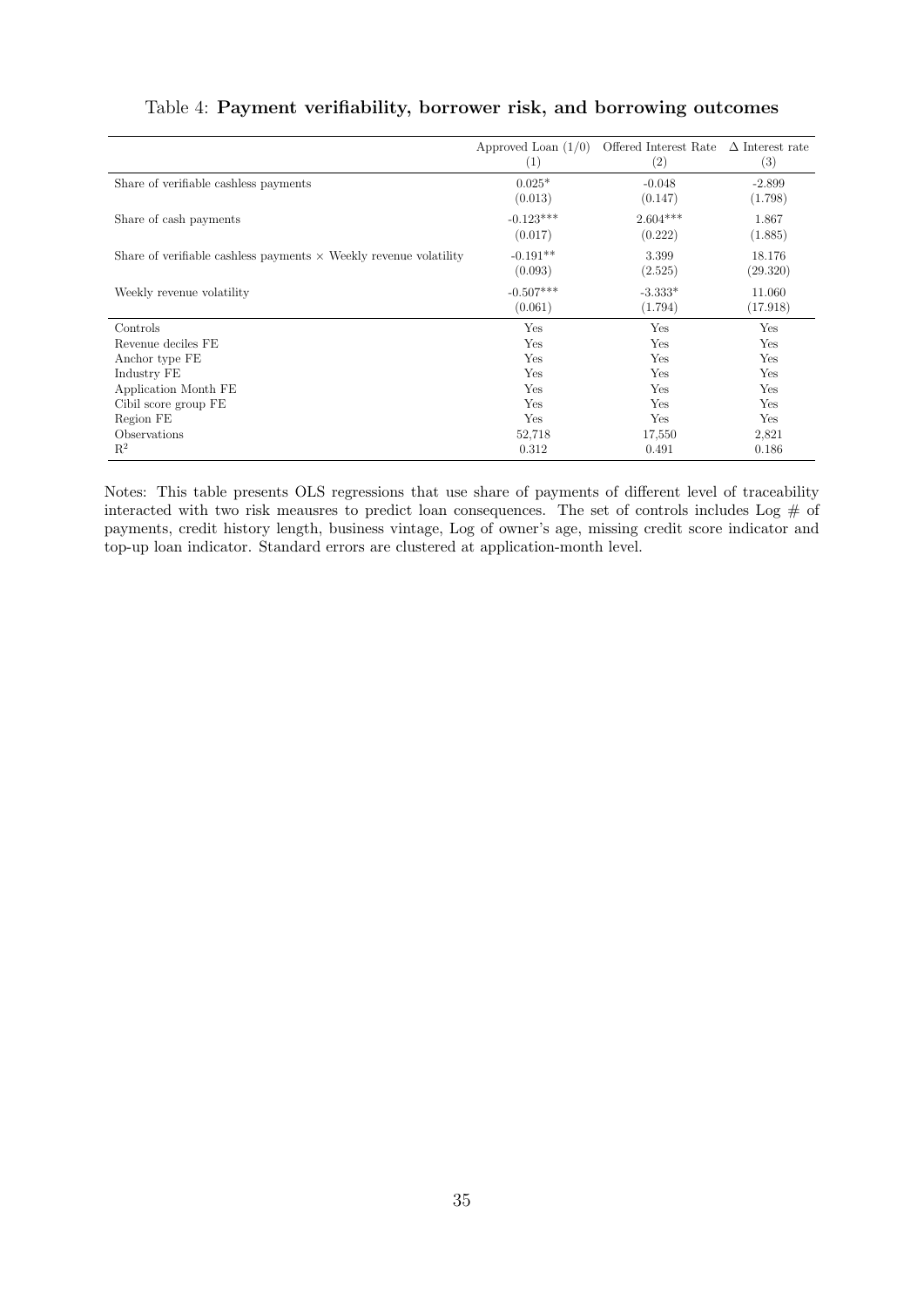<span id="page-36-0"></span>

|                                                               | $\left  \right $      | (2)                    | (3)                   | (4)                   |
|---------------------------------------------------------------|-----------------------|------------------------|-----------------------|-----------------------|
|                                                               | Approved Loan $(1/0)$ | Loan offered indicator | Offered Interest Rate | Offered Interest Rate |
| Share of information-intensive payments                       | $0.120***$            | $0.148***$             | $-0.773***$           | $-0.962***$           |
|                                                               | (0.009)               | (0.013)                | (0.098)               | (0.142)               |
| Share of information-light payments                           | $-0.143***$           | $-0.150***$            | $0.888***$            | $0.871***$            |
|                                                               | (0.010)               | (0.009)                | (0.176)               | (0.175)               |
| Share of information-intensive payments $\times$ revenue vol. |                       | $-0.501***$            |                       | $4.683*$              |
|                                                               |                       | (0.125)                |                       | (2.732)               |
| Weekly revenue volatility                                     |                       | $-0.485***$            |                       | $-3.724**$            |
|                                                               |                       | (0.061)                |                       | (1.760)               |
| Controls                                                      | Yes                   | Yes                    | Yes                   | Yes                   |
| Revenue deciles FE                                            | Yes                   | <b>Yes</b>             | Yes                   | Yes                   |
| Anchor type FE                                                | Yes                   | <b>Yes</b>             | Yes                   | Yes                   |
| Industry FE                                                   | Yes                   | <b>Yes</b>             | Yes                   | Yes                   |
| Application Month FE                                          | Yes                   | <b>Yes</b>             | Yes                   | Yes                   |
| Cibil score group FE                                          | Yes                   | <b>Yes</b>             | Yes                   | Yes                   |
| Region FE                                                     | Yes                   | Yes                    | Yes                   | Yes                   |
| Interest Rate FE                                              | N <sub>o</sub>        | N <sub>o</sub>         | N <sub>o</sub>        | N <sub>o</sub>        |
| Observations                                                  | 52,719                | 52,718                 | 17,550                | 17,550                |
| R <sup>2</sup>                                                | 0.315                 | 0.317                  | 0.486                 | 0.486                 |

# Table 5: Verifiability Intensity

Notes: This table presents OLS regressions that use share of payments of different level of information intensiveness to predict loan consequences. The set of controls includes Log # of payments, credit history length, business vintage, Log of owner's age, missing credit score indicator and top-up loan indicator. Standard errors are clustered at application-month level.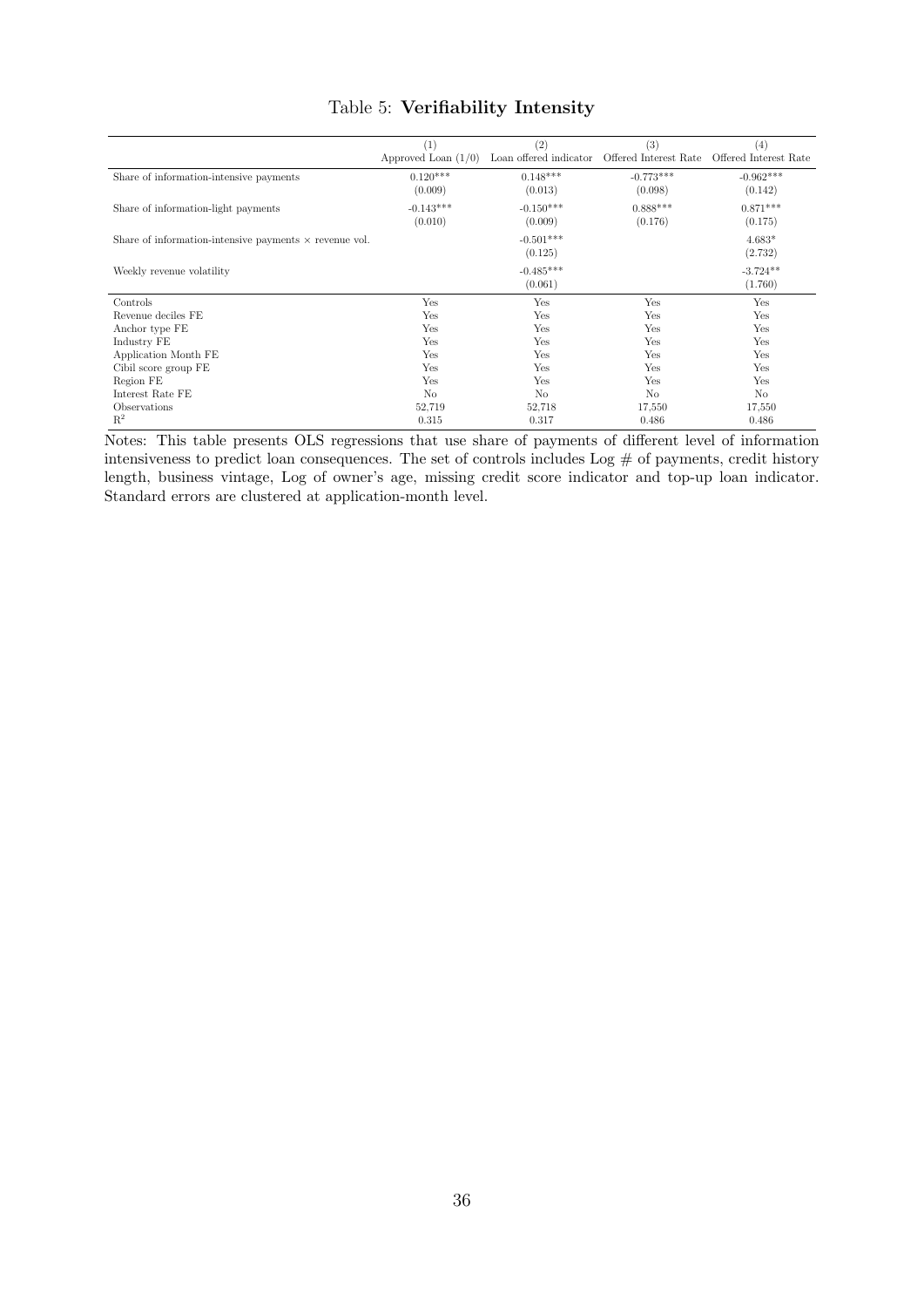<span id="page-37-0"></span>

|                                      | $\left( 1\right)$      | $\left( 2\right)$     |
|--------------------------------------|------------------------|-----------------------|
|                                      | Share of Cash Payments | Approved Loan $(1/0)$ |
| Borrower banks at Chest Bank $(1/0)$ | $0.027***$             |                       |
|                                      | (0.004)                |                       |
| Share of Cash Payments (instr.)      |                        | $-0.599*$             |
|                                      |                        | (0.322)               |
| Controls                             | Yes                    | Yes                   |
| Revenue deciles FE                   | Yes                    | Yes                   |
| Anchor type FE                       | Yes                    | Yes                   |
| Industry FE                          | Yes                    | Yes                   |
| Application Month FE                 | Yes                    | Yes                   |
| Cibil score group FE                 | Yes                    | Yes                   |
| Region FE                            | Yes                    | Yes                   |
| Observations                         | 51,151                 | 51,151                |
| $\mathrm{R}^2$                       | 0.171                  | 0.005                 |

# Table 6: IV: Payment verifiability and loan approval

Notes: This table presents regression coefficients for a 2SLS specification. Column 1 presents the first stage, where we regress %paymentsincash on an indicator variable for the borrower banking at a chest bank. Column 2 displays the second stage, where we regress the indicator variable for getting the loan application approved on the instrumented Share of Cash Payments.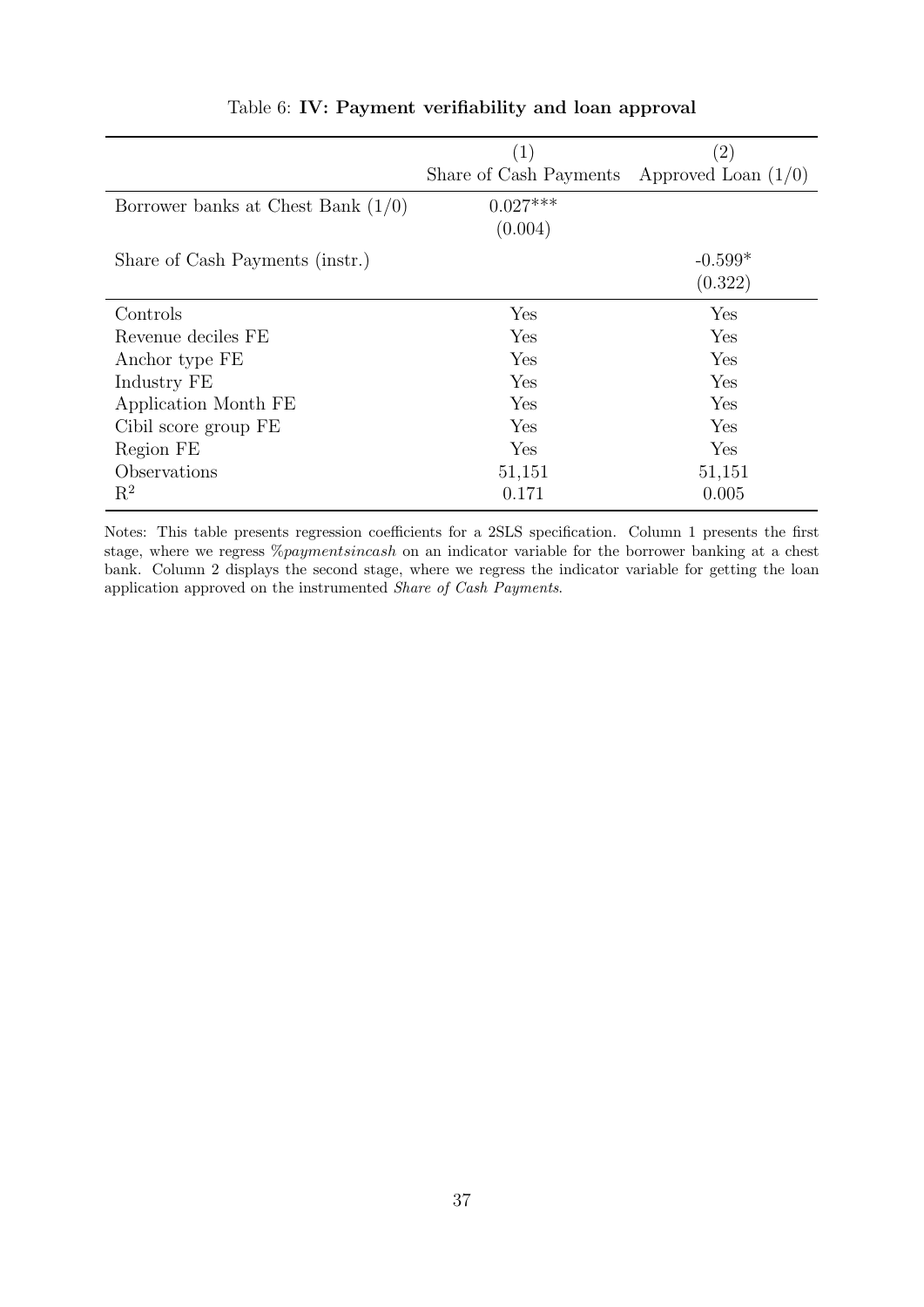<span id="page-38-0"></span>

|                                       | (1)             | (2)        |
|---------------------------------------|-----------------|------------|
|                                       | Default $(1/0)$ |            |
| Share of verifiable cashless payments | 0.003           | 0.005      |
|                                       | (0.015)         | (0.015)    |
| Share of cash payments                | $0.118***$      | $0.094***$ |
|                                       | (0.029)         | (0.026)    |
| Controls                              | N <sub>0</sub>  | Yes        |
| Revenue deciles FE                    | N <sub>0</sub>  | Yes        |
| Anchor type FE                        | N <sub>0</sub>  | Yes        |
| Industry FE                           | N <sub>0</sub>  | Yes        |
| Application Month FE                  | Yes             | Yes        |
| Cibil score group FE                  | No              | Yes        |
| Region FE                             | No              | Yes        |
| Interest Rate FE                      | Yes             | Yes        |
| Observations                          | 9,084           | 8,139      |
| $R^2$                                 | 0.055           | 0.115      |

Table 7: Payment verifiability and loan default

Notes: This table presents OLS regressions that use share of payments of different level of information intensiveness intereacted with revenue volatility to predict loan consequences. The set of controls includes Log # of payments, credit history length, business vintage, Log of owner's age, missing credit score indicator and top-up loan indicator. Standard errors are clustered at application-month level.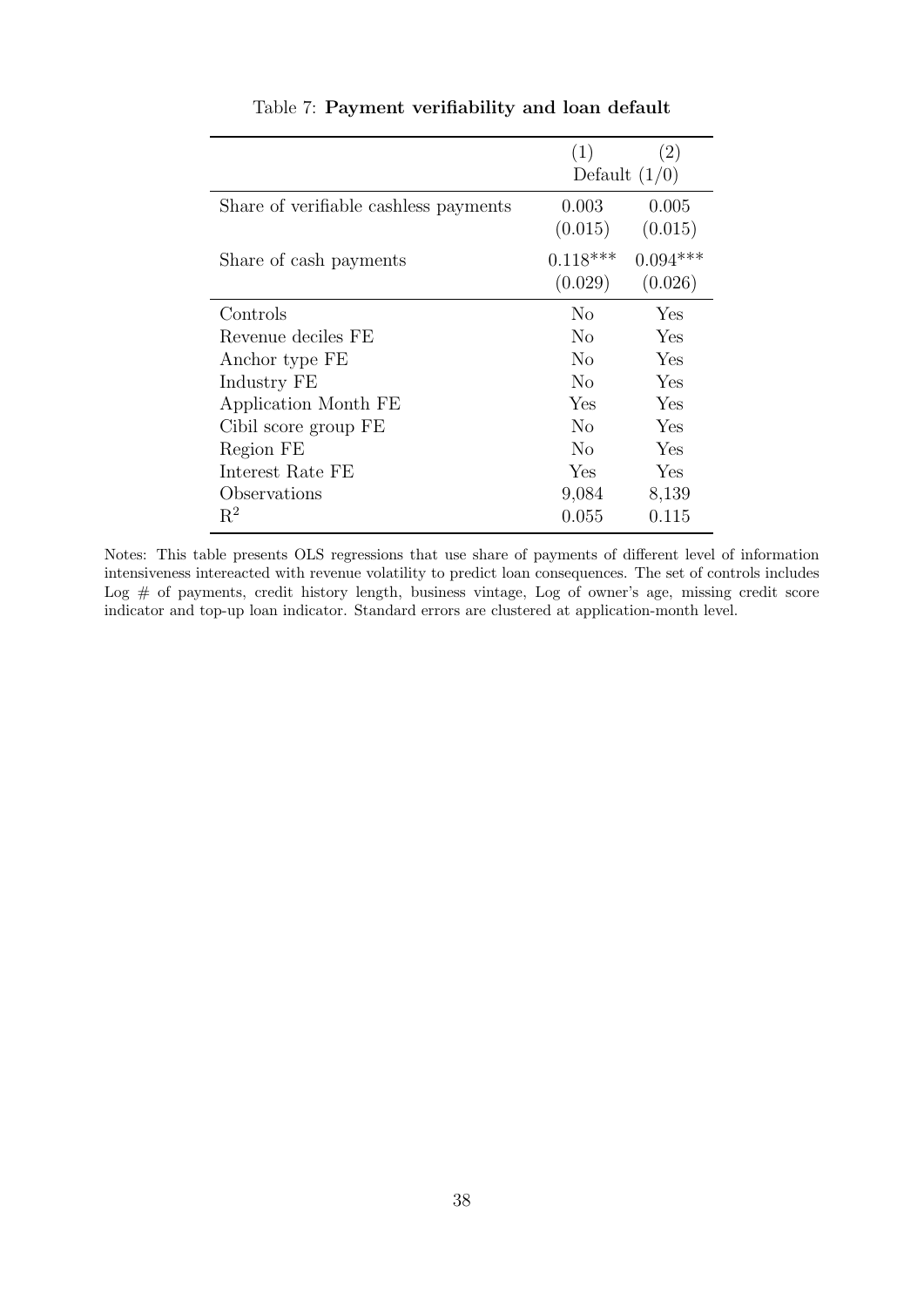## Appendix

# <span id="page-39-0"></span>A Proofs

Proof of Proposition [1.](#page-11-0) When the firm adopts verifiable cashless payments, the financier makes inference about the firm type based on the established and submitted payment records X. We first note that

$$
x_t|z \sim N\left(z, \tau_s^{-1}\right) ,
$$

where  $\tau_s \doteq (\tau_x^{-1} + \tau_y^{-1})^{-1}$  captures the effective overall informational verifiability of each payment record. By Bayesian updating, we then have

$$
z|X \sim N\left(\frac{\tau_z \mu + n \tau_s \bar{x}}{\tau_z + n \tau_s}, \frac{1}{\tau_z + n \tau_s}\right),\,
$$

where  $\bar{x} = \frac{1}{n}$  $\frac{1}{n}\sum_{t=0}^{n-1}x_t$  is the sample mean of X. On the hand, note that  $E[\bar{x}|z] = E[x_t|z] =$  $z$ . We then immediately have

$$
E[E[z|X]|z] = \frac{\tau_z \mu + n \tau_s z}{\tau_z + n \tau_s},
$$

and

$$
E[Var[z|X]|z] = \frac{1}{\tau_z + n\tau_s}.
$$

yielding the result. All the three corollaries then follow by direct calculation.

**Proof of Proposition [2.](#page-15-1)** We consider  $\rho = 0$  to focus on the economic environment where the information-revealing effect dominates. When the cutoff firm type  $z^*$  adopts cashless payments,  $(2.4)$  suggests that the expected financing price from the perspective of  $t = 0$  is

$$
p(z^*; z \ge z^*) = E[E[z|X, z \ge z^*|z^*] \ge p(z^*) ,
$$

where  $p(z^*)$  is given by  $(2.2)$  in Proposition [1](#page-11-0) under  $\rho = 0$ . On the other hand, if the cutoff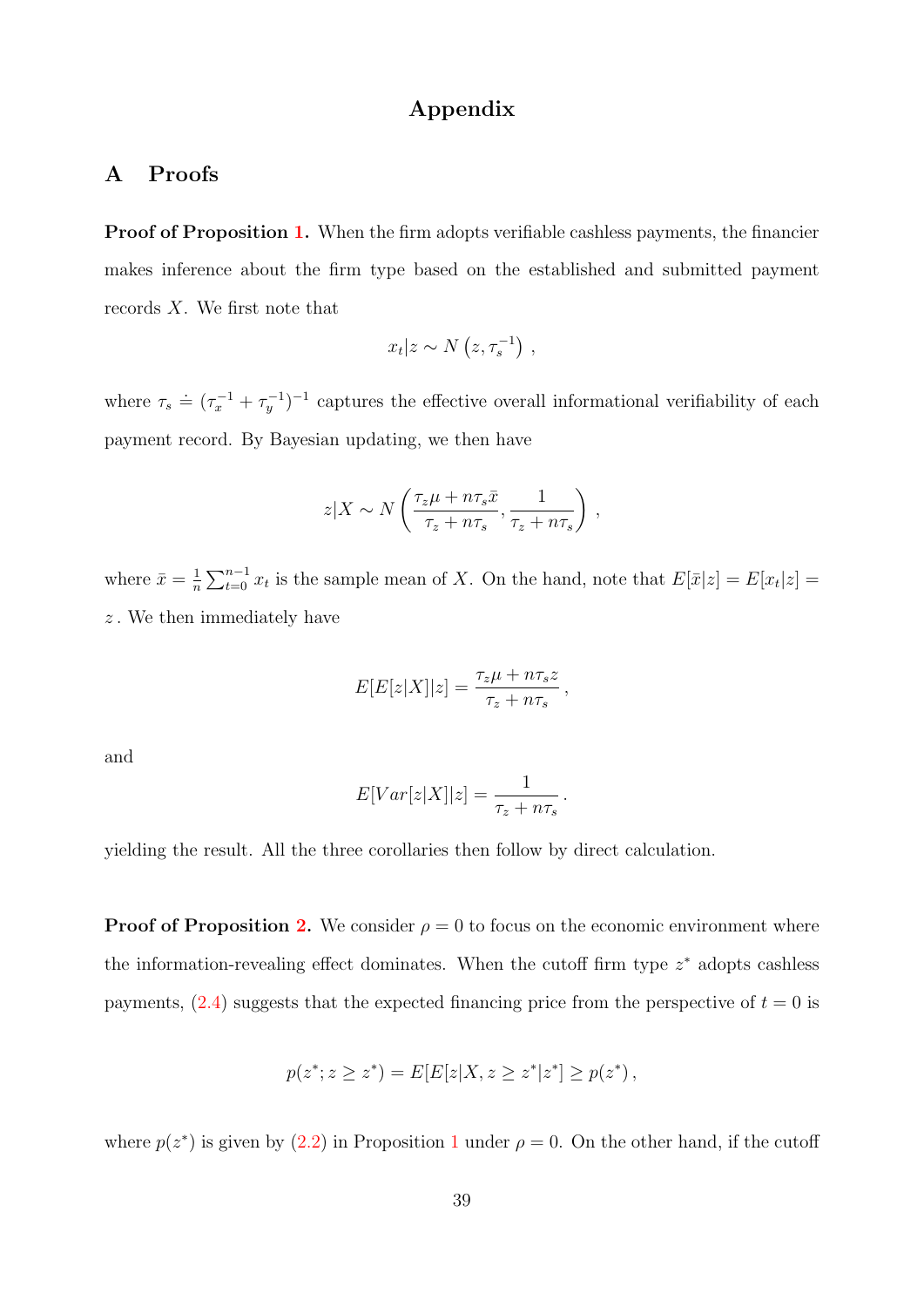firm type  $z^*$  uses cash,  $(2.6)$  suggests that the expected financing price from the perspective of  $t = 0$  is

$$
p(z \leq z^*) = E[z|z \leq z^*] = \mu - \frac{\phi(\zeta^*)}{\Phi(\zeta^*)} \sigma,
$$

where  $\sigma = \sqrt{\tau_z^{-1}}$  is the prior standard deviation,  $\zeta^* = \frac{z^* - \mu}{\sigma}$  $\frac{1-\mu}{\sigma}$  is the standardized cutoff firm type given the prior distribution, and

$$
\phi(\zeta) = \frac{1}{\sqrt{2\pi}} \exp\left(-\frac{1}{2}\zeta^2\right),\,
$$

and

$$
\Phi(\zeta) = \frac{1}{2} \left( 1 + \text{erf}\left(\frac{\zeta}{\sqrt{2}}\right) \right) \,,
$$

are the probability density function and the cumulative distribution function of a standard normal distribution.

Define

$$
\Delta(z^*) \doteq p(z^*; z \ge z^*) - p(z \le z^*)
$$

as the expected payoff gain at  $t = 0$  for the cutoff firm type  $z^*$  by choosing cashless payments over cash. Direct calculation yields:

<span id="page-40-0"></span>
$$
\Delta(z^*) \ge p(z^*) - p(z \le z^*)
$$
  
= 
$$
\left(\frac{n\tau_s}{\tau_z + n\tau_s}\zeta^* + \frac{\phi(\zeta^*)}{\Phi(\zeta^*)}\right)\sigma,
$$
 (A.1)

where again  $p(z^*)$  is given by  $(2.2)$  in Proposition [1](#page-11-0) under  $\rho = 0$ . Further define

$$
M(\zeta^*) \doteq \frac{\phi(\zeta^*)}{\Phi(\zeta^*)} > 0 \, .
$$

By standard statistical result (e.g., [Gordon,](#page-30-13) [1941\)](#page-30-13), we know that  $M(\zeta^*)$  has the following properties:

i).  $\lim_{\zeta^* \to -\infty} (\zeta^* + M(\zeta^*)) = 0,$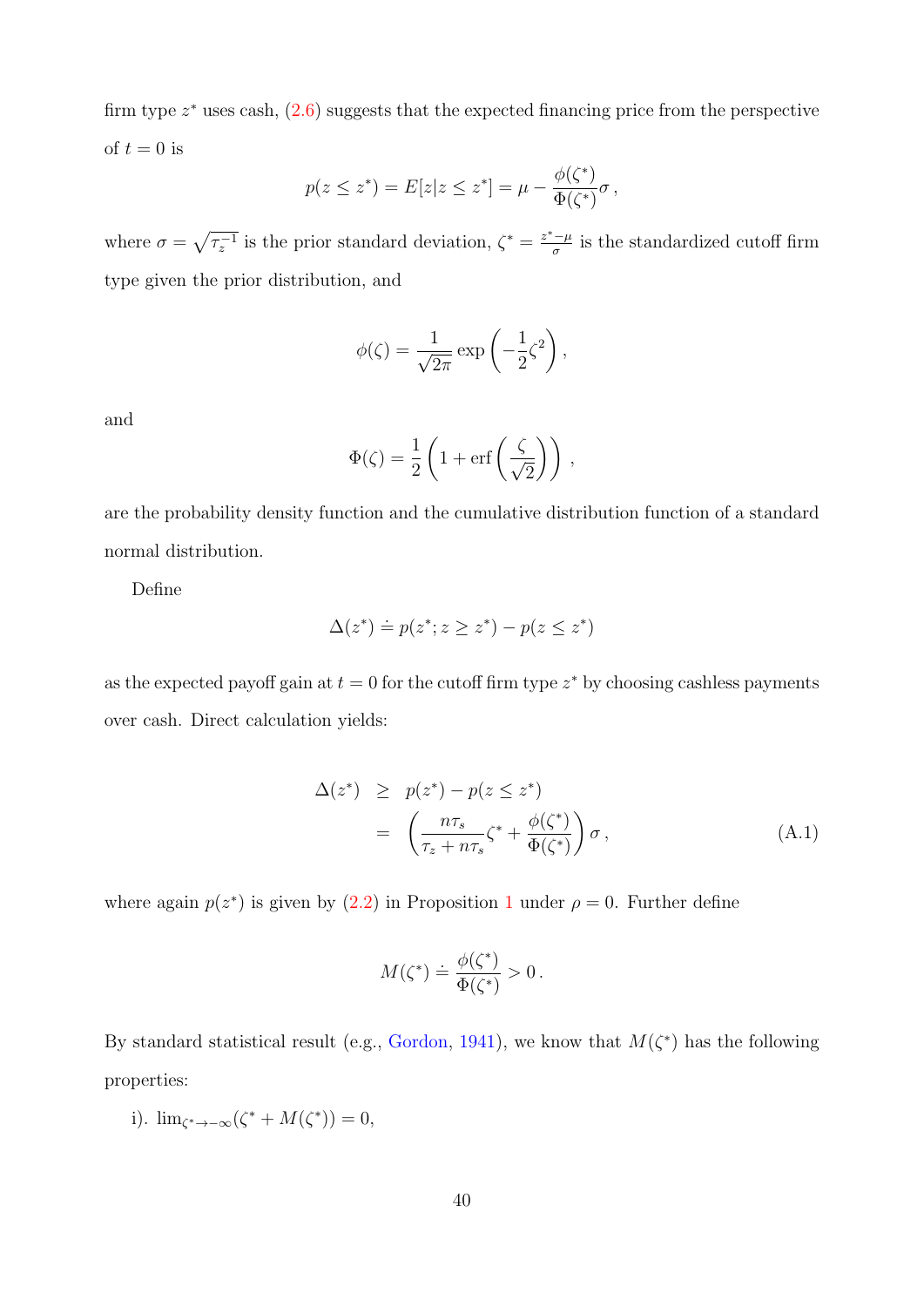- ii).  $-1 < M'(\zeta^*) < 0$ , and
- iii).  $M''(\zeta^*) > 0$ ,

the three of which jointly imply that

<span id="page-41-0"></span>
$$
\zeta^* + M(\zeta^*) > 0\tag{A.2}
$$

for any  $\zeta^*$  >  $-\infty$ . Because  $\frac{n\tau_s}{\tau_z+n\tau_s}$  < 1, [\(A.1\)](#page-40-0), [\(A.2\)](#page-41-0) and property i) above then jointly imply that  $\Delta(z^*) > 0$  for all  $-\infty \leq \zeta^* < 0$ . On the other hand,  $(A.1)$  also directly means that  $\Delta(z^*) > 0$  holds for all  $\zeta^* \geq 0$ . Thus,  $\Delta(z^*) > 0$  for all  $z \in \overline{\mathbb{R}}$ . Finally, note that  $p(z; z \geq z^*)$  increases in z by construction  $(2.5)$ , confirming that a monotone equilibrium exists only if  $z^* = -\infty$ , concluding the proof.